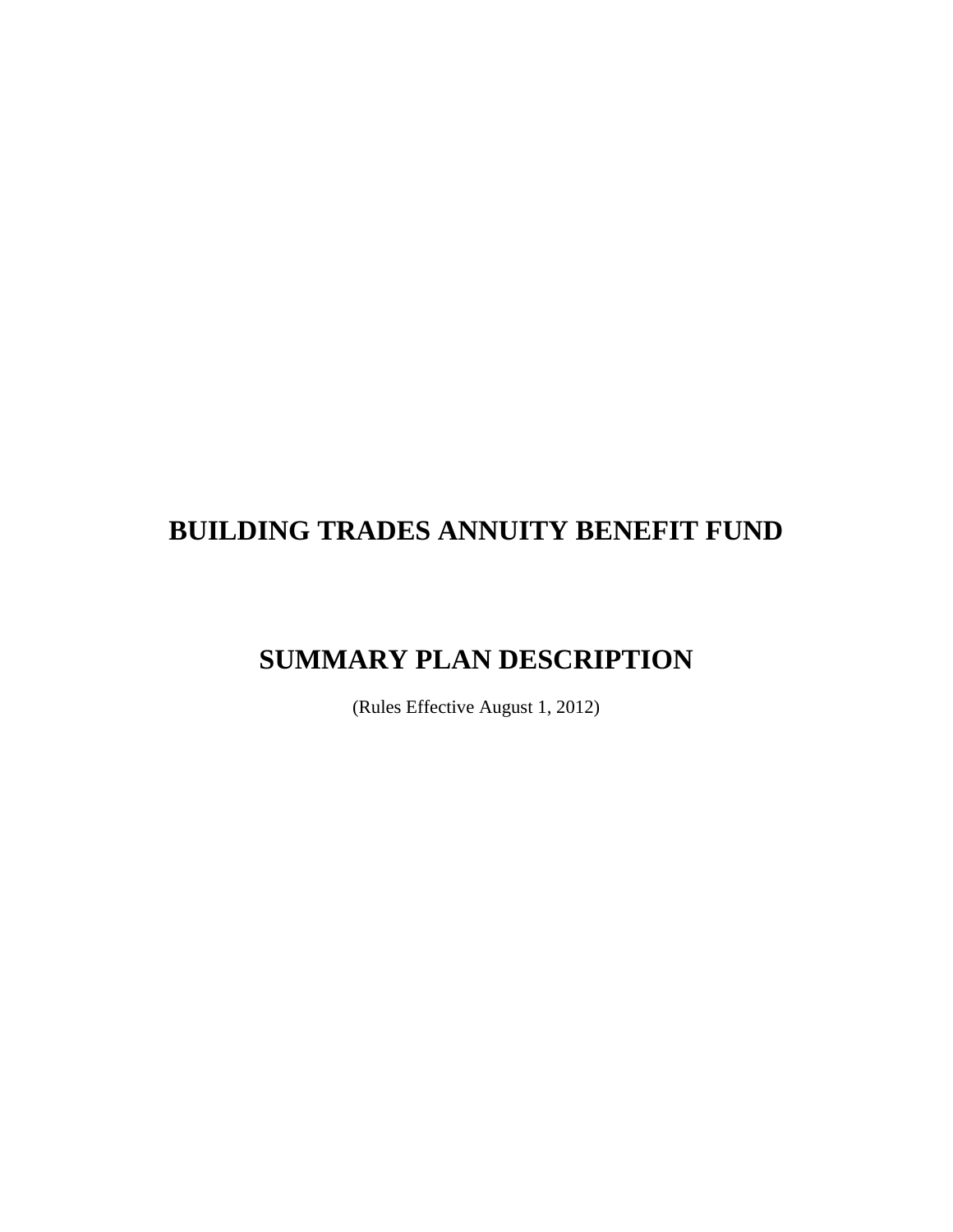# **TABLE OF CONTENTS**

| 1.                                                                             |  |  |  |  |  |  |
|--------------------------------------------------------------------------------|--|--|--|--|--|--|
| 2.                                                                             |  |  |  |  |  |  |
| 3.                                                                             |  |  |  |  |  |  |
| 4.                                                                             |  |  |  |  |  |  |
| $\mathsf{A}$ .                                                                 |  |  |  |  |  |  |
| <b>B.</b>                                                                      |  |  |  |  |  |  |
| $\mathcal{C}$ .                                                                |  |  |  |  |  |  |
| D.                                                                             |  |  |  |  |  |  |
| 5.                                                                             |  |  |  |  |  |  |
| A.                                                                             |  |  |  |  |  |  |
| <b>B.</b>                                                                      |  |  |  |  |  |  |
| $\mathcal{C}$ .                                                                |  |  |  |  |  |  |
| D.                                                                             |  |  |  |  |  |  |
| 6.                                                                             |  |  |  |  |  |  |
| 7.                                                                             |  |  |  |  |  |  |
| May benefits be paid to individuals other than me and my beneficiaries?9<br>8. |  |  |  |  |  |  |
| 9.                                                                             |  |  |  |  |  |  |
| 10.                                                                            |  |  |  |  |  |  |
|                                                                                |  |  |  |  |  |  |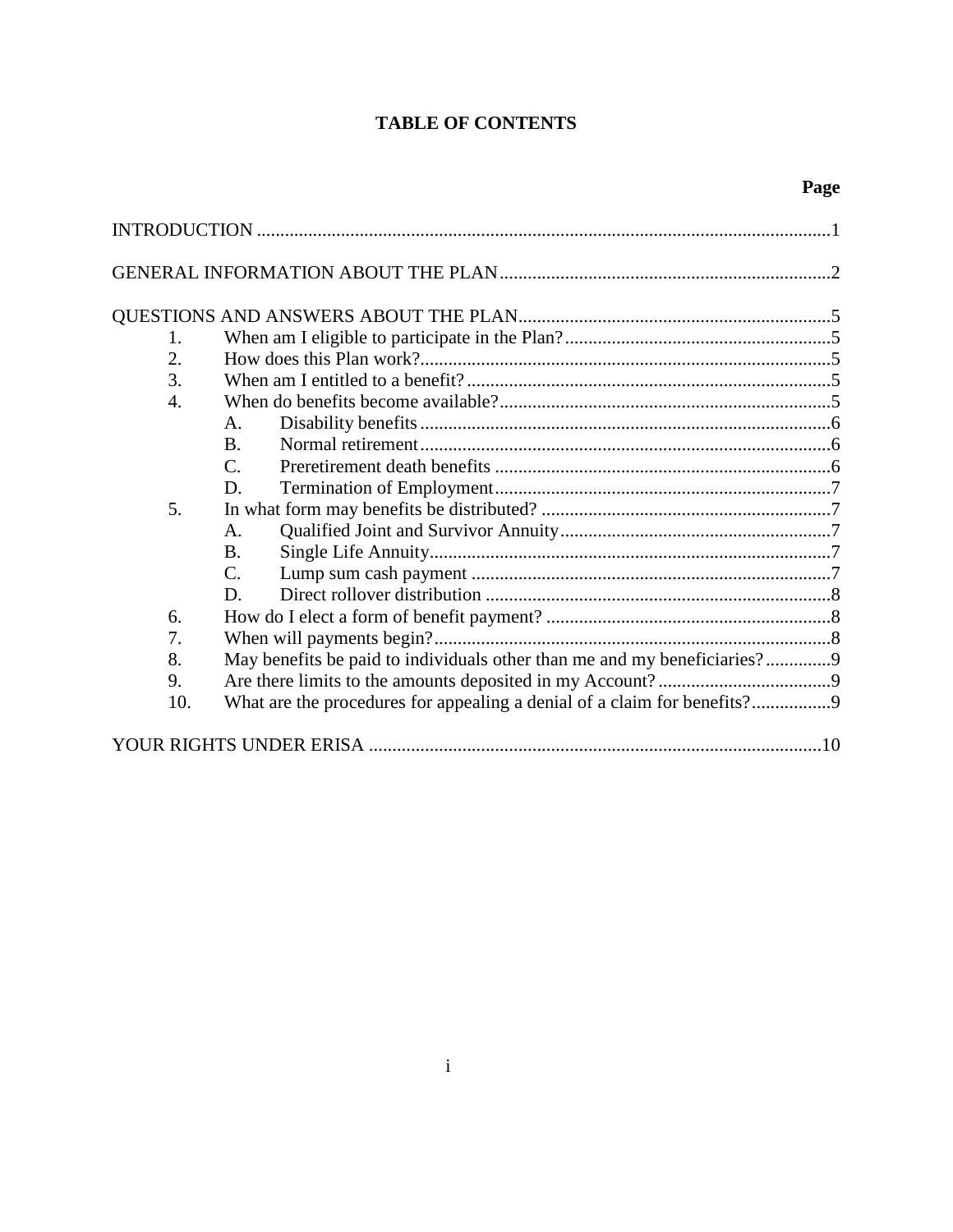# BUILDING TRADES ANNUITY FUND 50 CHARLES LINDBERGH BOULEVARD SUITE 207 GARDEN CITY, NY 11530

Tel: 516-740-5319 icd@dickinsongrp.com Fax: 516- 740-5320

To: Participants in the Building Trades Annuity Fund

We are pleased to present this Summary Plan Description ("SPD") explaining the benefits provided by the Building Trades Annuity Fund ("Fund"). We suggest you review this material carefully in order to take full advantage of the benefits provided. This SPD explains the basic rules of the Fund as of August 1, 2012. This SPD is only a summary of the rules, regulations, and procedures of the Building Trades Annuity Plan ("Plan"). You should refer to this booklet whenever you need general information about your plan of benefits.

Benefits are provided to eligible employees and their eligible beneficiaries as a result of collective bargaining. Under the terms of your Collective Bargaining Agreement or a Participation Agreement, your Employer is required to make contributions to the Fund. You may contact the Administrative Manager for information concerning your Employer's contribution obligations.

The Fund is administered by a Board of Trustees comprised of individuals appointed by the Association. The Trustees administer the Fund in accordance with the Fund's Agreement and Declaration of Trust. They have the right to make rules about eligibility for benefits and may change these rules at any time consistent with applicable law. Although the Trustees intend to continue the Plan, they reserve the right to terminate the Plan at any time in accordance with the terms of the Fund's Agreement and Declaration of Trust. The Trustees have the discretion to determine facts and interpret the terms of the Plan and this SPD and will interpret and apply the terms in situations not expressly addressed. Any decision or interpretation adopted by the Trustees in good faith will be binding on you and your Beneficiaries. You will be notified of any material modifications (changes) to this SPD as required by federal law.

If you have any questions regarding the Plan, this SPD, or your benefits, or would like to receive a copy of the Plan document, please contact the Administrative Manager at:

> Building Trades Annuity Fund 50 Charles Lindbergh Boulevard Suite 207 Uniondale, NY11553

> > Sincerely,

The Board of Trustees of the Building Trades Annuity Fund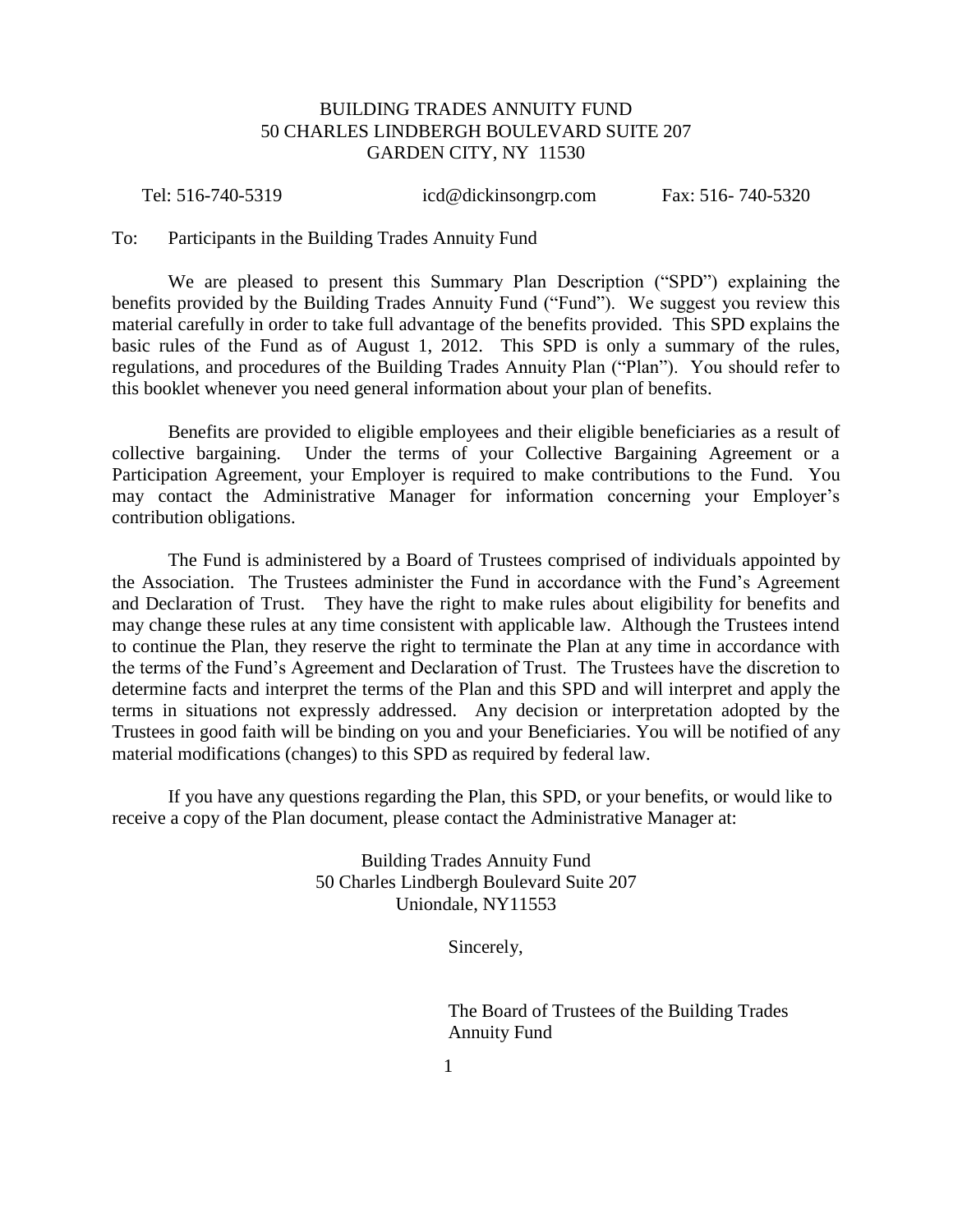# **INTRODUCTION**

<span id="page-3-0"></span>This document is a Summary Plan Description ("SPD"). The provisions of this document are subject to the rules, regulations, or procedures of the Building Trades Annuity Plan ("Plan"). The Board of Trustees has the right to modify, amend, and interpret the terms of this document and will interpret and apply the terms of this document in situations not expressly addressed in this document.

# **In the event of any conflict between this Summary Plan Description and the terms of the Plan, the terms of the Plan will govern.**

This SPD summarizes many of the important Plan rules through August 1, 2012. Your right to receive benefits will be determined by the Plan in effect at the time you left Covered Employment. Copies of the relevant Plan and SPD that apply to you are available upon written request at the Fund Office.

This document contains a summary of the rights and benefits that pertain to you under the Plan. If you have trouble understanding any part of this material, contact the Administrative Manager. The address and telephone number are 50 Charles Lindbergh Boulevard, Uniondale, NY 11553, (516) 833-9300.

Please remember that no one other than the Fund can verify your eligibility for benefits. Do not rely upon any statement regarding eligibility or benefits under the Plan made by your Employer.

It is extremely important that you keep the Fund Office informed of any change in address, marital status, or desired changes in Beneficiary designation. This is your obligation, and you could lose benefits if you fail to do so.

The importance of keeping a current, correct address on file with the Administrative Manager cannot be overstated. It is the only way the Trustees can keep in touch with you regarding Plan changes and other developments affecting your interests under the Plan.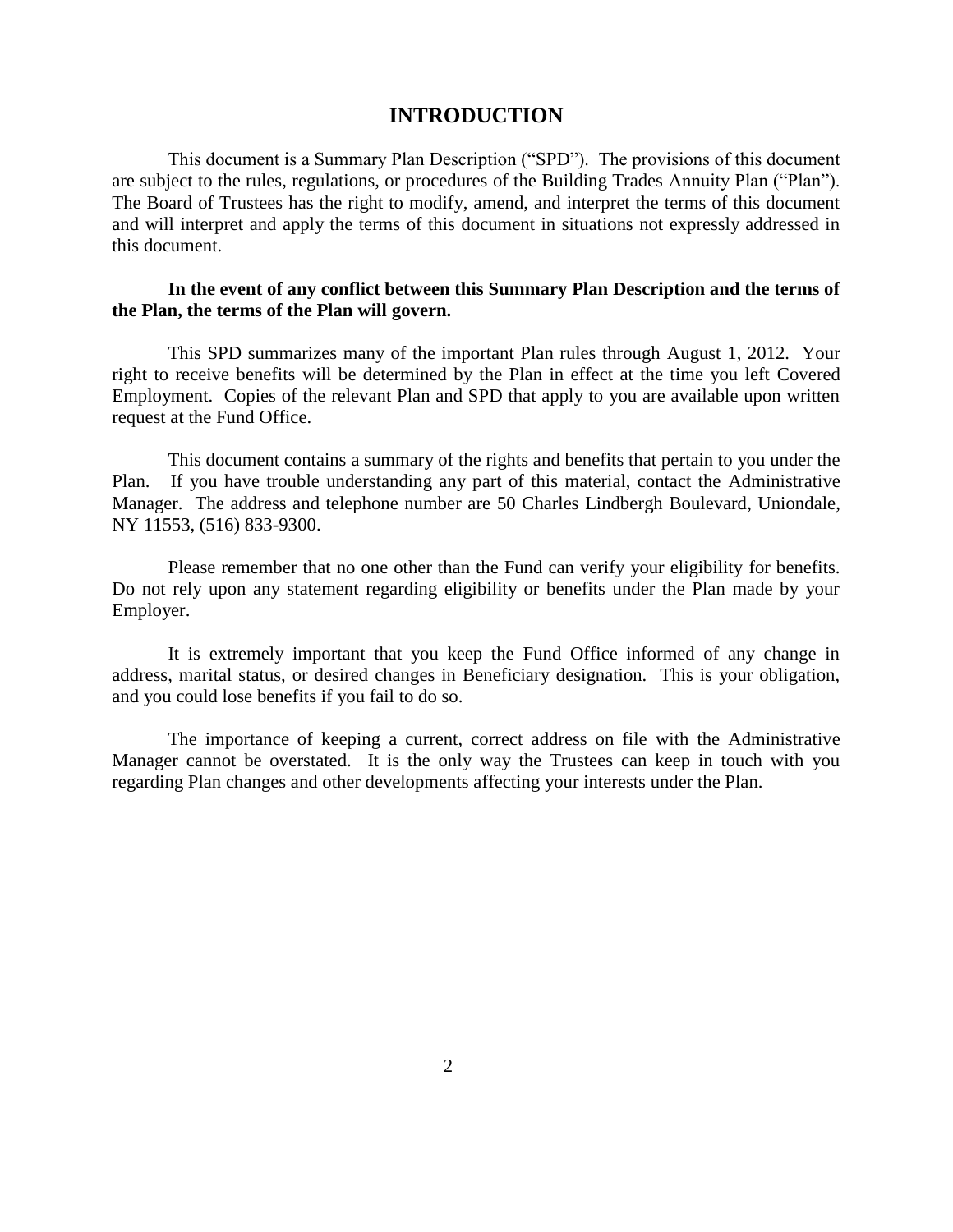# **Definitions**

<span id="page-4-0"></span>**Account** means the separate account maintained for each Participant to which contributions properly made by an Employer are credited, and adjustments are made for withdrawals, investment earnings and losses and expenses.

**Administrative Manager** means the Fund's third party administrator, Dickinson Group, LLC.

**Association** means the Building Industry Electrical Contractors Association.

**Beneficiary** means the person(s) who is entitled to receive benefits from the Plan on behalf of a Participant following the Participant's death. If a Participant is married, his Spouse is automatically his Beneficiary, unless an alternative beneficiary is named consistent with the procedures described in Q&A 4(c). Unmarried participants can designate their Beneficiary by contacting the Administrative Manager and filing a Beneficiary Designation Form. If a Participant without a Spouse dies without a Beneficiary or his Beneficiary has predeceased the Participant, the Beneficiary will be the Participant's surviving children, equally; or if none, the Participant's surviving parents, equally; or if none, the Participant's estate.

**Collective Bargaining Agreement** means a written agreement between the Union and an Employer or the Association, requiring that contributions be made to the Fund on behalf of the Employer's Employees.

**Covered Employment** means employment for which an Employer is required to make contributions to the Fund.

**Employee** means an individual employed by an Employer on whose behalf contributions are made to the Fund.

**Employer** means any employer bound a Collective Bargaining Agreement to make contributions to the Fund or any employer bound by the Settlement Agreement with the National Labor Relations Board establishing the Local 363 Annuity Fund E. Employer also means any employer that has signed a Participation Agreement with the Fund and that makes contributions to the Fund pursuant to such agreement.

**Fund** means the Building Trades Annuity Fund.

**Hour of Service** means each hour for which you are paid or entitled to be paid for the performance of your duties, consistent with the requirements of law.

**Participant** means an Employee that meets the requirements described in this SPD for participation in the Plan.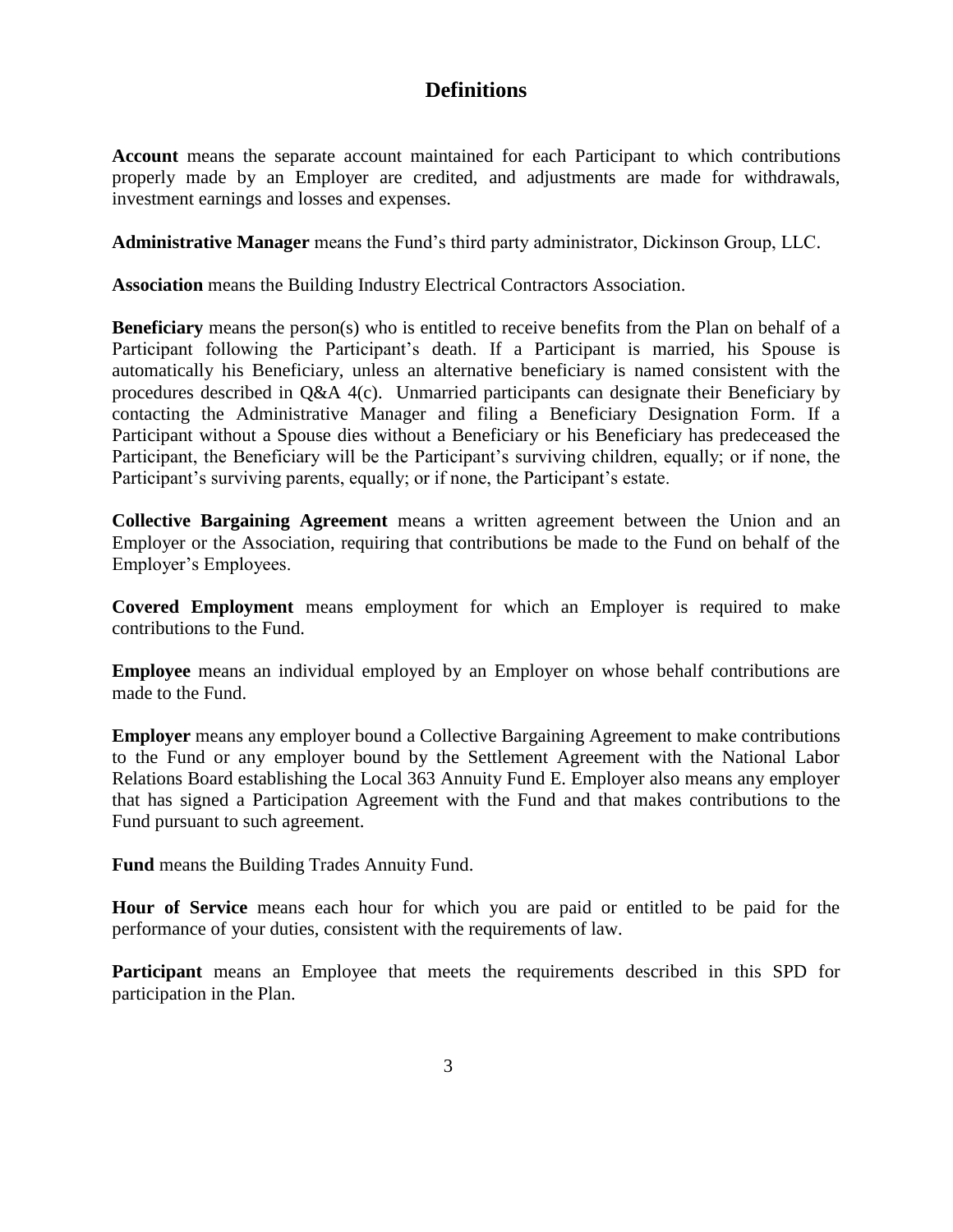**Plan** means the Building Trades Annuity Fund's plan document, as may be amended or restated from time to time.

**Participant Agreement** means a written agreement between an Employer and the Fund requiring the Employer to make contributions to the Fund.

**Spouse** or **Surviving Spouse** means, for the purpose of the Qualified Pre-Retirement Surviving Spouse Benefit, a person of the opposite sex to whom a Participant is legally married for at least one-year ending on the Participant's date of death. For the purpose of the Qualified Joint and Survivor Annuity or the 75% Optional Joint Survivor Annuity, a Spouse or a Surviving Spouse means the person of the opposite sex to whom you are legally married on the effective date of your benefits from the Fund. A former spouse will also be considered a Spouse to the extent required under the terms of a Qualified Domestic Relations Order.

**Trust Agreement** means the Agreement and Declaration of Trust of the Fund, effective February 1, 1996, as amended or restated from time to time.

**Trustees** means the members of the Board of Trustees.

**Union** means any labor organization that negotiates with an Employer or the Association and enters into a Collective Bargaining Agreement to require contributions to the Fund.

**Valuation Dates** mean the dates as of which Accounts are adjusted to reflect investment gains and losses. The Valuation Dates are March 31, June 30, September 30 and December 31 of each year.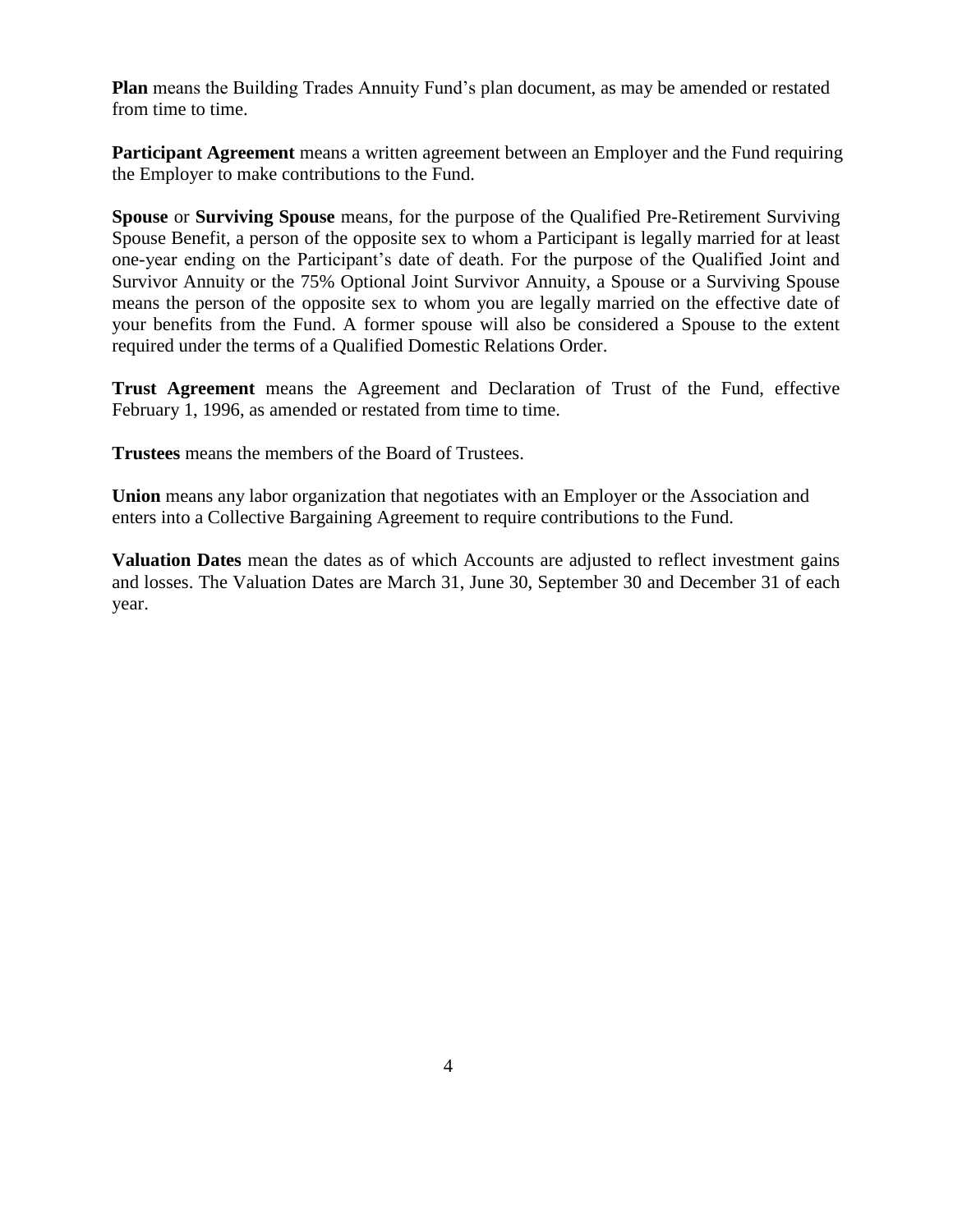# **GENERAL INFORMATION ABOUT THE PLAN**

# **Name of Plan**

Building Trades Annuity Benefit Plan.

# **Plan Sponsor**

The Plan is sponsored by the Association to provide retirement benefits to eligible Fund Participants.

You may obtain a complete list of the Employers that contribute to the Fund upon written request to the Trustees. A list of these Employers is also available for examination upon written request to the Trustees. Upon written request you may also obtain information as to whether a particular Employer contributes to the Fund, and if so, the Employer's address.

# **Employer Identification Number**

The employer identification number assigned to the Board of Trustees by the Internal Revenue Service is 11-3310059.

#### **Plan Number**

The plan number assigned to the Plan by the Board of Trustees is 001.

# **Type of Plan**

The Plan is a defined contribution Profit Sharing Plan.

#### **Plan Administrative Manager**

The Plan is administered by a Board of Trustees that consists of individuals appointed by the Association.. The powers and responsibilities of the Board of Trustees, and the Association's power to appoint and remove Trustees, are governed by the provisions of the Fund's Trust Agreement. The Board of Trustees has delegated responsibility for the day-to-day administration of the Fund to an Administrative Manager.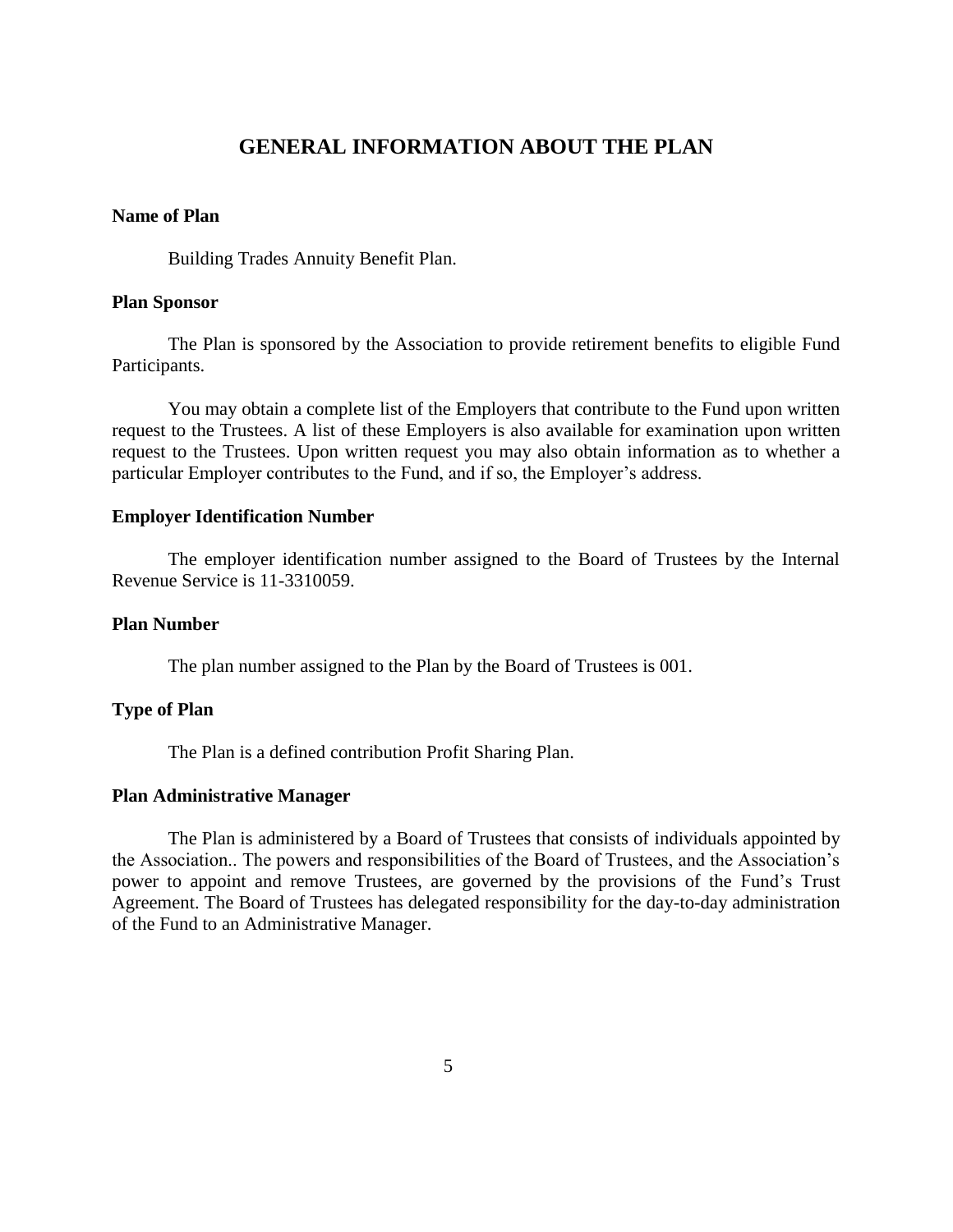<span id="page-7-0"></span>The address of the Board of Trustees is:

Board of Trustees Building Trades Annuity Benefit Fund 50 Charles Lindbergh Boulevard. Suite 207 Uniondale, New York 11553 Tel: 516-833-9300

# **Trustees**

The current Trustees of the Plan are:

Frank Rappo R & L Systems, Inc  $37-20.56$ <sup>th</sup> Street Woodside, New York 11377

Eric Olynik D&E Electrical Contractors, Inc. 5-14 51st Avenue Long Island City, NY 11101

#### **Legal Process**

Legal process may be served on the Fund at the address of the Board of Trustees, listed above. In addition, process may be served upon any of the Trustees, individually, at the addresses listed above.

## **Establishment of Plan**

The Fund was established as the result of a December 7, 1995, Settlement Agreement between, among others, the United Electrical Contractors Association and the National Labor Relations Board. The term "Settlement Agreement" refers to the December 7, 1995, Settlement Agreement. The Plan is operated and maintained according to the provisions of the Trust and this Plan of benefits. Contributions are made by Employers pursuant to the terms of the Settlement Agreement, a Collective Bargaining Agreement or a written Participation Agreement between an Employer and the Fund. A copy of the Collective Bargaining Agreements establishing the Fund may be obtained upon written request to the Administrative Manager. These documents are also available for examination at the Administrative Manager's office.

#### **Funding Medium**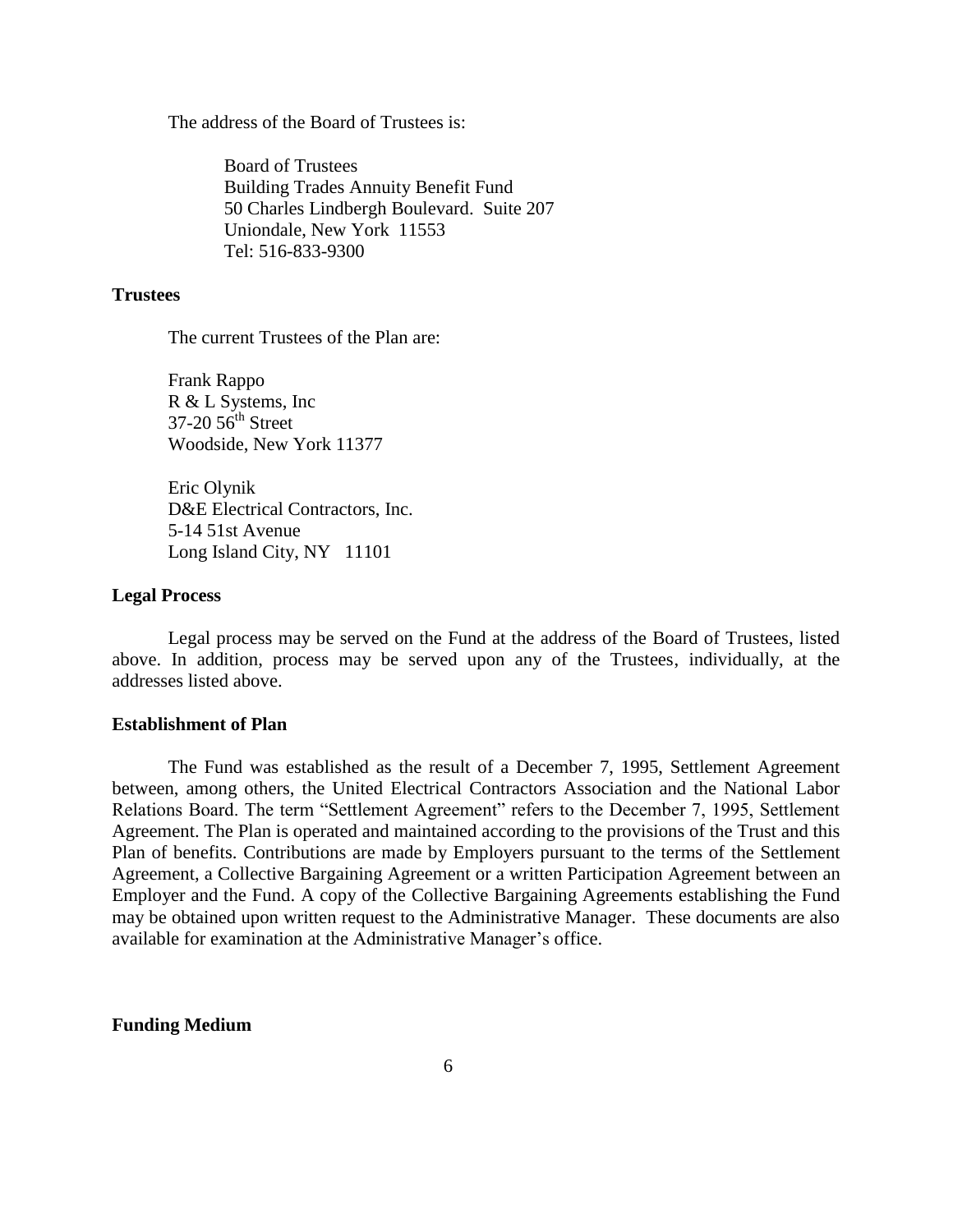The assets of the Fund are held in trust. Plan benefits are funded by Employer contributions made on behalf of eligible Employees based on the hours worked in Covered Employment. Participants are not allowed to make contributions to the Plan.

# **Plan Year**

The fiscal year of the Plan is January 1 through December 31.

# **Amendment or Termination of Plan**

The Trustees have the right to modify or amend, in whole or in part, any or all of the provisions of the Plan, subject to approval by the Association. The Trustees also have the right to establish, amend, interpret and promulgate rules and regulations regarding the administration and function of the Plan, including the power to adopt, maintain and, if necessary, amend the Plan to comply with applicable law without the approval of the Association. Participants will be notified in writing of any amendments to the Plan adopted by the Trustees. No amendment shall deprive any Participant or Beneficiary of any vested interest under the Plan. The Trustees intend to continue the Plan indefinitely for your benefit, but reserve the right to terminate the Plan at any time.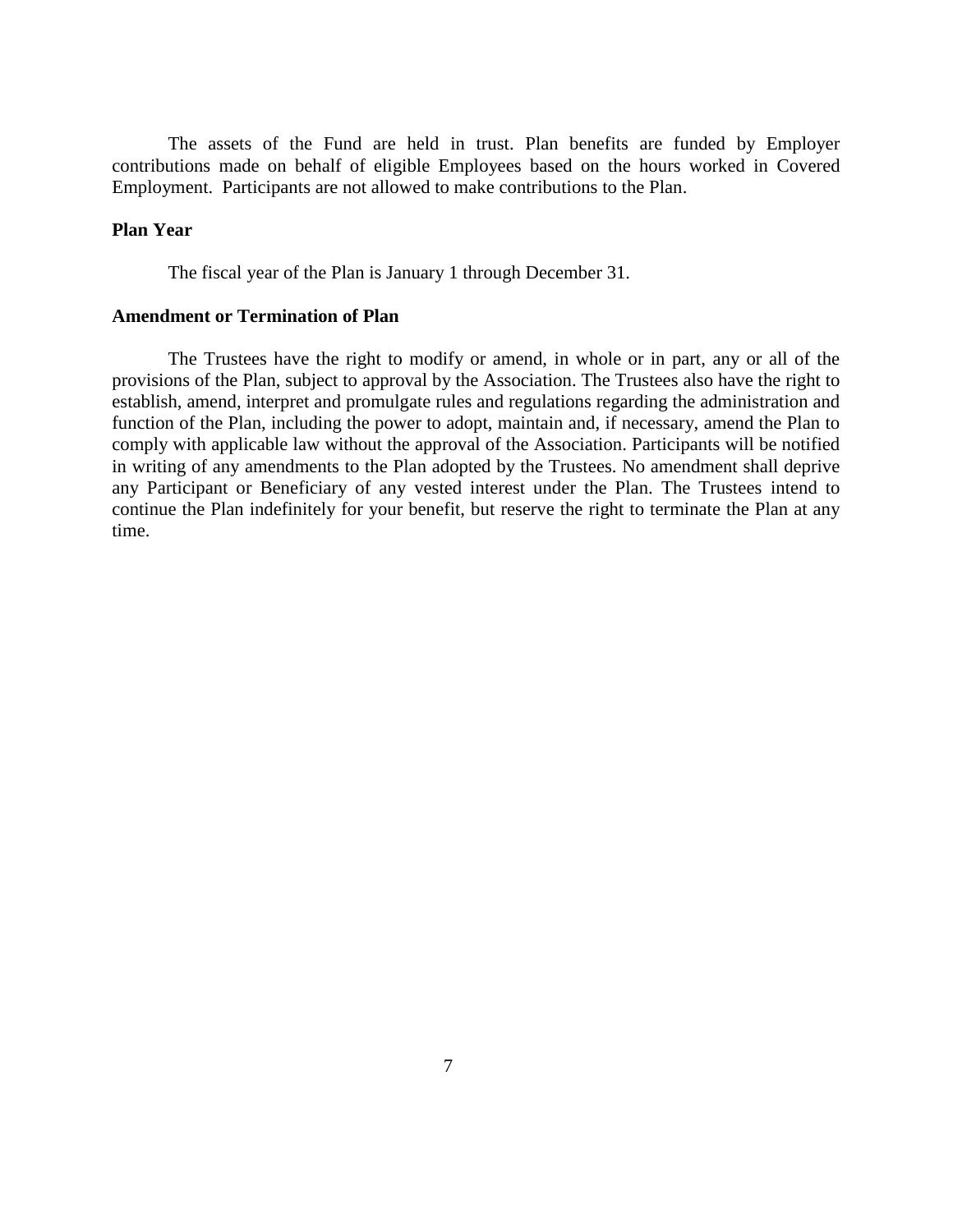# **QUESTIONS AND ANSWERS ABOUT THE PLAN**

# **1. When am I eligible to participate in the Plan?**

You are an eligible "Participant" in the Plan when you work for an Employer that contributes to the Fund on your behalf pursuant to the terms of a Collective Bargaining Agreement and/or a written Participation Agreement with the Fund. Your participation in the Plan begins on the earlier of (a) the date when the Employer first becomes obligated to make contributions to the Plan on your behalf, or (b) after you have been employed for twelve (12) consecutive months beginning on the date you first complete an Hour of Service for which your Employer is obligated to make contributions on your behalf.

# **2. How does this Plan work?**

Contributions made on your behalf by Employers pursuant to the terms of a Collective Bargaining Agreement and/or Participation Agreement are allocated to your individual Account. The Plan does not permit Participants to make direct contributions to their Account. However, subject to the approval of the Trustees, you may be able to "rollover" funds from certain other qualified retirement plans into your Account. If you would like to rollover funds from another retirement plan, contact the Administrative Manager for information on obtaining approval for such a rollover.

The amount in your Account will be determined quarterly on the Plan's Valuation Dates. Your Account balance will be adjusted to reflect the Plan's income earnings and expenses on the Plan's Valuation Dates. When you terminate employment, retire, die, or become disabled, as more fully explained in Q&A 4, you may be eligible to receive a distribution of your Account balance.

# **3. When am I eligible to receive a distribution of my Account balance?**

When you terminate employment, retire, die or become disabled (as described in Q&A 4), you or your Beneficiary may be eligible to receive the balance in your Account. Participants are 100% vested in their Account at all times. This means that you have a non-forfeitable right to receive the balance in your Account at any time that you meet the eligibility requirements for a distribution (as described in Q&A 4). However, if your application for benefits is received in between Valuation Dates, only 75% of your Account balance, determined as of the Valuation Date prior to the date on which your application is received, will be distributed to you. The remainder of your Account balance will be distributed after the next Valuation Date.

# **4. When Am I Eligible to Receive a Distribution from the Fund?**

There are a number of different circumstances under which a Participant may be eligible to receive a distribution of his or her Account balance. These circumstances include: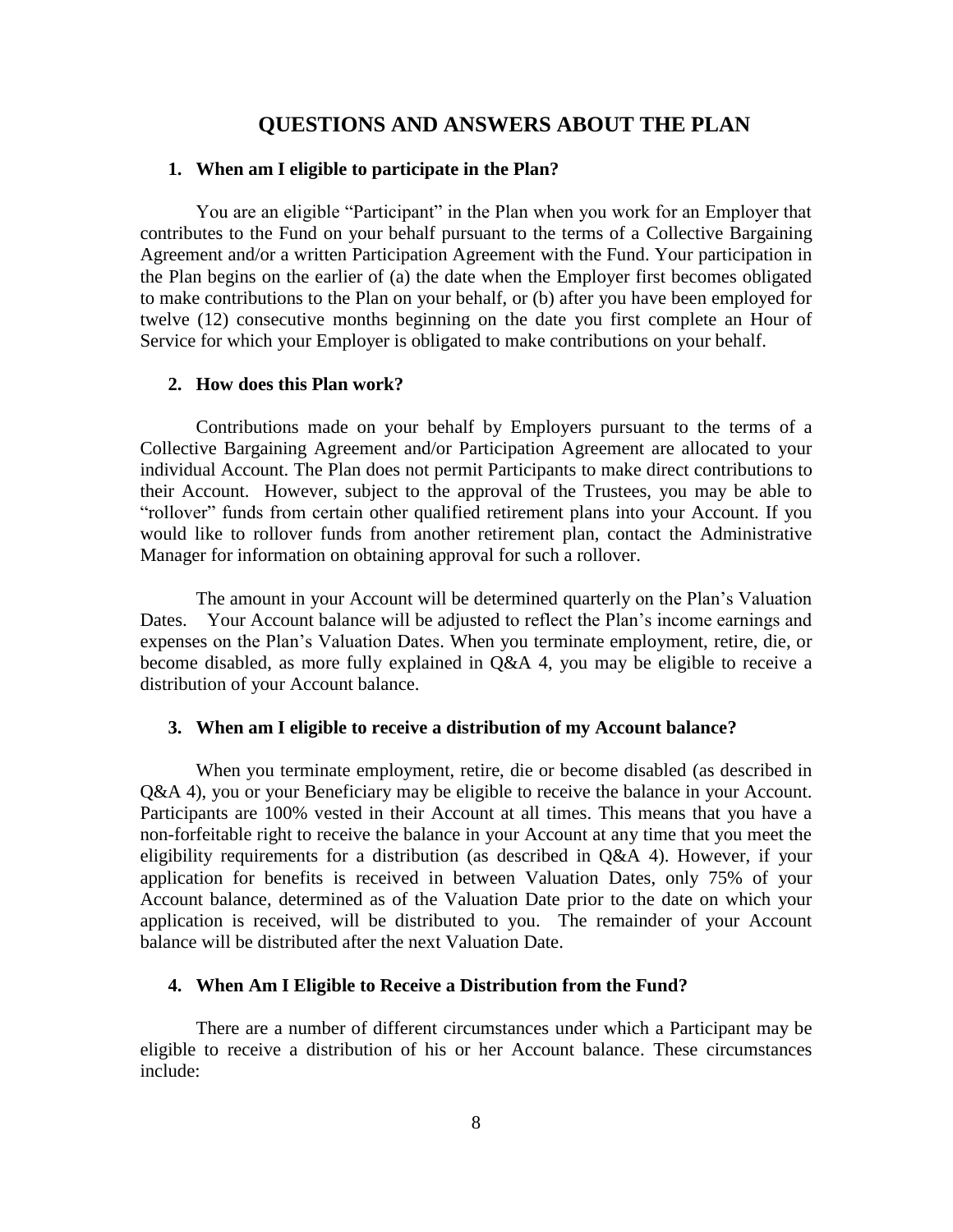#### *A. Disability benefits*

<span id="page-10-1"></span><span id="page-10-0"></span>If you leave Covered Employment because of a Permanent and Total Disability, you are eligible to receive a distribution of your Account balance. A Participant is considered to be Permanently and Totally Disabled if he has received a determination of disability from the United States Social Security Administration under Title II of the Social Security Act, as amended.

# *B. Normal retirement*

<span id="page-10-2"></span>You are eligible to receive your Account balance following the date you attain age sixty (60), provided you have terminated Covered Employment. If you continue to work for a participating Employer after age sixty (60), you will continue to have contributions credited to your Account, but will not be able to receive a distribution until you terminate Covered Employment, except as otherwise required by applicable law (See Q&A 7).

# *C. Preretirement death benefits*

<span id="page-10-3"></span>If you die before receiving a distribution from the Fund, your designated Beneficiary may be eligible to receive your Account balance. Except as otherwise provided below, your Account will be paid to your Beneficiary in a lump sum. If you are married, your Spouse is automatically your Beneficiary. If you wish to designate someone other than your Spouse to be your Beneficiary, you must follow the rules in this Section.

<span id="page-10-4"></span>If you are married and die before you begin to receive a distribution from the Fund, your Surviving Spouse will receive a Qualified Preretirement Survivor Annuity equal to fifty percent (50%) of your Account balance, unless you have waived this benefit in the manner provided below. A Qualified Preretirement Survivor Annuity is a monthly benefit for the life of your Surviving Spouse. The Fund will use 50% of your Account to purchase an annuity from an insurance company Your Surviving Spouse can choose to receive a lump sum payment instead. The remainder of your Account balance will be distributed to your designated Beneficiary, which will automatically be your Spouse, unless you properly designate someone else.

<span id="page-10-5"></span>You may waive the Qualified Preretirement Survivor Annuity in writing and designate someone other than your Spouse to receive your entire Account balance if one of the following conditions is satisfied: (1) your Spouse consents in writing to the election of a specific alternative beneficiary, your Spouse's consent acknowledges the effect of such election and your Spouse's consent is witnessed by a notary public. Any subsequent change in Beneficiary is subject to the consent of your Spouse or (2) you establish to the satisfaction of the Trustees that the consent of your Spouse cannot be obtained because you have no Spouse, or your Spouse cannot be located. Your Spouse's waiver of the Qualified Preretirement Survivor Annuity must be made during a period beginning on the first day of the Plan Year in which you attain age thirty five (35), and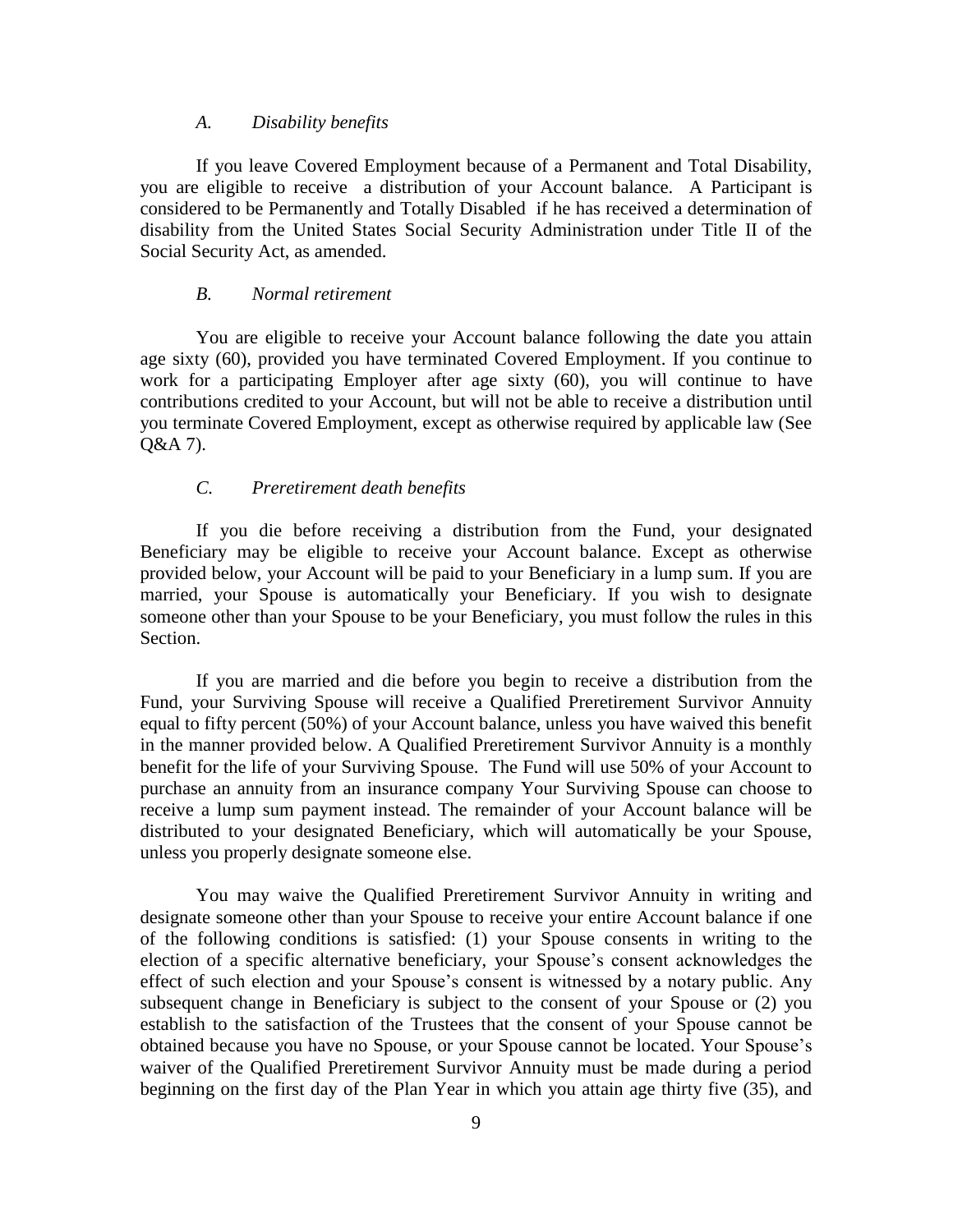ending on the date of your death. If your employment is terminated on an earlier date, you may obtain a waiver on or after the date of your termination of employment. However, you must obtain a new spousal consent waiving the annuity again on or after the date you attain age thirty five (35).

<span id="page-11-0"></span>This waiver will only be effective for your consenting spouse. It is not effective for any subsequent spouse. If you and your Spouse properly waive the Qualified Preretirement Survivor Annuity, your designated Beneficiary will receive your entire Account balance. The Administrative Manager will send you the forms necessary to waive this benefit and to designate a Beneficiary other than your Spouse, upon your request.

# *D. Termination of Employment*

If you do not work in Covered Employment for five (5) full Plan Years, you will be deemed to have experienced a termination of employment for purposes of this Plan and you will then be eligible to receive a distribution of the balance in your Account. . You must submit an application for the benefit, it will not be paid to you automatically.

### **5. In what form may benefits be distributed?**

A Participant may elect to receive his benefit in one of the following forms of payment:

#### *A. Qualified Joint and Survivor Annuity*

This form is payable automatically to Participants with a Spouse at the time benefits are to commence. A Qualified Joint and Survivor Annuity means that you receive monthly payments during your lifetime, and after your death, your Surviving Spouse's monthly payment will be fifty percent (50%) of the amount of your monthly payment. If your Spouse predeceases you, no survivor payments will be made after your death. You may elect to receive some other form of payment if your Spouse agrees to waive this form of benefit as described below.

#### *B. 75% Optional Joint and Survivor Annuity*

<span id="page-11-2"></span><span id="page-11-1"></span>A 75% Optional Joint and Survivor Annuity provides a monthly payment to you during your lifetime, and after your death, your Surviving Spouse's monthly payment will be seventy-five percent (75%) of the amount of the monthly payments you were receiving prior to your death. If your spouse predeceases you, no survivor payments will be made after your death. If you are married and you choose to receive your benefit in the form of a 75% Optional Joint and Survivor Annuity, your spouse must consent to this form of benefit payment, as described below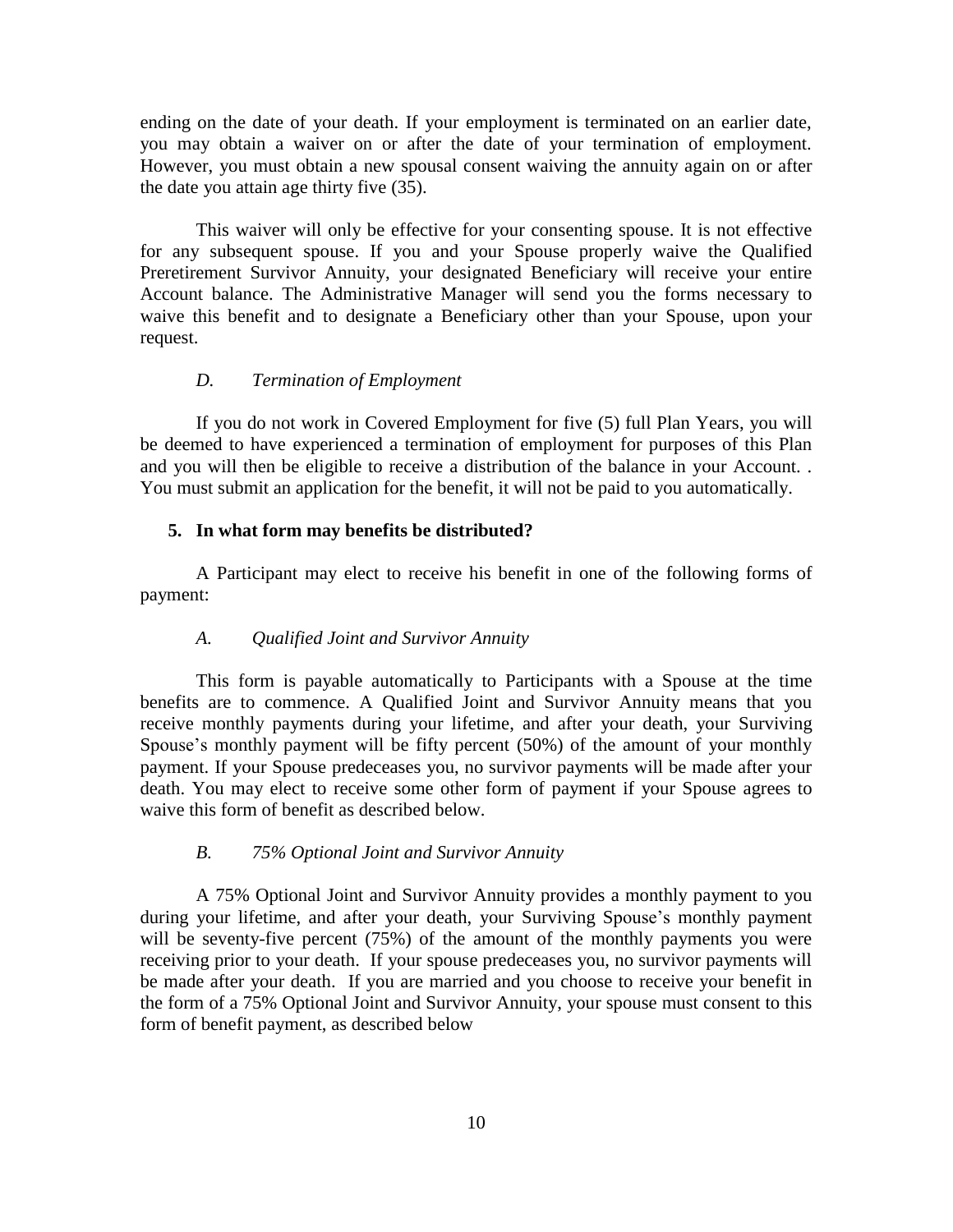# *C. Single Life Annuity*

A Single Life Annuity is a monthly benefit paid to you during your lifetime. Because no survivor payments will be made after your death, the amount of the monthly payment may be greater than your monthly payment will be if you choose a Qualified Joint and Survivor Annuity or the 75% Optional Joint and Survivor Annuity. If you are married and you choose to receive your benefit in the form of a Single Life Annuity, your Spouse must consent to this form of benefit payment, as described below.

# *D. Lump sum cash payment or Rollover Distribution*

<span id="page-12-0"></span>You can choose to receive your entire Account balance in a single lump sum cash payment. However, if you are married, your Spouse must consent to this form of benefit payment. Alternatively, you can elect to have your lump payment transferred to another eligible retirement plan, such as certain types of Individual Retirement Accounts ("IRA"), through an eligible rollover distribution. If the value of your Account is less than or equal to five thousand dollars (\$5,000) upon receipt of a properly completed application, your benefit will automatically be paid to you in a lump sum or, if you elect, and provided that the value of your Account is at least two hundred dollars (\$200.00), your benefit will be transferred to an eligible retirement plan as a direct rollover distribution. If you would like more information regarding the Fund's eligible rollover distribution option, please contact the Fund's Administrative Manager.

<span id="page-12-1"></span>When a lump sum distribution is made by the Fund, the Fund is generally required by the Internal Revenue Service to withhold twenty percent (20%) for federal income taxes, unless you transfer the lump sum amount directly to an IRA or other qualified plan that accepts these "rollover" payments, or as otherwise required by law. At the time of your distribution, the Administrative Manager will provide you with additional information regarding your rollover options.

Please note, if your benefit is paid as a Qualified Joint and Survivor Annuity, 75% Optional Joint and Survivor Annuity or a Single Life Annuity, the Fund will use your Account balance to purchase an annuity contract from an insurance company.

# **6. How do I elect a form of benefit payment?**

<span id="page-12-2"></span> If you want to receive a benefit from the Fund, you should contact the Fund's Administrative Manager to request an application. Once you choose a form of payment, your election may be changed at any time prior to the time you begin to receive payments, but once you begin to receive payments, you cannot change your election. If you are married and you wish to receive your benefits in a form other than a Qualified Joint and Survivor Annuity, you must submit your election in writing to the Trustees no more than ninety (90) days prior to the time you begin receiving benefits. Your spouse must also consent in writing to waive his or her rights to the Qualified Joint and Survivor Annuity, or you must establish to the satisfaction of the Trustees that your Spouse cannot be located or that you cannot obtain your spouse's consent because your spouse is legally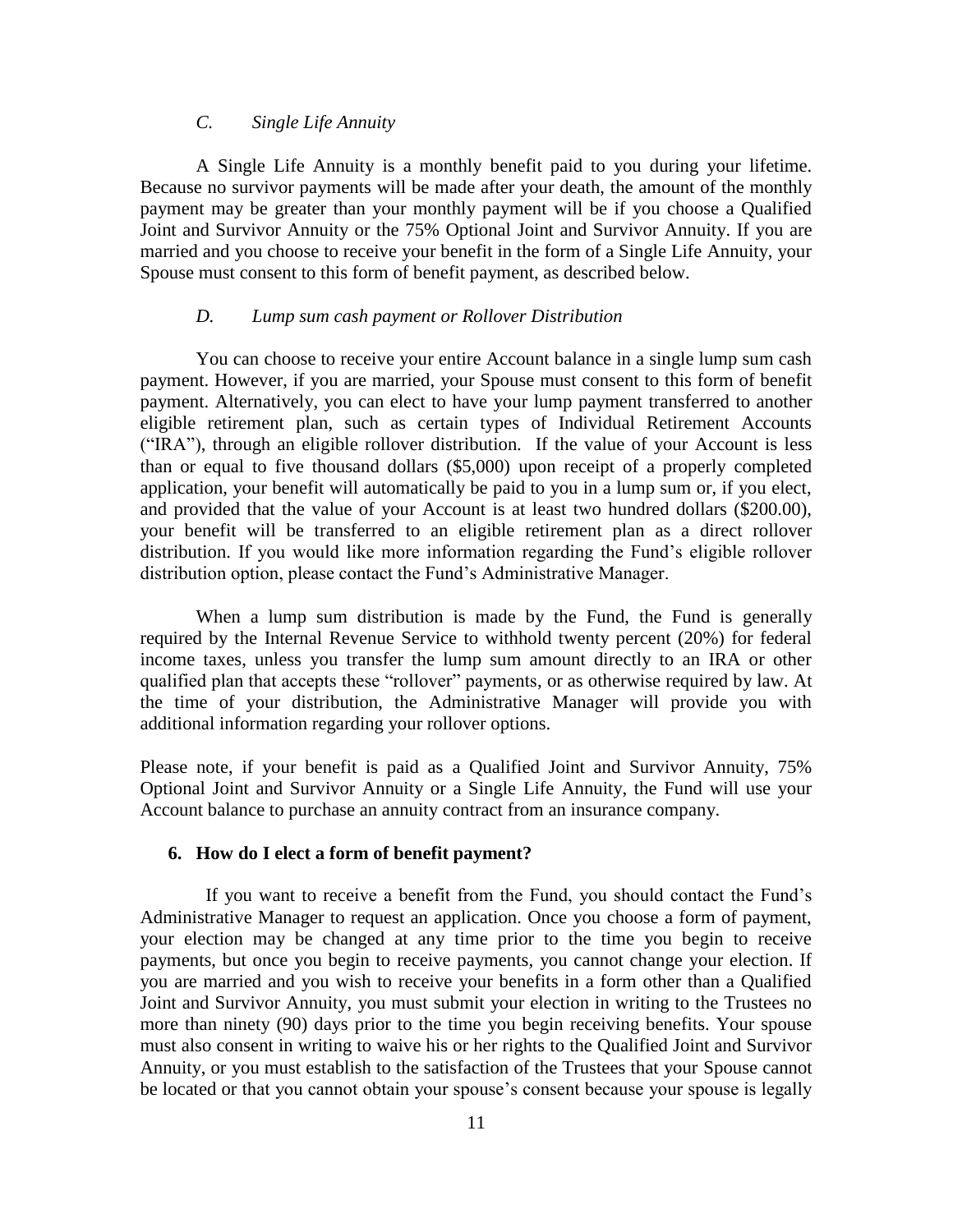incompetent or you have been abandoned, and have a court order so stating. If you do not obtain your spouse's consent, your election will be invalid and you will receive your benefit in the form of a Qualified Joint and Survivor Annuity. The Plan will also pay benefits as a Qualified Joint and Survivor Annuity to the extent required in a Qualified Domestic Relations Order.

<span id="page-13-0"></span>The Fund will notify you of the terms and conditions of the Qualified Joint and Survivor Annuity not less 30 days and not more then 90 days before the day on which your annuity becomes payable to you. However, you may elect to receive this information with less then 30 days to review it, so long as your request is at least 7 days prior to the day on which your annuity becomes payable to you.

#### **7. When will payments begin?**

<span id="page-13-1"></span>Upon receipt of a properly completed benefit application, payments will be sent to you no later than sixty (60) days after the later of (a) the end of the Plan Year in which the event that entitles you to benefits occurs, or (b) the earliest date when the amount payable to you or your spouse can be ascertained.

Federal law requires that benefits must be paid to you no later than April 1 of the year following the year you attain age seventy and one half (70½) even if you do not apply for benefits. If you die before your benefits begin, and you do not designate a Beneficiary, benefits will be paid in accordance with the terms of this Plan and must be paid in full no later than five (5) years after you die. If the Participant has designated a Beneficiary other than his Spouse, benefits must commence to his Beneficiary no later than December 31 of the calendar year following the calendar year during which the Participant died. If the Participant's Beneficiary is his Surviving Spouse, payments must commence to the Surviving Spouse no later than December 31 of the calendar year following the calendar year during which the Participant would have attained age seventy and one half  $(70\frac{1}{2})$ .

#### **8. May benefits be paid to individuals other than me and my beneficiaries?**

Generally, only you, or your Beneficiaries, may receive the benefits in your Account. However, if a Qualified Domestic Relations Order ("QDRO") is on file with the Administrative Manager, the Fund will pay benefits in accordance with the QDRO. A copy of the Plan's QDRO procedures is available free of charge upon request from the Administrative Manager.

#### **9. Are there limits to the amounts deposited in my Account?**

For any single Plan Year, the contributions to your Account may not exceed the lesser of: (1) one hundred percent (100%) of your compensation; or (2) fifty thousand dollars (\$50,000). This amount may be increased from time to time by the IRS. . There are also other statutory limitations, which may result in limitations to the annual additions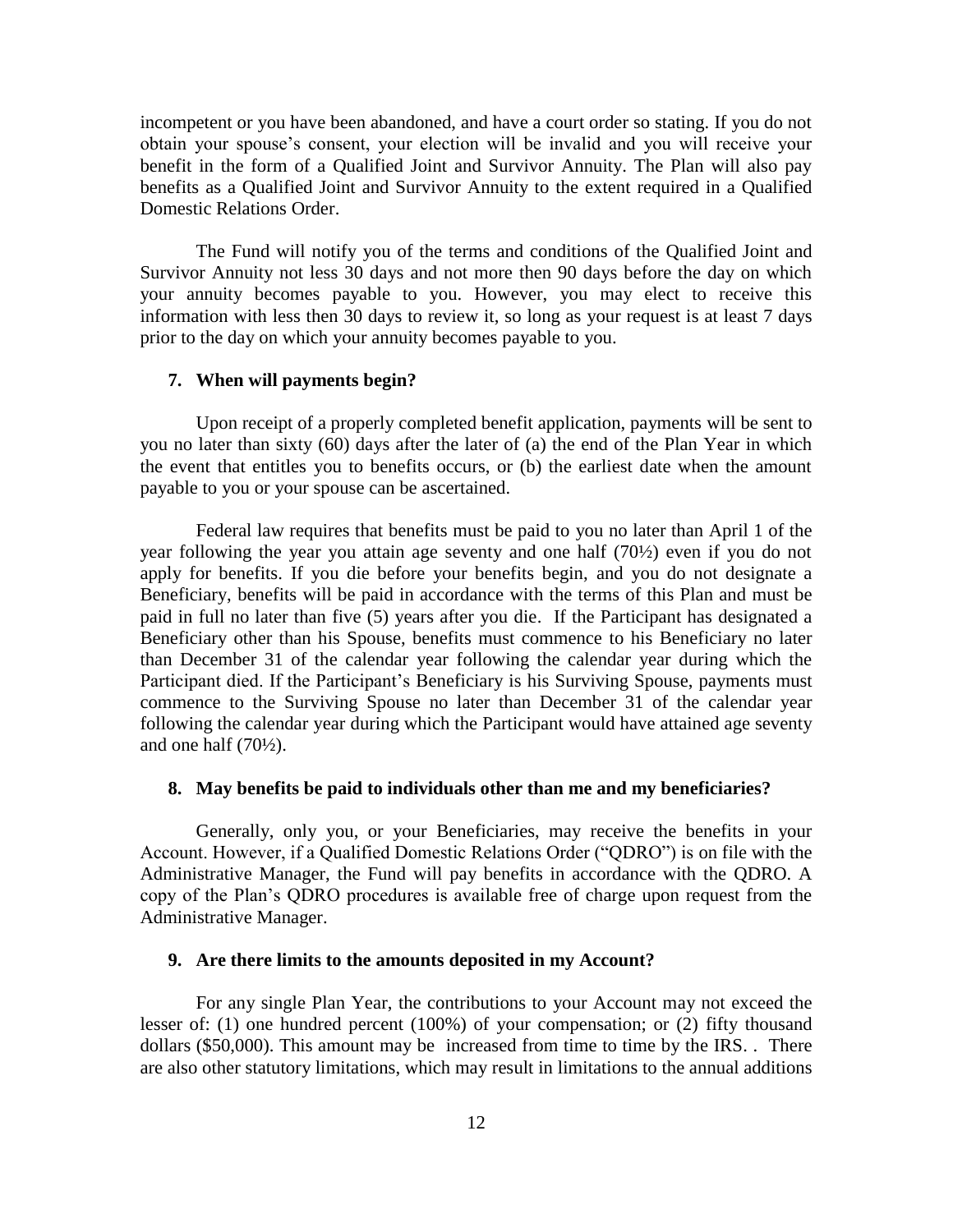<span id="page-14-0"></span>made to your Account. The Administrative Manager will advise you if those limits apply to you.

#### **10. What are the procedures for appealing a denial of a claim for benefits?**

Your claim for benefits will be decided within ninety (90) days of the receipt of your claim, unless the Fund determines that special circumstances require an extension of time to review your claim. If additional time is needed, you will receive written notice within 90 days of the reason(s) for the delay and the date on which the Fund expects to make a decision. If your request for payment of benefits is denied in whole or in part, you will be notified in writing of the following: the reason for the denial, the section of the Plan on which the denial is based with a description of any further information necessary to perfect the claim, an explanation of the right to appeal the decision, an explanation of the Fund's appeal procedures, and a statement of your right to bring a lawsuit under ERISA if your appeal is denied.

<span id="page-14-1"></span>If you disagree with the Fund's decision, you may file an appeal, in writing, with the Board of Trustees. The appeal must be filed with the Trustees no later than sixty (60) days after you receive the initial notice of denial. If you do not file an appeal within the sixty (60) days, you will waive your right to appeal and the denial will be final and binding. Your appeal must be in writing, and it must state the reasons you believe the denial was erroneous. If you wish, you may examine any Plan documents you think are necessary to perfect your appeal.

If you so request, you are entitled to a hearing with the Trustees where you can appear in person in support of your claim.

The Trustees will make a decision at the next regularly scheduled meeting following the receipt of an appeal, unless there are special circumstances, such as the need to hold a hearing. If you submit your appeal within 30 days of the next scheduled meeting, the Trustees will decide your appeal at the second scheduled meeting or if there are special circumstances, the third meeting after it receives your appeal. The Trustees will notify you if there are any special circumstances or if they require a postponement of their decision. In this notice, the Trustees will explain the reason for the delay and an expected date for their decision.

Within 5 days of the date the decision is made, the Trustees will send you notice. If the Trustees deny your appeal, the notice will contain the specific reasons for the denial, specific references to the Plan provisions upon which the denial is based, notice that you may receive upon request and free of charge reasonable access to and copies of all documents and records relevant to the claim, and a statement that you have the right to bring an action under ERISA. Please note that the decisions of the Trustees are final and binding.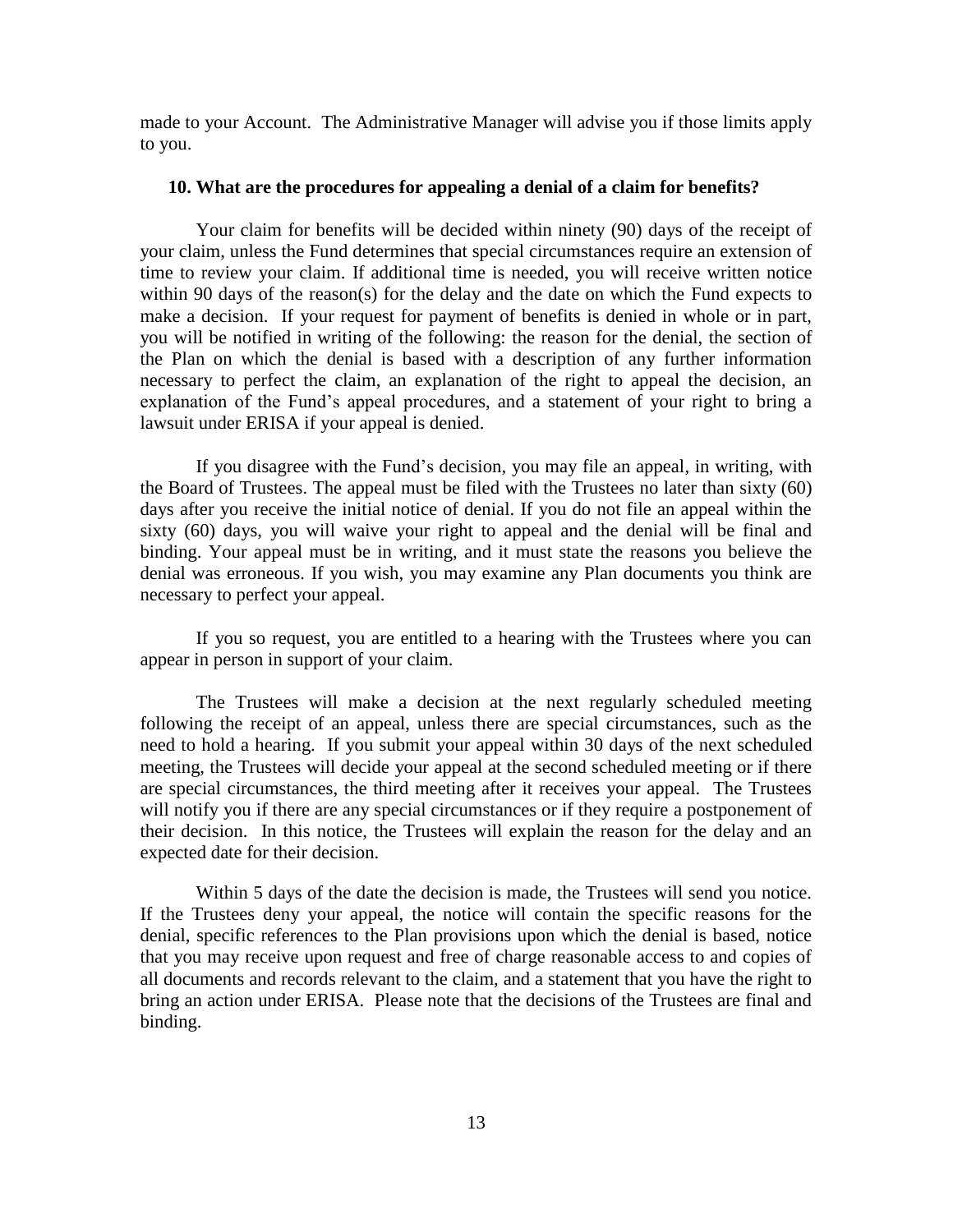<span id="page-15-0"></span>If you fail to file a notice of appeal within the time provided, the original decision of the Trustees becomes final and binding. **You must exhaust these administrative remedies before you bring a lawsuit under ERISA.** 

The Trustees shall have the sole power and discretion to construe the provisions of the Plan and the terms used therein. Any construction adopted by the Trustees in good faith shall be binding on the Union, the Contributing Employers and all Plan Participants.

#### **11. What happens to my Account if I leave work to serve in the military?**

The Uniformed Services Employment and Reemployment Rights Act ("USERRA") provides reemployment rights and benefits and protection from discrimination to individuals who, either by induction or as volunteers, have entered military service in any branch of the uniformed forces of the United States. If you satisfy the conditions for protection under USERRA, your period of military service will be treated as Hours of Service for all purposes under the Plan, including eligibility, in accordance with law.

<span id="page-15-1"></span>To be entitled to reemployment rights and benefits under USERRA, the law generally requires that you:

- (1) leave employment because of your military service;
- (2) give advance notice of your military service to your Employer, unless notice is prevented by military necessity or is otherwise impossible or unreasonable to give under the circumstances;
- (3) be absent from employment for military service for five years or less, unless extended service is required as part of your initial period of obligation or your service is involuntarily extended, such as during war;
- (4) apply for a job as required by law within the requisite time period; and
- (5) receive an honorable discharge or satisfactorily complete your military service.

<span id="page-15-2"></span>Also, effective January 1, 2007, if you die while performing military service and would otherwise qualify for reemployment rights under applicable federal law, you will be treated as having been reemployed on the day preceding the date of death and then having terminated Employment on the date of death for the purpose of determining your Account balance.

<span id="page-15-3"></span>This is only a brief summary of the rules under USERRA. You will be entitled to these rights and benefits under the Plan only if you satisfy the requirements under the law.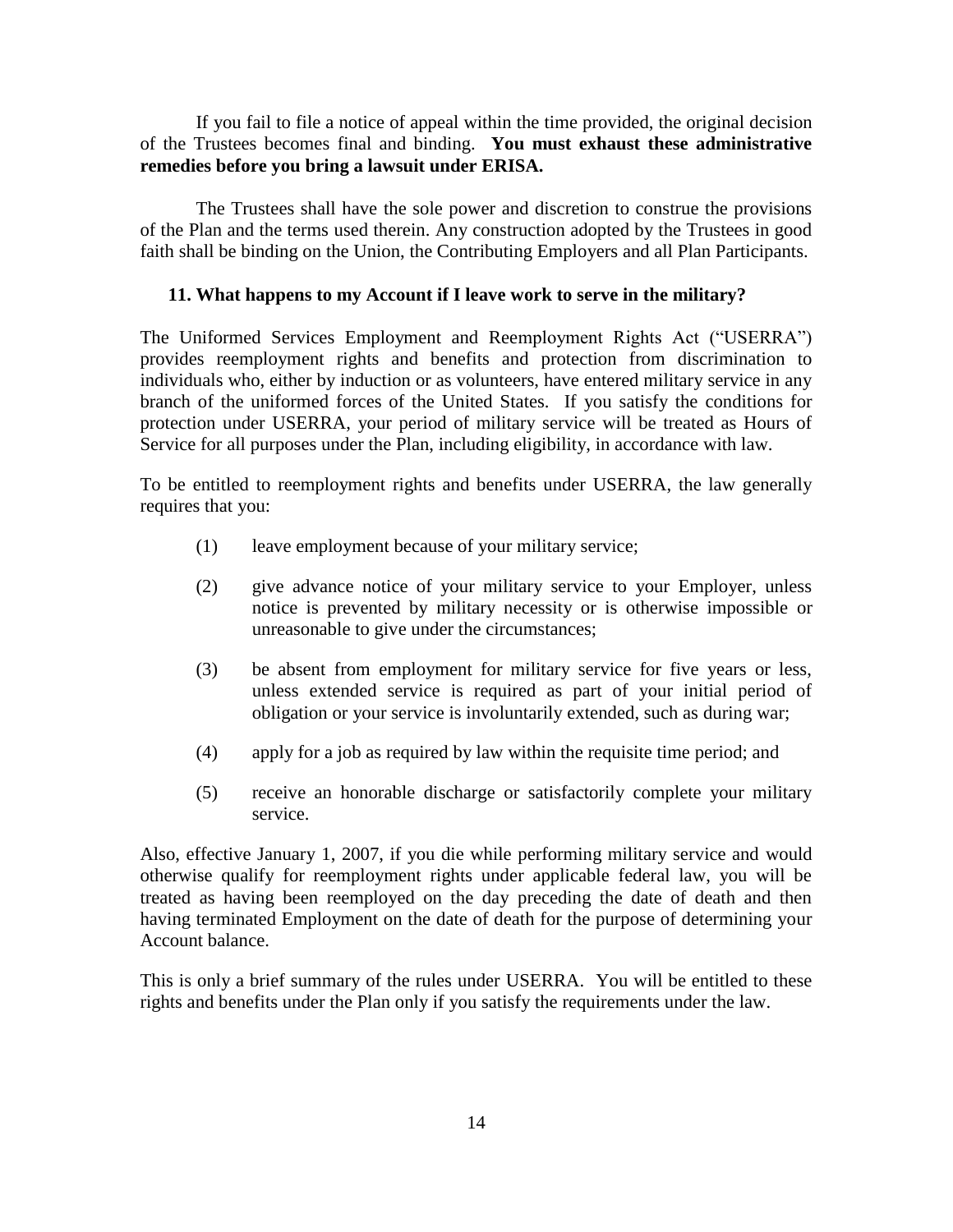# **YOUR RIGHTS UNDER ERISA**

As a Participant in the Plan, you are entitled to certain rights and protections under the Employee Retirement Income Security Act of 1974, as amended ("ERISA"). ERISA provides that all Participants are entitled to:

- *1. Receive information about your Plan and benefits*
	- examine, without charge, at the Fund Office and at other specified locations, all documents governing the Plan, including insurance contracts and copies of all documents filed by the Plan with the U.S. Department of Labor, such as detailed annual reports and summary plan descriptions.
	- obtain, upon written request to the Fund Office, copies of documents governing the operation of the Plan, including insurance contracts and collective bargaining agreements, and copies of the latest annual report (Form 5500 series) and updated summary plan description. The Fund Office may charge a reasonable fee for the copies.
	- receive a summary of the Plan's annual financial report. The Fund Office is required by law to furnish each Participant with a copy of this summary annual report.
	- obtain, upon written request, a statement telling you whether you have a right to receive a benefit at Normal Retirement Age (age 62); and if so, what your benefit would be at Normal Retirement Age if you stopped working under the Plan now. This statement must be requested in writing and is not required to be given more than once every twelve months. The Plan must provide the statement free of charge.

# <span id="page-16-0"></span>*2. Prudent actions by Plan fiduciaries*

In addition to creating rights for Participants, ERISA imposes duties upon the Board of Trustees, which is responsible for the operation of the Plan. As the Plan's "fiduciaries," the Board of Trustees has a duty to operate the Plan prudently and in the interest of you and other Participants and beneficiaries. No one, including your employer, your Union, or any other person, may fire you or otherwise discriminate against you in any way to prevent you from obtaining a benefit or exercising your rights under ERISA.

*3. Enforce your rights*

If your claim for a benefit is denied or ignored, in whole or in part, you have a right to know why this was done, to obtain copies of documents relating to the decision without charge, and to appeal any denial, all within certain time schedules.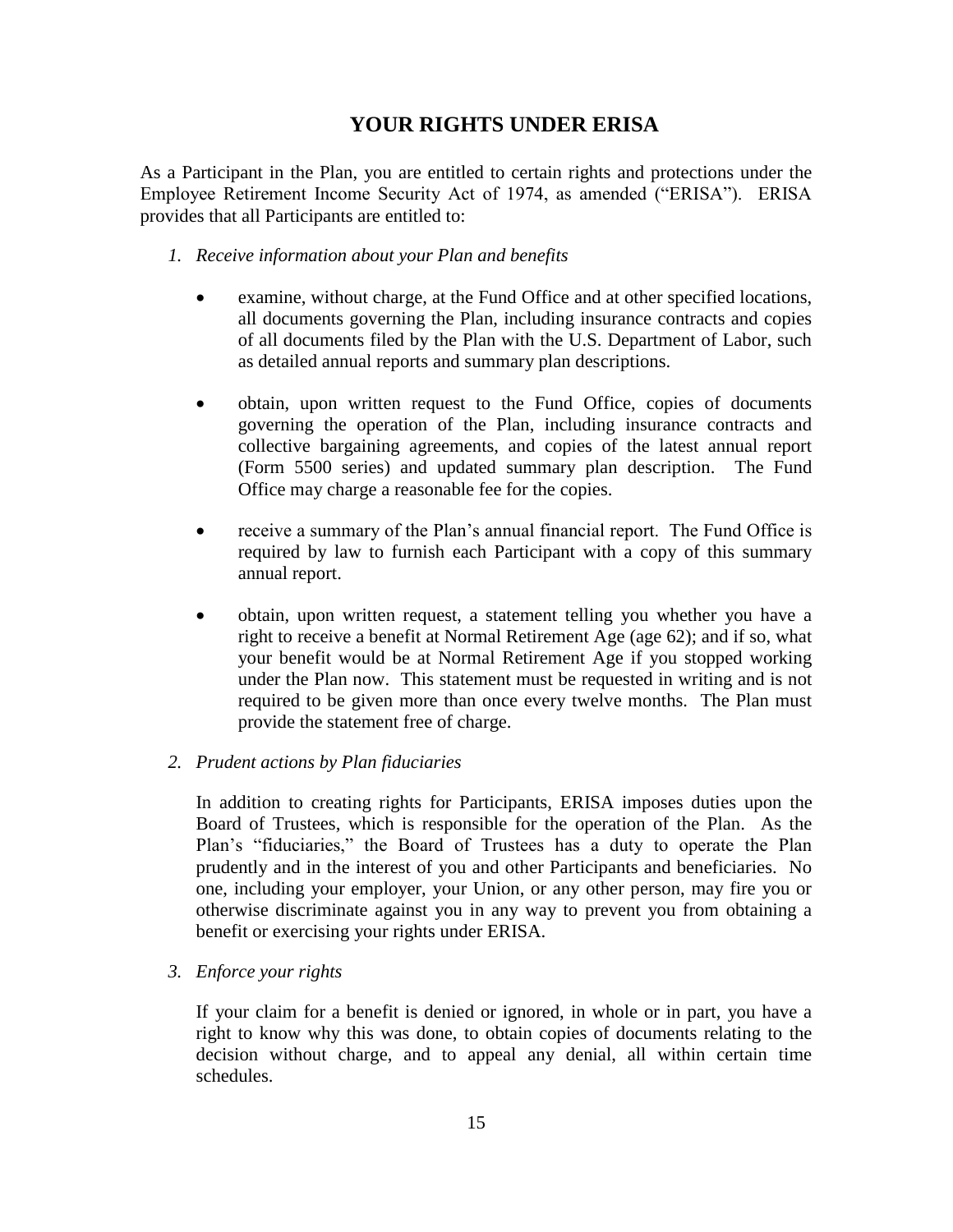<span id="page-17-0"></span>Under ERISA, there are steps you can take to enforce the above rights. For instance, if you request a copy of Plan documents or the latest annual report from the Plan and do not receive them within 30 days, you may file suit in federal court. In such a case, the court may require the Fund Office to provide the materials and pay you up to \$110 a day until you receive the materials, unless the materials were not sent because of reasons beyond the control of the Plan. If you have a claim for benefits which is denied or ignored, in whole or in part, you may file suit in a state of federal court. In addition, if you disagree with the Plan's decision or lack thereof concerning the qualified status of a domestic relations order or a medical child support order, you may file suit in federal court. The court will decide who should pay court costs and legal fees. If you are successful, the court may order you to pay these costs and fees, for example, if it finds your claim is frivolous.

#### <span id="page-17-1"></span>*4. Assistance with your questions*

If you have any questions about the Plan, you should contact the Fund Office. If you have any questions about this statement or about your rights under ERISA, or if you need assistance in obtaining documents from the Fund Office, you should contact the nearest office of the Employee Benefits Security Administration, U.S. Department of Labor, listed in your telephone directory or the Division of Technical Assistance and Inquiries, Employee Benefits Security Administration, U.S. Department of Labor, 200 Constitution Avenue, NW, Washington, DC 20210. You may also obtain certain publications about your rights and responsibilities under ERISA by calling the publications hotline of the Employee Benefits Security Administration. You can also visit the Department of Labor's website at www.dol.gov.

447386v2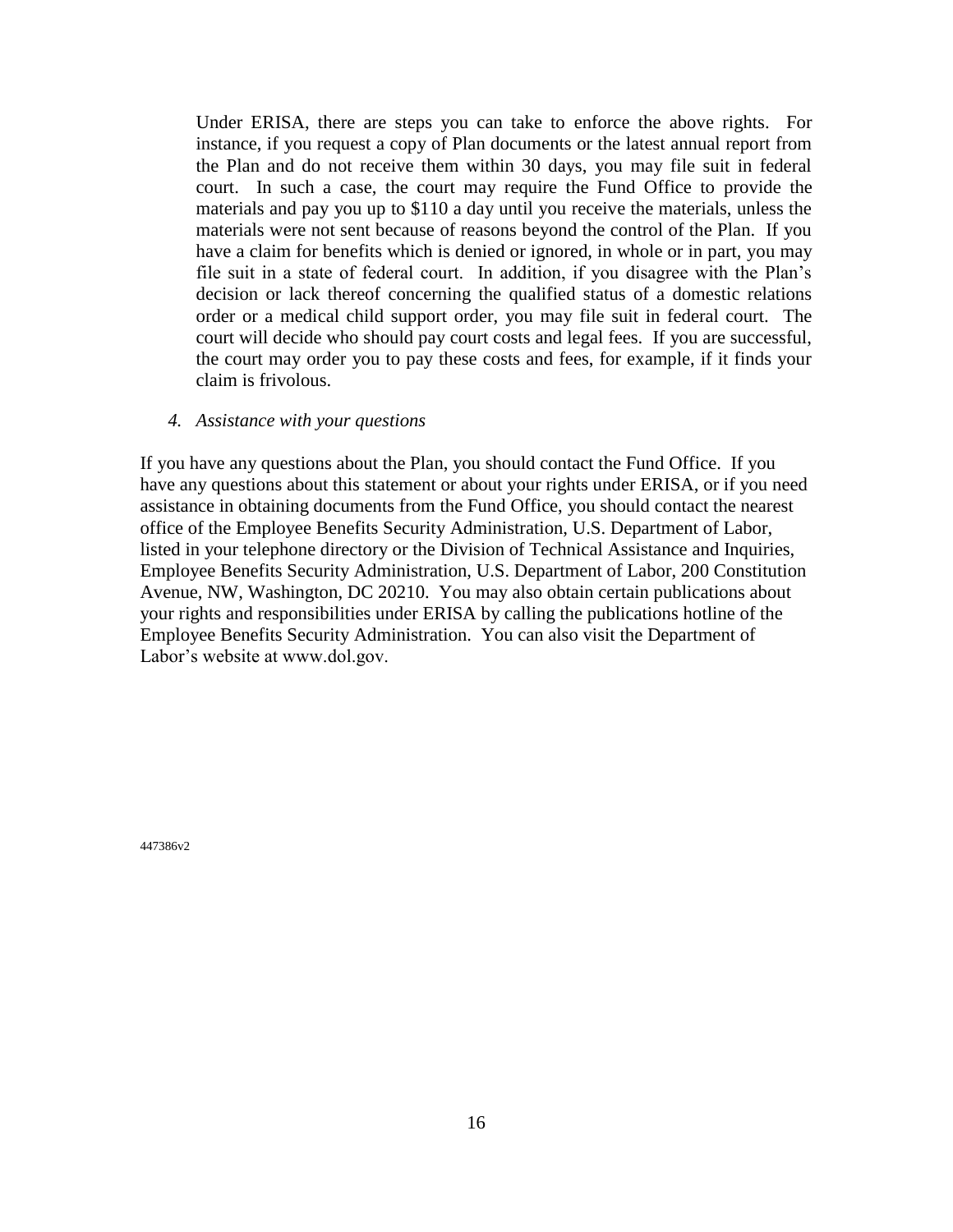# <span id="page-18-0"></span>**ELECTRICIAN'S RETIREMENT FUND SUMMARY PLAN DESCRIPTION**

<span id="page-18-2"></span><span id="page-18-1"></span>**Effective Date: January 1, 2015**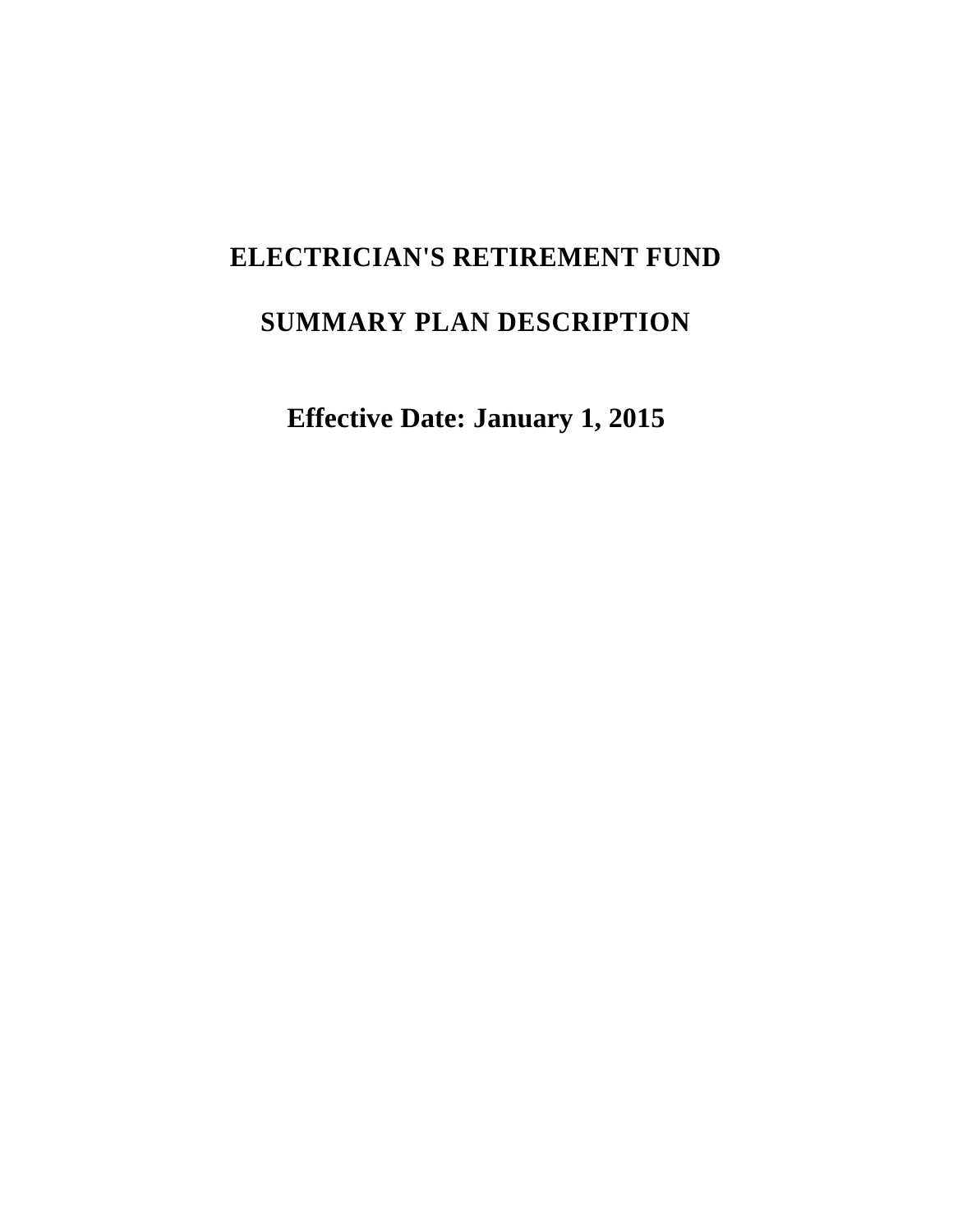<span id="page-19-1"></span><span id="page-19-0"></span>

|           | <b>Table of Contents</b>                                                                       |  |
|-----------|------------------------------------------------------------------------------------------------|--|
|           |                                                                                                |  |
|           |                                                                                                |  |
|           |                                                                                                |  |
|           |                                                                                                |  |
| 1.        |                                                                                                |  |
| 2.        |                                                                                                |  |
| 3.        |                                                                                                |  |
| 4.        |                                                                                                |  |
| 5.        |                                                                                                |  |
| 6.        |                                                                                                |  |
| 7.        |                                                                                                |  |
| A.        |                                                                                                |  |
| <b>B.</b> |                                                                                                |  |
| C.        |                                                                                                |  |
| D.        |                                                                                                |  |
| 8.        |                                                                                                |  |
| A.        |                                                                                                |  |
| <b>B.</b> |                                                                                                |  |
| C.        |                                                                                                |  |
| D.        |                                                                                                |  |
| 9.        |                                                                                                |  |
| 10.       |                                                                                                |  |
| A.        |                                                                                                |  |
| <b>B.</b> |                                                                                                |  |
| 11        | 15                                                                                             |  |
| А.        |                                                                                                |  |
| <b>B.</b> |                                                                                                |  |
| 12.       | How can I elect a Single Life Annuity or a 75% Joint and Survivor Annuity if I am Married?. 16 |  |
| 13.       |                                                                                                |  |
| 14.       |                                                                                                |  |
| 15.       |                                                                                                |  |
| 16.       | May my Benefits be paid to individuals other than me or my Beneficiaries? 18                   |  |
| 17.       |                                                                                                |  |
| 18.       |                                                                                                |  |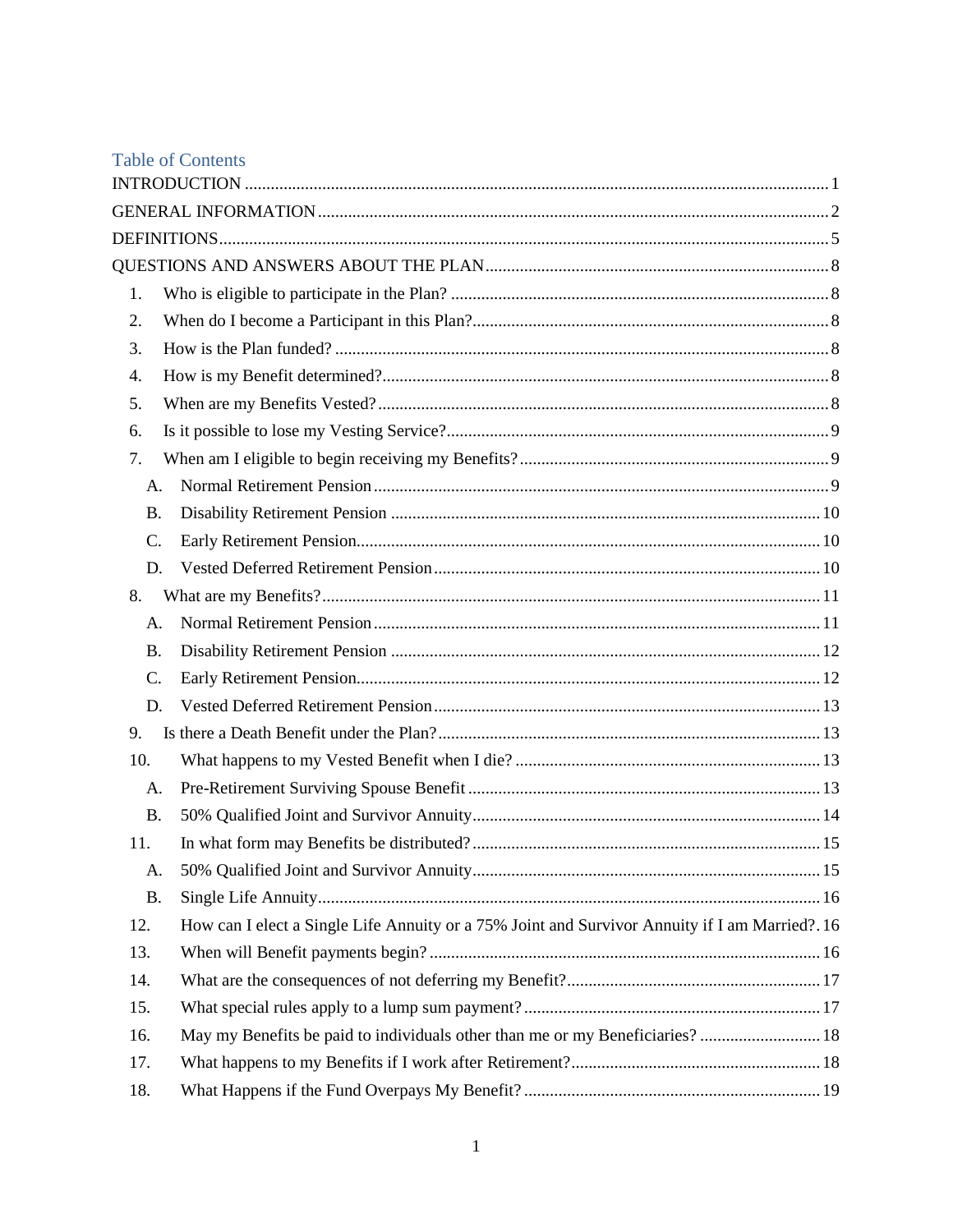<span id="page-20-1"></span><span id="page-20-0"></span>

| 19. |  |
|-----|--|
|     |  |
|     |  |
|     |  |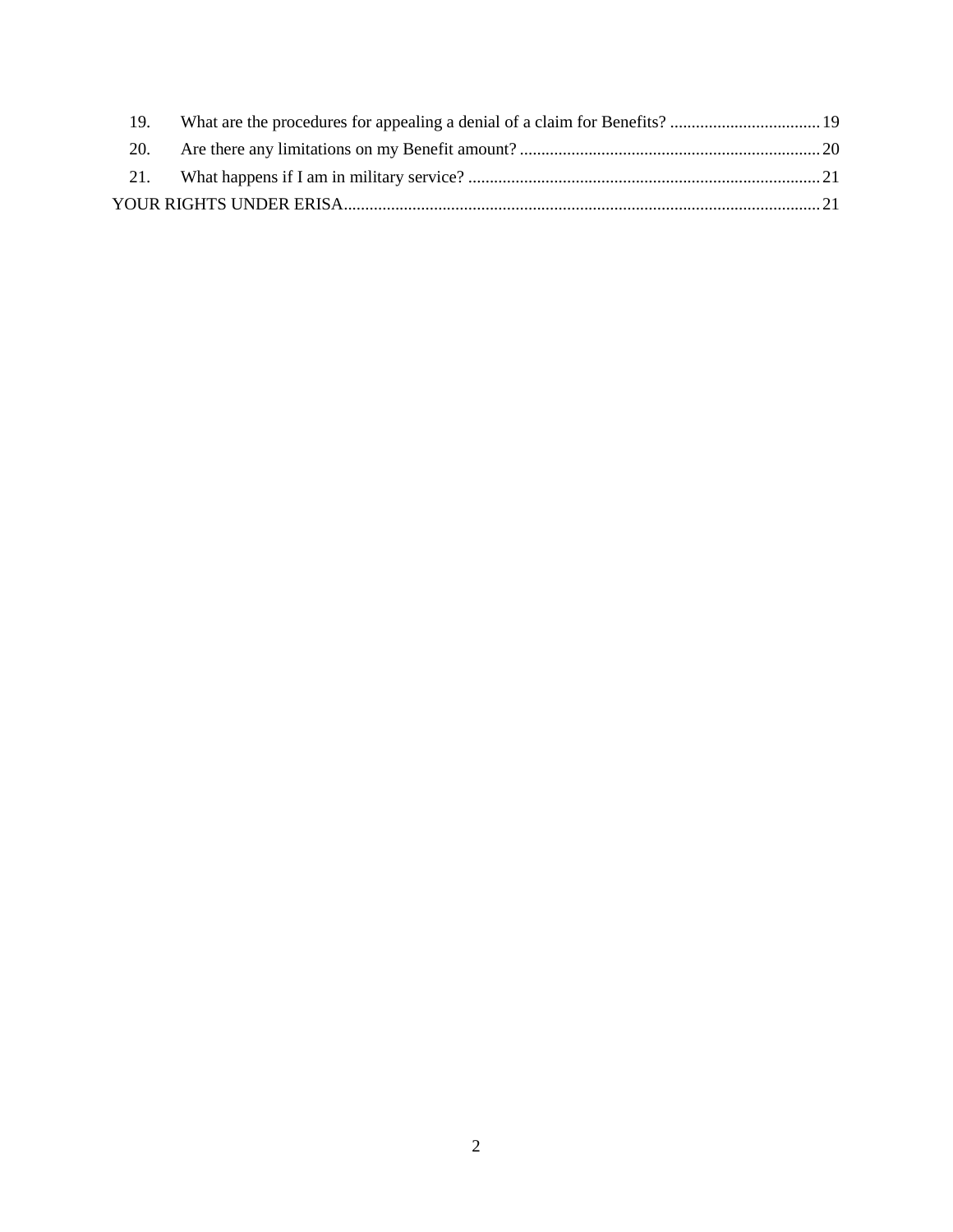#### **INTRODUCTION**

# **TO ALL PARTICIPANTS AND BENEFICIARIES:**

The Board of Trustees of the Electrician's Retirement Fund ("Fund") is pleased to present you with this booklet summarizing the rules and regulations of the Electrician's Retirement Plan ("Plan"). The Plan is available to eligible employees of employers that contribute to the Fund.

The Plan is intended to enhance the financial security of eligible employees and to recognize eligible employees' years of service with employers that contribute to the Fund. We urge you to read this booklet carefully so that you will be familiar with the benefits available to you and so that you will understand your rights and responsibilities under the Plan.

This booklet is not meant to be a substitute for the full text of the Plan document. If there are differences between this Summary Plan Description and the full Plan document, the Plan document will govern.

<span id="page-21-0"></span>If you wish to review the Plan document, you may do so between the hours of 9:00 a.m. and 4:00 p.m. at the offices of Dickinson Group, LLC,the Fund's Administrative Manager. Please call the Administrative Manager at (516) 833-9300 to arrange an appointment. If you would like a copy of the Plan document, or if you have any questions about your benefits under the Plan, please call or write to the Administrative Manager at the following address: 50 Charles Lindbergh Boulevard, Suite 207, Uniondale, NY 11553 or 516-833-9300.

Sincerely,

<span id="page-21-1"></span>The Board of Trustees Electrician's Retirement Fund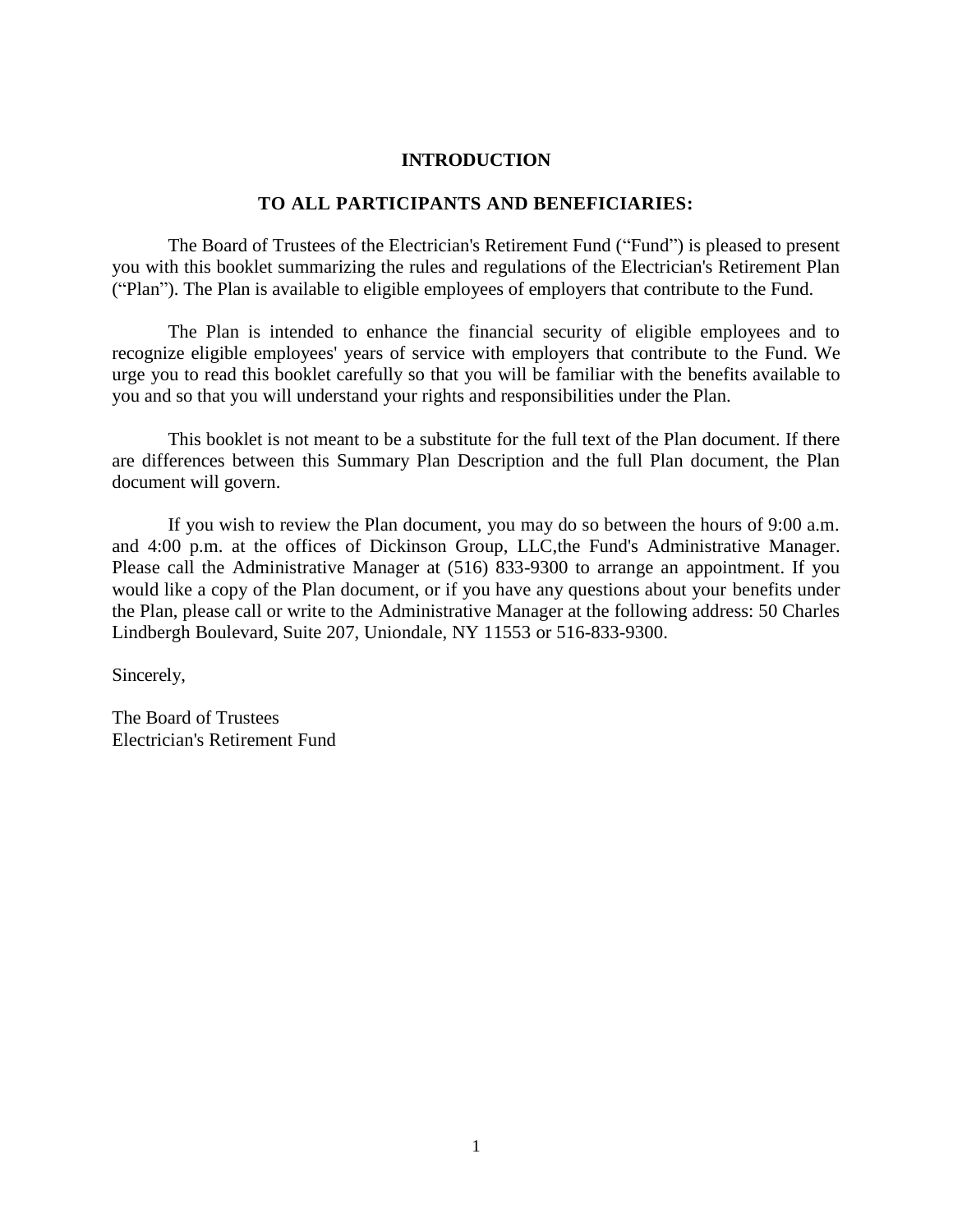# **GENERAL INFORMATION**

# **Name of Plan**

Electrician's Retirement Plan. The term "Plan" as used herein refers to the Electrician's Retirement Plan.

# **Plan Sponsor**

The Plan is sponsored by The Building Industry Electrical Contractors Association, Inc. to provide retirement benefits to eligible Employees of Employers that contribute to the Electrician's Retirement Fund. The term"Association" refers to The Building Industry Electrical Contractors Association, Inc. The term "Fund" refers to the Electrician's Retirement Fund. The term "Employer" refers to Employers that contribute to the Fund.

You may obtain a complete list of Employers that contribute to the Fund upon written request to the Trusteesat the office of the Fund's Administrative Manager. A list of these Employers is also available for examination. Upon written request, you may also obtain information as to whether a particular Employer contributes to the Fund, and if so, the Employer's address.

# **Employer Identification Number**

The employer identification number assigned to the Fund by the Internal Revenue Service is 26- 6050508.

# **Plan Number**

The plan number assigned to the Plan by the Board of Trustees is 001.

# **Type of Plan**

The Plan is a defined benefit plan.

# **Plan Administrator**

<span id="page-22-0"></span>The Plan is administered by the Board of Trustees that consists of 2 Trustees appointed by the Association. The terms "Board of Trustees" and "Trustees" refer to the Trustees of the Fund. The powers and responsibilities of the Board of Trustees, and the Association's power to appoint and remove Trustees, are governed by the provisions of the Agreement and Declaration of Trust of the Electrician's Retirement Fund, effective September 1, 2007, and as amended or restated from time to time. The termTrust Agreement refers to the Agreement and Declaration of Trust of the Electrician's Retirement Fund. The Board of Trustees has delegated responsibility for the day-today administration of the Plan to a third party administrator. The term "Administrative Manager" refers to Dickinson Group, located at50 Charles Lindbergh Boulevard, Suite 207,Uniondale, New York 11553, 516-833-9300.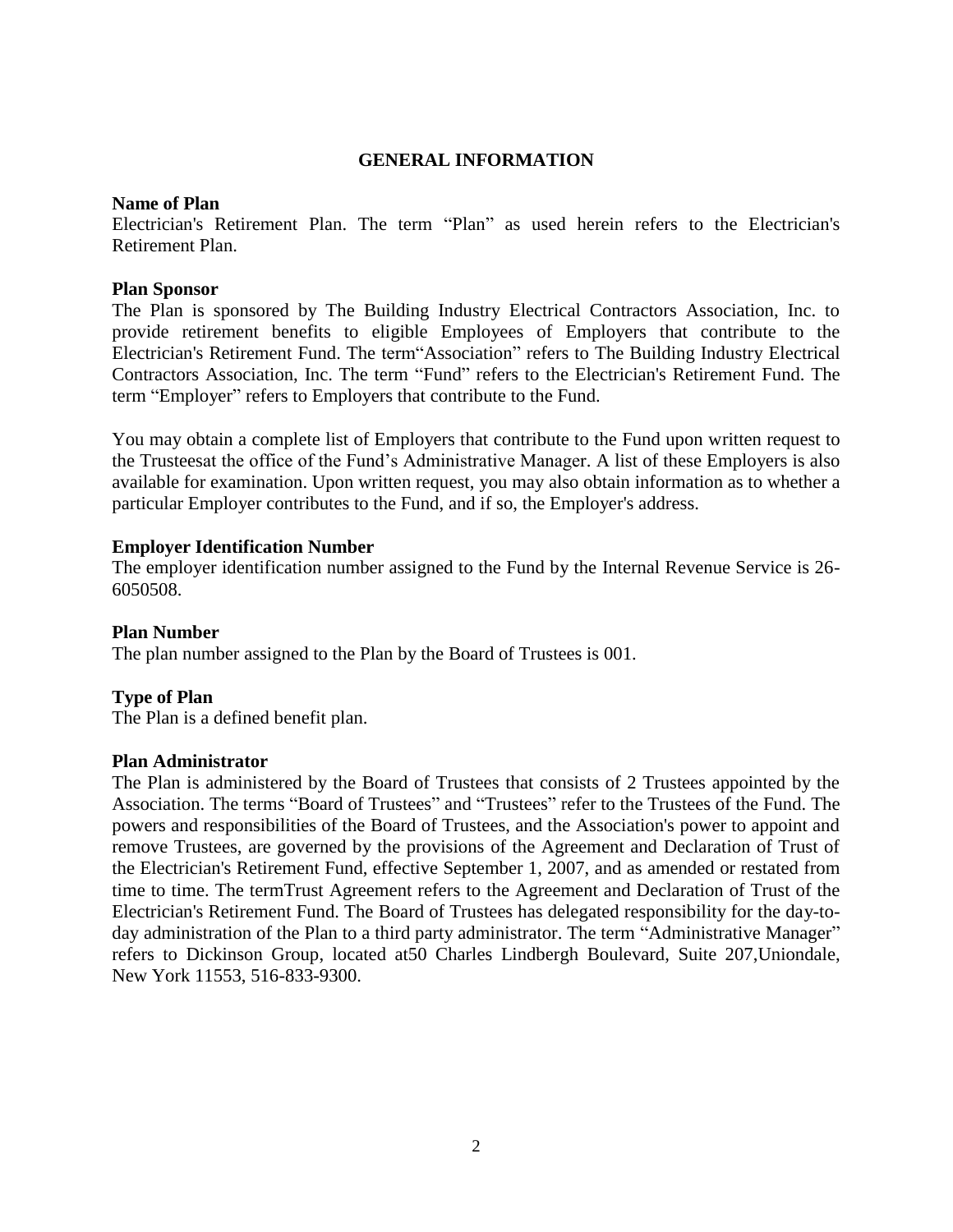<span id="page-23-0"></span>The name and address of the Plan Administrator is:

Board of Trustees Electrician's Retirement Fund c/o Dickinson Group 50 Charles Lindbergh Boulevard Suite 207 Uniondale, New York 11553

# **Trustees**

The names, titles, and business addresses of the current Trustees of the Plan are:

Frank Rappo President R&L Systems, Inc. 37-20 56th Street Woodside, NY 11377

Eric Olynik c/o Dickinson Group 50 Charles Lindbergh Boulevard, Suite 207 Uniondale, New York 11553

# **Legal Process**

Legal process may be served on the Plan at the address of the Board of Trustees, listed above. In addition, process may be served upon any of the Trustees at the addresses listed above.

# **Establishment of Plan**

The Plan was established to provide retirement benefits to employees of Employers that contribute to the Fund. The Plan is operated and maintained according to the provisions of the Trust Agreement and itsPlan of benefits. Contributions are made by Employers pursuant to the terms of a Collective Bargaining Agreement or a written participation agreement between an Employer and the Fund. A copy of the Trust Agreement and/or the Collective Bargaining Agreement establishing the Fund may be obtained upon written request to the Administrative Manager. These documents are also available for examination at the Fund's Administrative Manager's office.

# **Funding Medium**

<span id="page-23-1"></span>The assets of the Fund are maintained in trust with a custodian bank. Plan benefits are funded by Employer Contributions made on behalf of eligible employees based on the hours worked in covered employment.

# **Plan Year**

The fiscal year of the Plan is January 1 through December 31. The first Plan Year wasa short year from September 1, 2007 through December 31, 2007.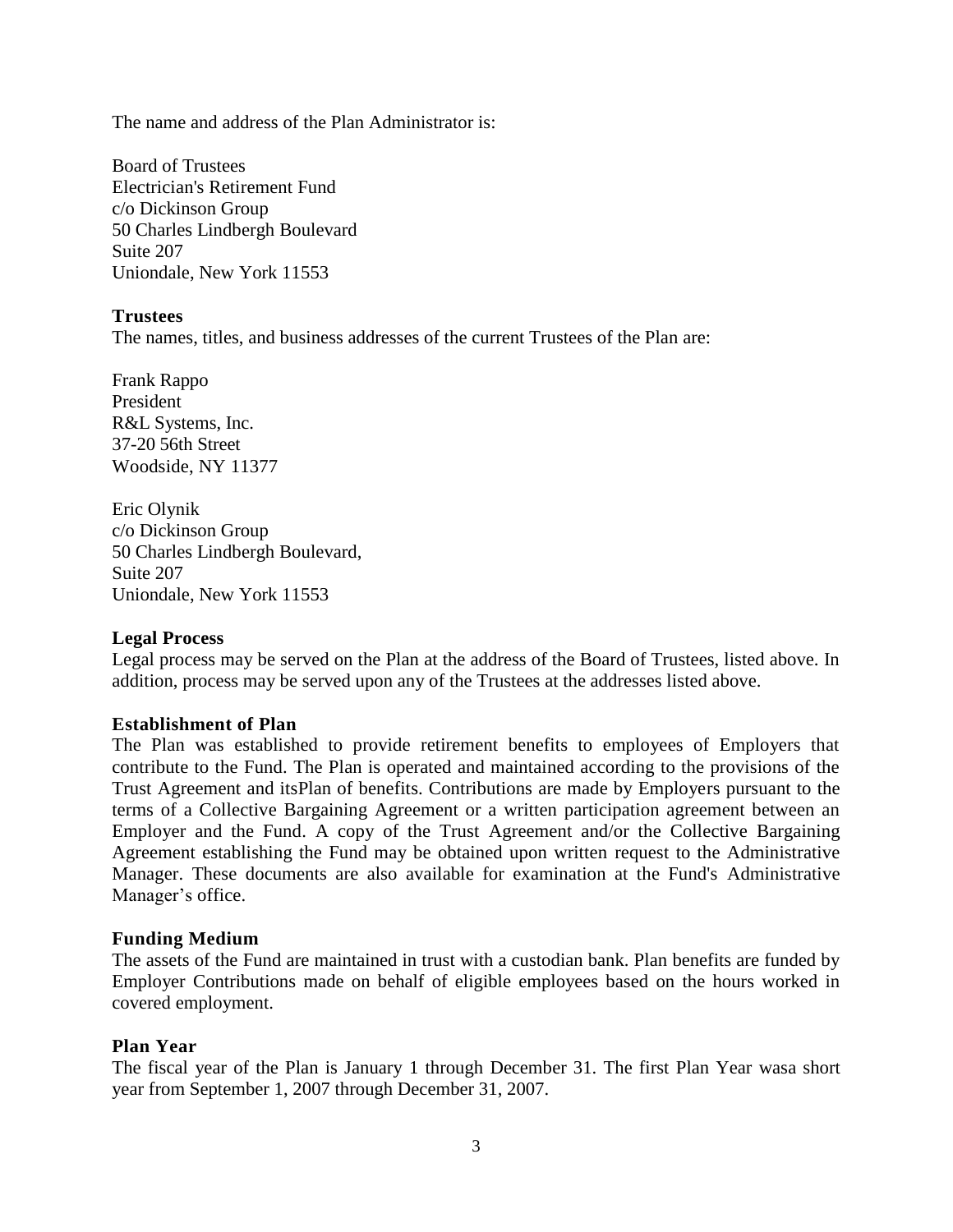#### **Amendment or Termination of Plan**

The Trustees have the right to modify or amend, in whole or in part, any or all of the provisions of the Plan, subject to approval by the Association for any discretionary changes. The Trustees also have the right to establish, amend, interpret, and promulgate rules and regulations regarding the administration and function of the Plan, including the power to adopt, maintain and, if necessary, amend the Plan to comply with applicable law without the approval of the Association. Participants will be notified in writing of any amendments to this document made the Trustees. No amendment shall deprive any Participant or Beneficiary of any Vested interest under the Plan. The Trustees reserve the right to terminate the Plan at any time.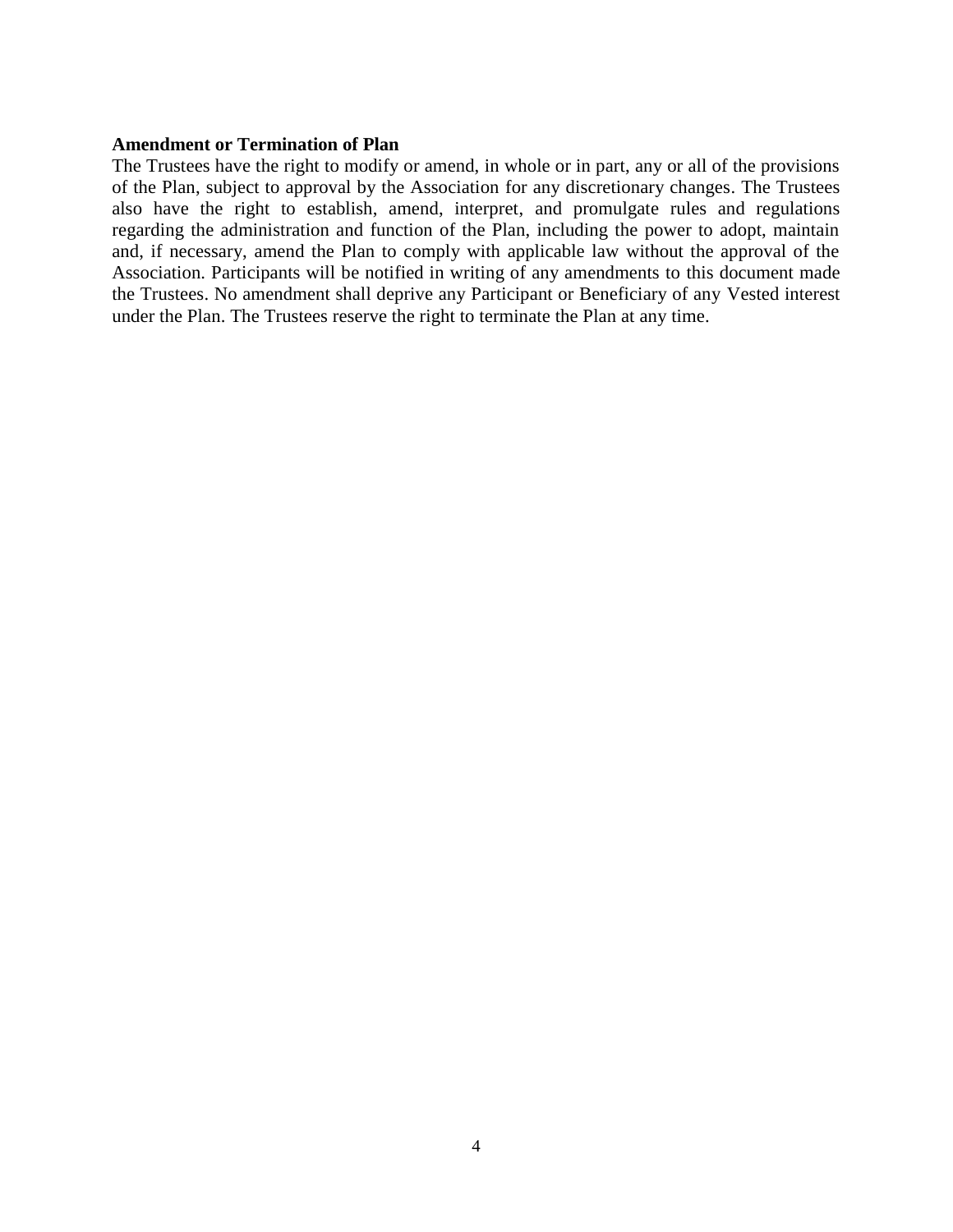#### **DEFINITIONS**

Unless otherwise indicted by the context, the words and phrases used in this Summary Plan Description shall have the following meanings:

**"Accrued Benefit"**means a pension payable at your Normal Retirement Date in the form of a single life annuity, based on the Participant'saccumulated Pension Service and the applicable unit benefit rate.

**"Active Participant"**means a Participantfor whom Contributions are currently required to be made to the Fund.

**"Association"**means The Building Industry Electrical Contractors Association,Inc.

**"Beneficiary"**means any person or persons who are receiving Benefits under this Plan because of their designation for such Benefits by a Participant.

**"Benefit"**or **"Benefits"**means any sum of money payable under the Plan from the Trust Fund to a Participant or a Beneficiary.

**"Break in Service"** means a Plan Year during which a Participant failed to earnat least 380 Hours of Service.

**"Collective Bargaining Agreement"**meansany current agreement between the Union and Employer that provides for Employer Contributions to the Fund, and any extensions, amendments, modifications, renewals or memoranda of understanding of such agreement, or any substitution or successor agreement or agreements that provide for Employer Contributions to the Fund.

**"Computation Period"**means the 12-month period commencing on a person's most recent date of employment with an Employer and each Plan Year commencing after that date.

**"Contributing Employer"**or **"Employer"** means any employer that is a member of the Association that has signed a Participation Agreement; or any employer that has signed a Collective Bargaining Agreement with a Union obligating the employer to make Contributions to the Fund and that has signed a Participation Agreement; or any other employer that has signed a Participation Agreement with the Fund. An employer's participation in the Fund is subject to approval by the Trustees.

**"Contributions"**means the money paid or payable into the Fund by a Contributing Employer.

**"Employee"**means a person who is employed by a Contributing Employer and for whom the Contributing Employer is obligated to make Contributions to the Fund pursuant to a written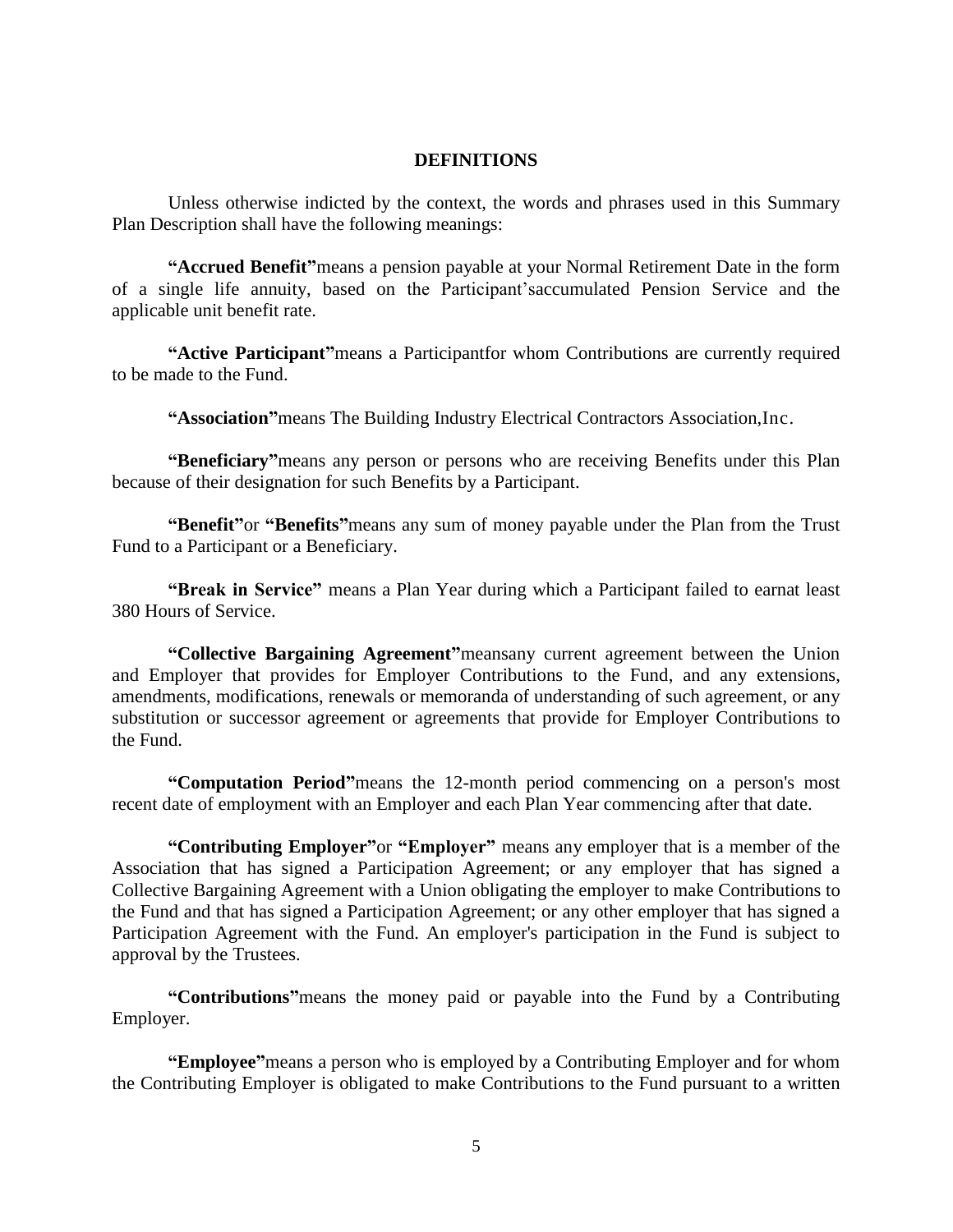agreement. An Employee may also be an owner-employee if they have been accepted for participation by the Trustees.

**"Hour of Service"** is each hour for which an Employee is paid or entitled to payment from a Contributing Employer for the performance of duties or for a period during which an Employee performed no duties due to vacation, holiday, illness, incapacity (including disability), layoff, jury duty, military duty or leave of absence. In addition, you will be credited with an Hour of Service for a period duringwhich you receive back pay from a Contributing Employer.

Hours of Service will be credited at the rate of 190 per month for Employees on whose behalf contributionsare required on a monthly basis and 45 hours per week for Employees on whose behalf contributions are requiredon a weekly basis.

**"Normal Retirement Date"** means the first day of the month after the attainment of age 60 or, if you become a Participant within 5 years of the date on which you reach age 60, the first day of the Plan Year containing the  $5<sup>th</sup>$  anniversary of the date you became a Participant in the Plan.

**"Participant"** means an Employee who meets the requirements for participation in the Plan, or a former Employee who has acquired a right to a pension under this Plan.

**"Participation Agreement"**means a written agreement between the Fund and an Employer evidencing the Employer's obligation to make Contributions to the Fund and be bound by the Trust Agreement and actions taken by the Trustees.

**"Pension Service"** is used in the computation of the amount of your Benefits under the Plan. It is also used to determine your eligibility for Early Retirement and Disability Retirement. "Pension Service" is credited at the rate of 1 year for each Plan Year in which a Participant accumulates at least 1140 hours (or 6 months) of service for which Contributions are required on his or her behalf. Pro-rated credit for at least 380 hours (or 2 months) but less than 1140 hours (or 6 months) will be determined at the rate of 1 month for 380-448 hours plus an additional month for each 69 hour bracket thereafter to a total of 11 months for 1070-1139 hours.

For the purpose of computing your Pension Service, actual hours will be credited in the case of those Contributing Employers whose reporting requires such hours. Otherwise, hours will be credited at the rate of 190 per month for Employees on whose behalf contributions are required on a monthly basis and 45 hours per week for Employees on whose behalf contributions are required on a weekly basis.

Please keep in mind that Pension Service is different from Vesting Service, which is used to determine whether you are Vested in your Benefits. Also, these two types of service are measured differently, so your amounts of accrued Pension Service and Vesting Service may be different.

**"Pension Starting Date"** means the effective date of your Benefits. Generally, it is the first day of the first calendar month after you have fulfilled all of the conditions for entitlement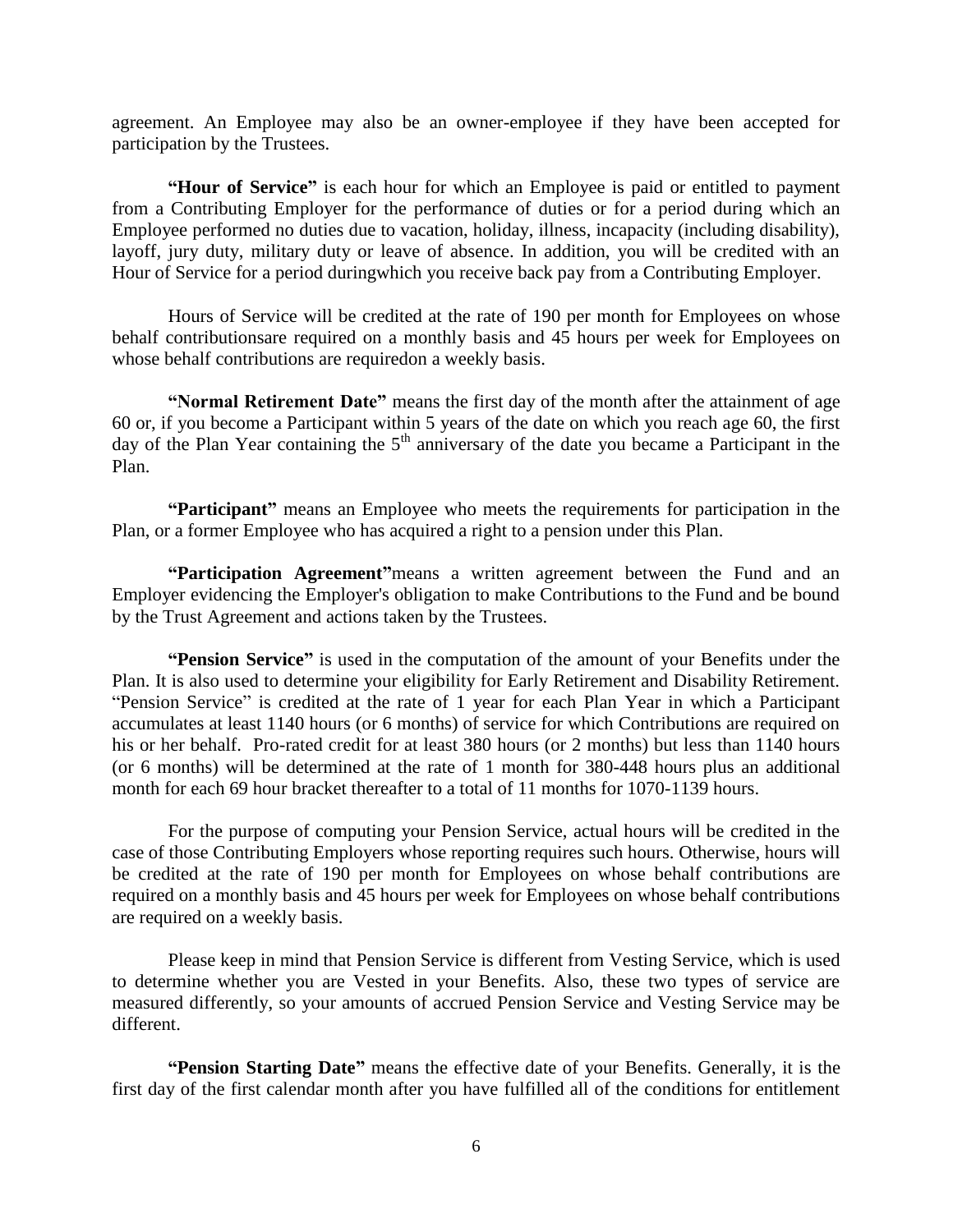to Benefits, including the requirement of filing a completed application for Benefits with the Trustees.

**"Retirement"**or**"Retire(d)"** means that you have terminated employment with all Contributing Employers and you are eligible to receive a Pension under the Plan.

**"Plan Administrator"** means the Board of Trustees of the Electrician's Retirement Fund that administers the Plan.

**"Spouse"**means the person to whom you are legally married on your Pension Starting Date or your death.Effective June 26, 2013, if you die before Retirement or retire on or after that date, "Spouse" also means a same-sex spouse to whom you are legally married under the law of the jurisdiction in which the marriage ceremony took place.

**"Union"**means any labor organization that negotiates with an Employer to provide Benefits through the Fund.

**"Vested"**or **"Vested Status"**refers to the nonforfeitable Benefits to which you are entitled under the terms of this Plan upon attainment of Normal Retirement Age. You attain Vested Status once you have earned 5 years of Vesting Service. No Vesting Service is credited before September 1, 2007.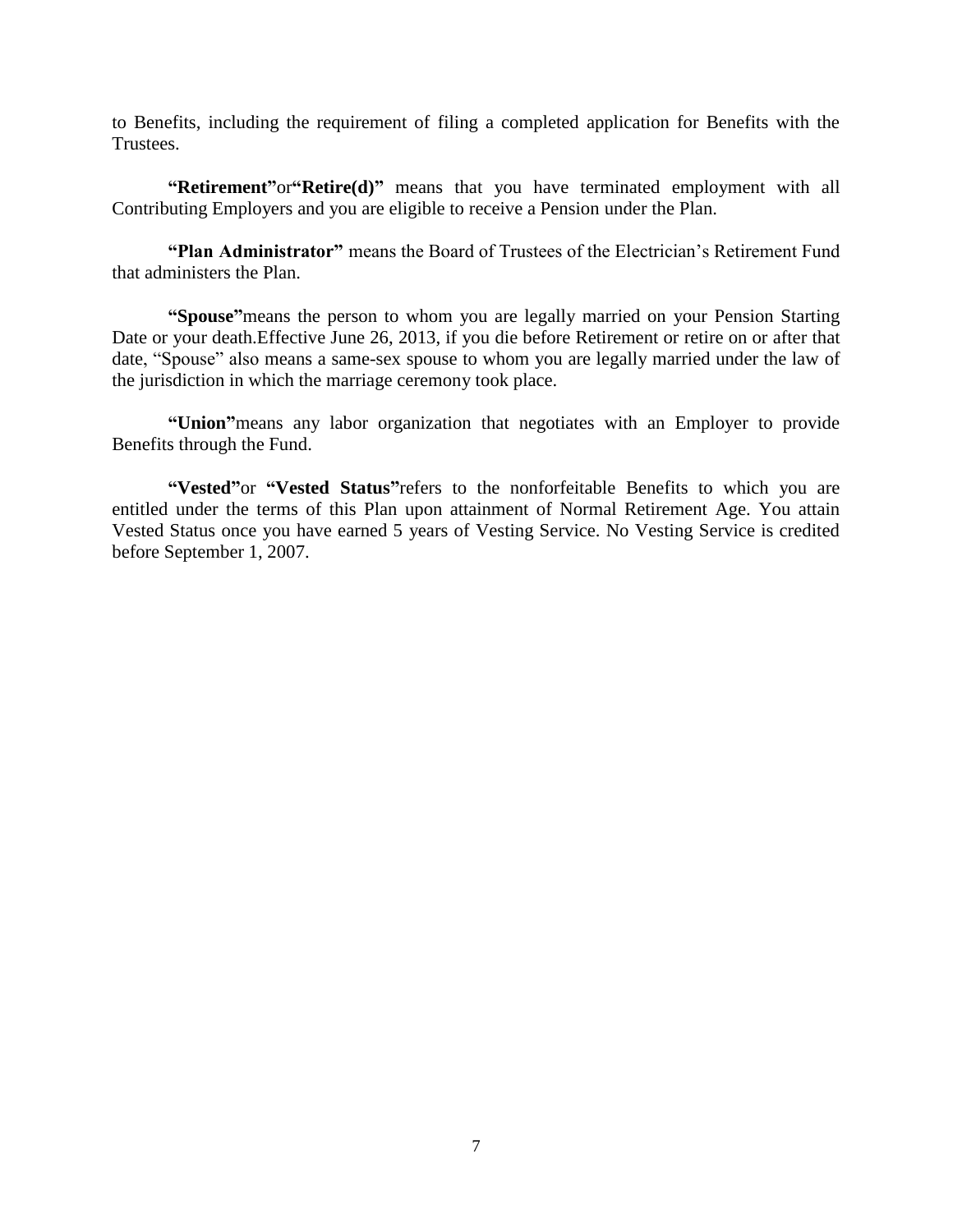# **QUESTIONS AND ANSWERS ABOUT THE PLAN**

#### **1. Who is eligible to participate in the Plan?**

You are an eligible Participant in the Plan if you work for a Contributing Employer that is obligated to make Contributions to the Fund on your behalf, pursuant to the terms of a Collective Bargaining Agreement or Participation Agreement.

In addition, you are an eligible Participant if you are a former Employee who has acquired a right to a pension under this Plan.

# **2. When do I become a Participant in this Plan?**

You become a Participant on the date your Employer is required to make its first contribution to the Fund on your behalf.

# **3. How is the Plan funded?**

Contributions to the Fund are made on your behalf by Employers pursuant to the terms of a Collective Bargaining Agreement or a Participation Agreement. Contributions to the Fund are made solely by Contributing Employers. Employee contributions are not permitted under the Plan.

# **4. How is my Benefit determined?**

Your monthly Benefit under the Plan is determined by multiplying your Pension Service and the unit benefit rate in effect when you were last an Active Participant in the Plan. The applicable unit benefit rates are listed in Question 8 below. In addition, if you are receiving an Early Retirement Pension, your monthly Benefit is adjusted to reflect your early retirement. The early retirement adjustment is discussed further in Question 8 below. Finally, if you are married and you and your Spouse have elected the 50% Qualified Joint and Survivor Annuity, or the 75% Optional Joint and Survivor Annuity, your monthly Benefit is adjusted to reflect the value of the survivor Benefit payable to your surviving Spouse after your death. The 50% Qualified Joint and Survivor Annuity adjustment is discussed further in Question 11 below.

# **5. When are my Benefits Vested?**

Once you have earned 5 years of Vesting Service, you attain a nonforfeitable right to Benefits under the Plan.

You will receive one year of Vesting Service for each Computation Period in which you accumulate at least 570 Hours of Service with a Contributing Employer. If you accumulate less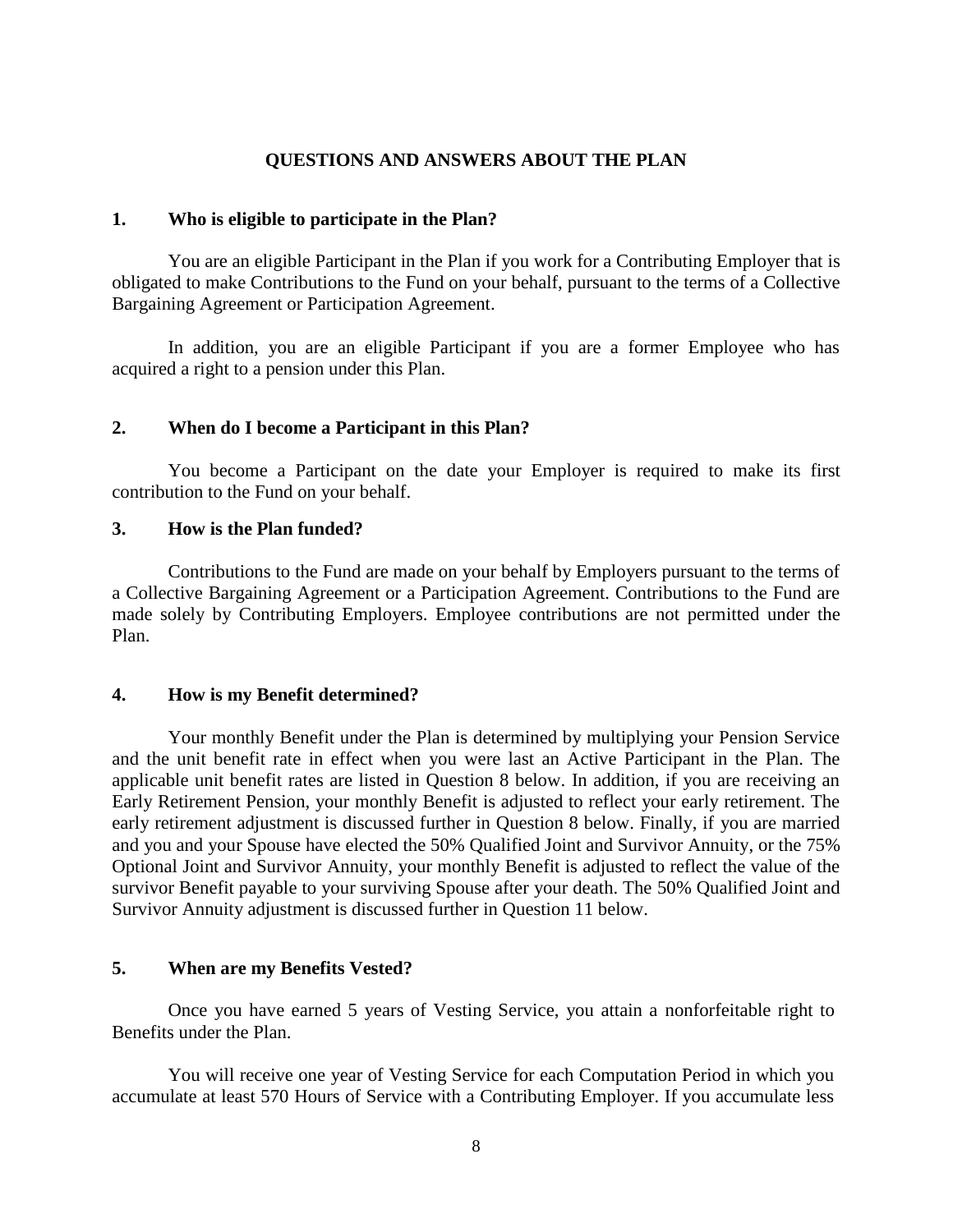than 570 Hours of Service but at least 380 Hours of Service in a Computation Period, you will not accrue Vesting Service for that period, but you also will not suffer a one year Break in Service (see Question 6 below). No Vesting Service is credited before September 1, 2007.

In addition, you become Vested if you continue as an Active Participant past your Normal Retirement Date. You will be Vested regardless of the amount of your Vesting Service.

#### **6. Is it possible to lose my Vesting Service?**

If you are not Vested, and you suffer a Break in Service, you will lose all of your Vesting Service prior to the Break in Service. Generally, a one year Break in Service occurs if you fail to accumulate at least 380 Hours of Service with a Contributing Employer in a Plan Year. Unless you are already Vested, all of your Pension Service and Vesting Service prior to such Break in Service will be forfeited. However, if you later accrue one year of Vesting Service, and the total of your consecutive one year Breaks in Service does not exceed the greater of 5 years or the total of your years of Vesting Service before the one year Break(s) in Service, then your Pension Service and Vesting Service in effect prior to your Break in Service will be reinstated.

You will not suffer a Break in Service if you are on a leave of absence provided for in the Collective Bargaining Agreement, or if you are on Family and Medical Leave (including maternity or paternity leave), or if you are on leave due to service in the armed forces of the United States. To avoid a Break in Service during any of these types of permissible leavesof absence you must return to employment with a Contributing Employer immediately upon conclusion of the leave or during a time when your reemployment rights are otherwise protected by law.

If you are Vested, a Break in Service will not cancel your Pension Service or Vesting Service prior to your Break in Service, and will not result in a forfeiture of any of your Vested Benefits. If you are not Vested and you suffer a one year Break in Service, and you do not cure the Break as explained above, you will suffer a permanent Break in Service. If you suffer a permanent Break in Service, all of your prior Pension Service and Vesting Service will be canceled, and if you return to covered employment, you will be treated as a new Participant and your forfeited service will not be reinstated.

# **7. When am I eligible to begin receivingmy Benefits?**

You are eligible to begin receiving your benefits under a number of different circumstances. They include:

#### *A. Normal Retirement Pension*

If you are an Active Participant on your Normal Retirement Date, you may Retire with a Normal Retirement Pension at any time on or after your Normal Retirement Date. However,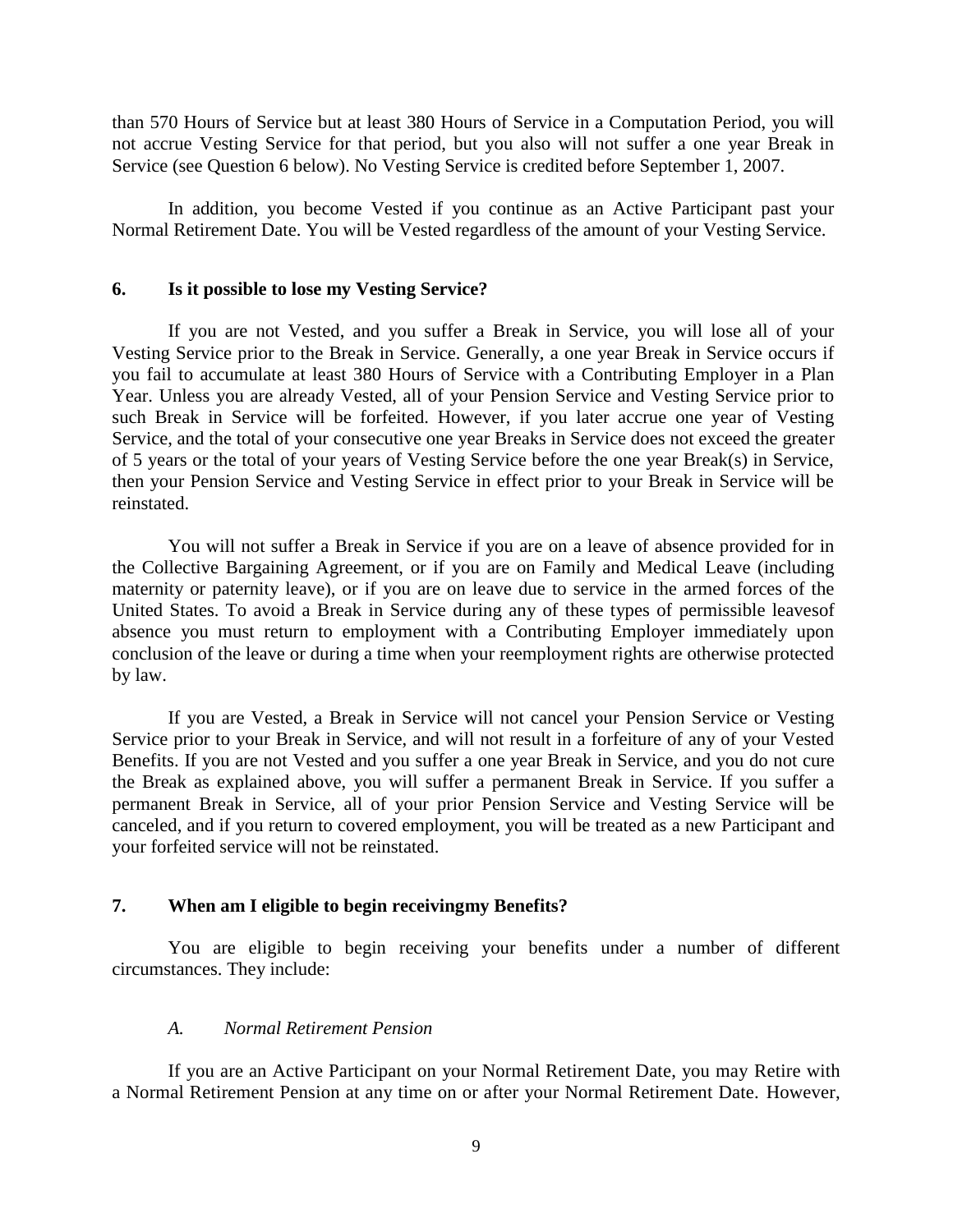if you are still working for an Employer at the time you attain age 70 ½, you can elect to begin receiving a Normal Retirement Pension effective the first day of the month after you attain age 70 ½, despite your continued employment with an Employer.

If you continue as an Active Participant after your Normal Retirement Date, you will continue to accrue Pension Service, and you will be fully Vested in your Normal Retirement Pension. You will generally receive your Normal Retirement Pension when you actually retire (see Question 13).

# *B. Disability Retirement Pension*

If you have not reached your Normal Retirement Date, and on the last day you were an Active Participant, you (i) earned10 or more years of Pension Service and (ii) were totally and permanently disabled (as evidenced by a Social Security disability award effective the month immediately following the last date you were an Active Participant), you are eligible for a Disability Retirement Pension. Your disability retirement date will be the first day of the month you are eligible to receive disability benefits under the Social Security Act.

You are not eligible for this Benefit if your disability is due to an injury or disease that (i) was intentionally self-inflicted, (ii) was contracted, suffered or incurred in, or as a result of, activities in a business enterprise other than employment for which Contributions to the Fund are required, (iii) was contracted, suffered or incurred while you were engaged in, or resulted from having engaged in, a felonious criminal activity, or (iv) was the result of the illegal use of narcotics or drugs.

# *C. Early Retirement Pension*

If you are an Active Participant and you did not reach your Normal Retirement Date but, as of your last date as an Active Participant, you attained age 55 and accrued 15 or more years of Pension Service, you may retire effective the first day of the month following the month that you file a complete application for Benefits. This date is called your Early Retirement Date. You may begin receiving Benefits on your Early Retirement Date or the first day of any month thereafter prior to your Normal Retirement Date.

# *D. Vested Deferred Retirement Pension*

If you are Vested and you cease to be an Active Participant for reasons other than Normal Retirement, Disability Retirement, Early Retirement or death, you will be entitled to a Deferred Vested Retirement Pension once your reach your Normal Retirement Date. If, at the time you cease to be an Active Participant, you have completed at least 15 years of Pension Service, you may elect your Pension Starting Date to be the first day of any month after you attain age 55.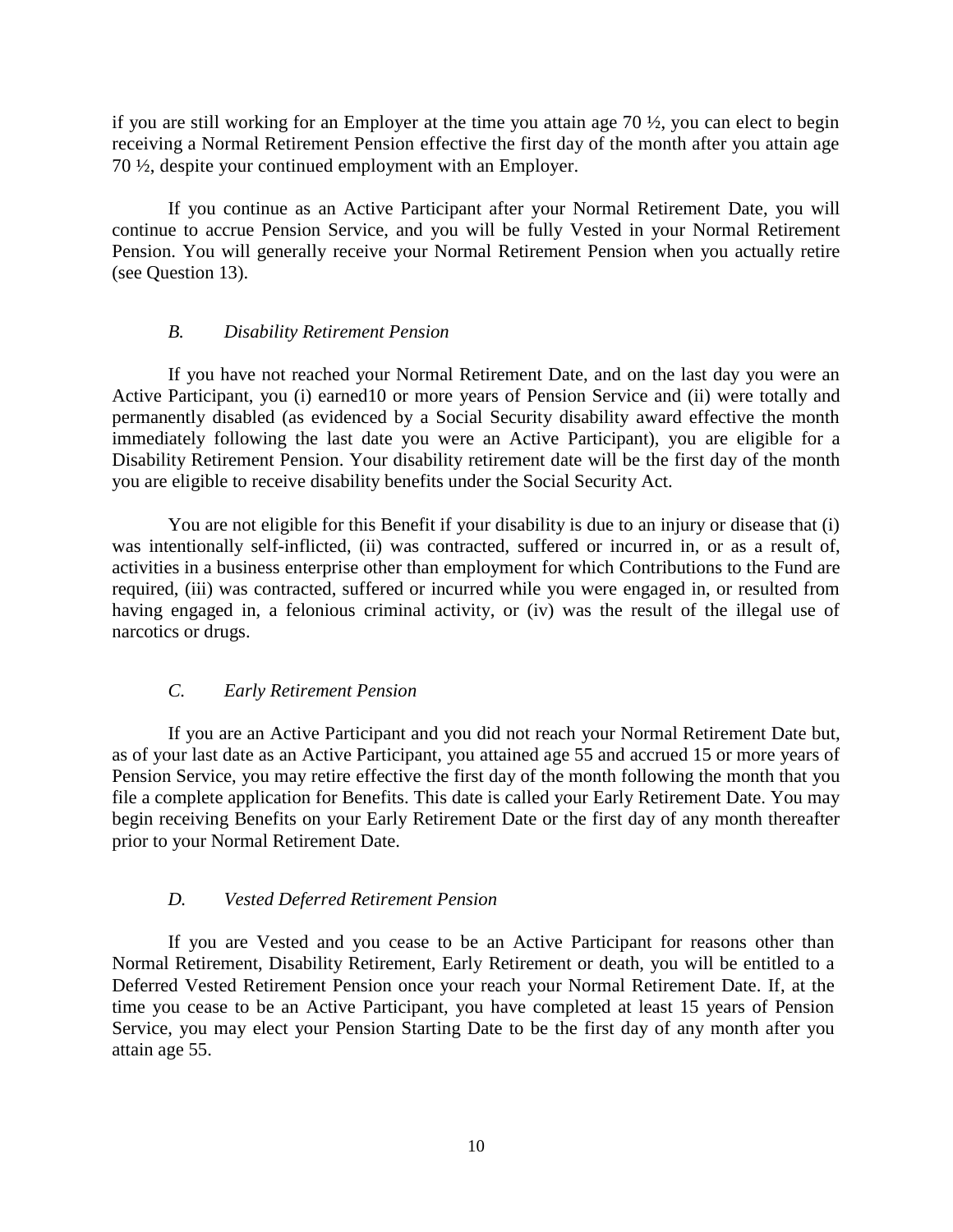The amount of your Benefit is based on your Pension Service and the Plan in effect when you ceased being an Active Participant. Remember, no Benefits will be payable until you have satisfied the Plan's eligibility requirements for the type of pension you elect to receiveand you file a written application with the Plan Administrator.

#### **8. What are my Benefits?**

The amount of your Benefit depends upon a number of factors, including when you Retire, your age at Retirement, whether you are totally and permanently disabled (as explained in Question 7(B)), and whether you have a Spouse. The determination of your Benefit is discussed in the sections below.

#### *A. Normal Retirement Pension*

Your monthly Normal Retirement Pension is determined by multiplying your Pension Service by the unit benefit in effect when you were last an Active Participant. . For Active Participants who work on or after January 1, 2015, the accrual rate is \$70 per year of Pension Service for all years of service under the Plan. For Active Participants who work on or after January 1, 2017, the accrual rate is \$75 per year of Pension Service for all years of service under the Plan

Your monthly Benefit is expressed in the form of a Single Life Annuity (see Question 11B). The amount of your monthly Benefit will be adjusted if it is paid in a different form of Benefit, such as under the 50% Qualified Joint and Survivor Annuity.

In the event you continue as an Active Participant past your Normal Retirement Date, you will continue to accrue Pension Service and your Accrued Benefit will be 100% Vested (non-forfeitable). In addition, if you work in employment for which Contributions are required to be made to the Fund on your behalf on or after January 1, 2014, your Benefit will be increased by 0.50% for each month that your Normal Retirement Date precedes your Pension Starting Date. Payment of your Benefit will begin on the first day of the month following your actual Retirement, except that if you have attained age 70 ½, you can elect to begin receiving your benefit at any time even if you have not Retired, but in no event later than the April 1 of the calendar year following the year in which you attained age 70 ½. If you Retire, subsequently re-enter employment for which Contributions are required to be made to the Fund on your behalf and work past your Normal Retirement Date, the actuarial adjustment made to your Benefit will be calculated to include only those months after your re-entry to employment through the effective date you recommence your pension Benefits.

If you remain an Active Participant past your Normal Retirement Date solely to complete a normal work week, you will be entitled to the earlier month's Normal Retirement Pension provided you have completed all the other requirements for your Benefit.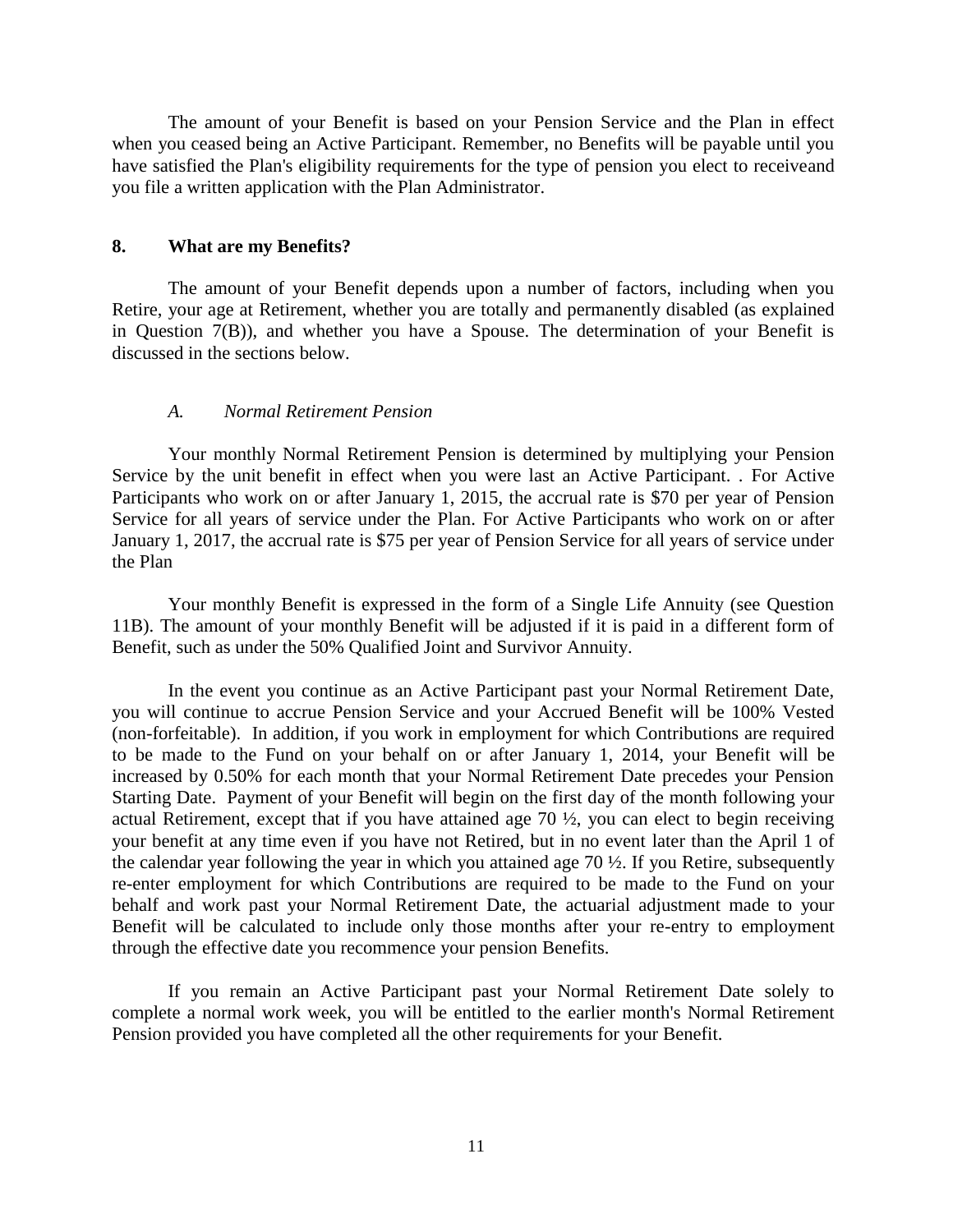# *B. Disability Retirement Pension*

Your monthly Disability Retirement Pension shall be determined in the same manner as your Normal Retirement Benefit except that it will be based on your Pension Service and the Plan in effect when you ceased to be an Active Participant.

If you receive Disability Retirement Pension Benefits up to your Normal Retirement Date, your Benefits will continue for your lifetime provided you are no longer an Active Participant. However, for all other pensioners receiving a Disability Retirement Pension, Disability Pension payments shall be made only during the period that you continue to receive Social Security Disability benefits.

# *C. Early Retirement Pension*

Your Early Retirement Benefit will be the monthly amount payable as a Normal Retirement Pension, reduced by a factor equal to  $\frac{2}{3}$ % for each month, or 8% per year, for each of the first 60 months that your Pension Starting Date precedes your Normal Retirement Date, plus  $\frac{1}{3}$ % per month, or 4% per year, for each of the next 60 months by which your Pension Starting Date precedes your Normal Retirement Date. Some representative examples of this reduction appear in the table below. These amounts will be adjusted for anypost-retirement surviving spouse option you elect.

| <b>Months until Normal Retirement Date</b> | <b>Early Retirement Pension Reduction</b>                                   |
|--------------------------------------------|-----------------------------------------------------------------------------|
| 1 month                                    | $\frac{2}{3}\% (=99^{-1}\frac{1}{3}\% \text{ of Normal Benefits})$          |
| 6 months                                   | 4% (=96% of Normal Benefit)                                                 |
| 12 months                                  | $8\%$ (=92% of Normal Benefit)                                              |
| 24 months                                  | 16%(=84% of Normal Benefit)                                                 |
| 36 months                                  | $24\%$ (=76% of Normal Benefit)                                             |
| 48 months                                  | 32% (=68% of Normal Benefit)                                                |
| 60 months                                  | $40\%$ (=60% of Normal Benefit)                                             |
| 61 months                                  | $40^{-1}/\sqrt[3]{6}$ (=59 <sup>-2</sup> / $\sqrt[3]{6}$ of Normal Benefit) |
| 72 months                                  | $44\%$ (=56% of Normal Benefit)                                             |
| 120 months                                 | $60\%$ (=40% of Normal Benefit)                                             |

**Early Retirement Reduction**

EXAMPLE: You are an unmarried Participant in the Plan, and you wish to retire early, at age 55. You have accrued at least 15 years of Pension Service. Your Normal Retirement Age is 60, soyou are retiring 5 years, or 60 months early. Your Early Retirement Pension would be your Benefit computed as if you were to receive a Normal Retirement Pension, reduced by 40%.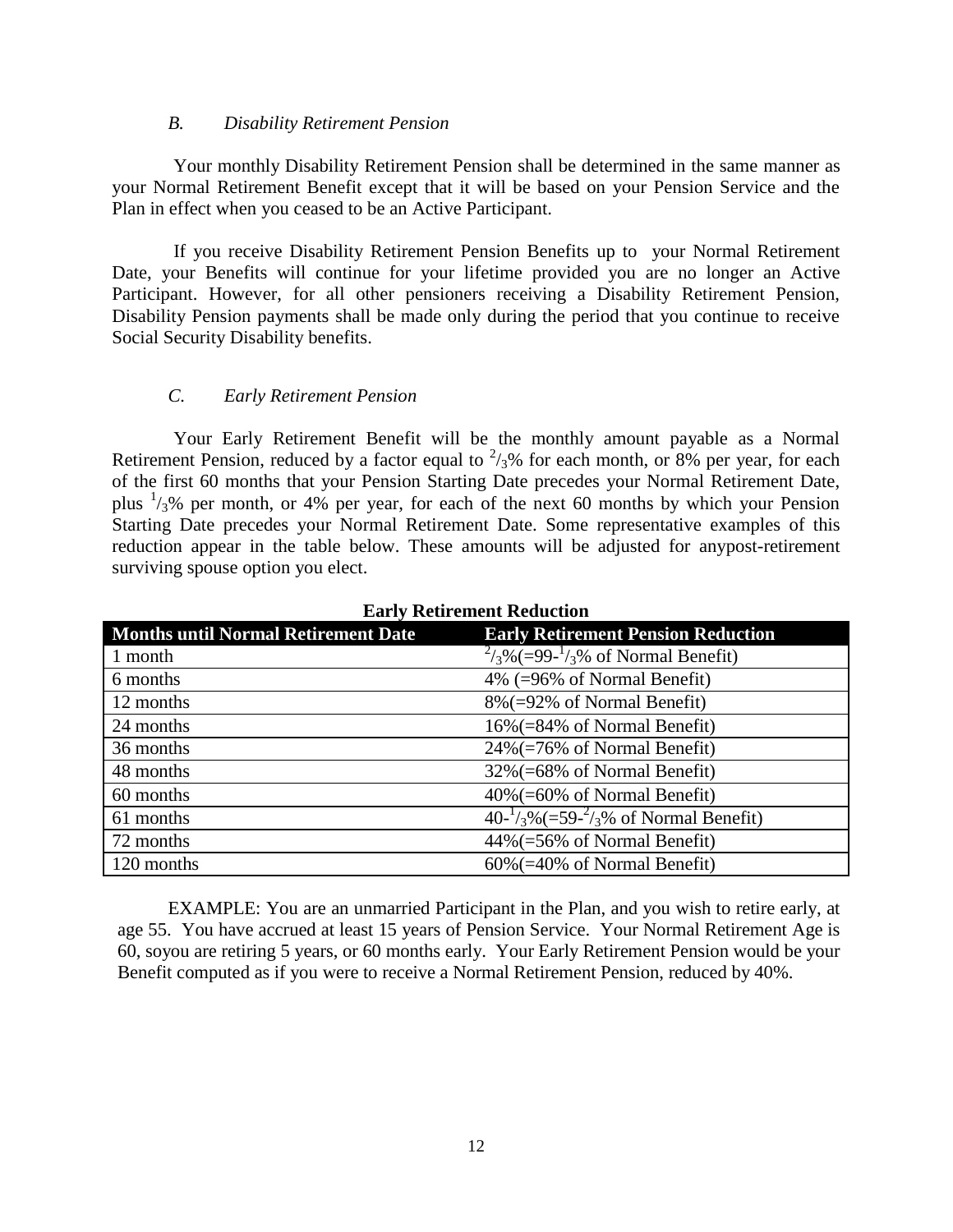# *D. Vested Deferred Retirement Pension*

Your vested Deferred Retirement Benefit will be determined in the same manner as if you were to receive a Normal Retirement Pension and will be based on your Pension Service and the unit benefit rate in effect when you ceased to be an Active Participant.

If at the time you cease to be an Active Participant, you have completed at least 15 years of Pension Service, you may elect your Pension Starting Date to be the first day of any month after you attain age 55. In such case, your Vested Deferred Retirement Benefit will be determined in the same manner as if you were to receive an Early Retirement Pension and will be based on your Pension Service and the unit benefit rate in effect when you ceased to be an Active Participant.

The amount of your Vested Deferred Retirement Benefit will be adjusted for any post retirement surviving spouse option you elect.

# **9. Is there a Death Benefit under the Plan?**

If you are married, and depending on the form of Benefit payment that you have elected, your Spouse may be entitled to lifetime monthly Benefits after you die. Benefits payable to your Spouse are discussed in Question 10. In addition, if you die while you are receiving a Pension or you have been approved for a Pension but have not yet begun to receive Benefits due to administrative delay, your designated Beneficiary will be entitled to a \$2,500 lump sum Death Benefit. If the person you have named to receive this Benefit dies within 90 days after your death and has not yet received the Death Benefit, the Plan will distribute the Death Benefit to the next payee in the order described below.

In the event you have not designated a Beneficiary or if your Beneficiary dies before you, the Fund will pay this Death Benefit in the following order:

- 1) your surviving Spouse;
- 2) your surviving child (or children equally);
- 3) your surviving parent (or parents equally);
- 4) your estate.

# **10. What happens to my Vested Benefit when I die?**

# *A. Pre-Retirement Surviving Spouse Benefit*

If you are married and have been married to your Spouse for at least one year, you are Vested, and have not begun to receive a Benefit under the Plan, then upon your death, your surviving Spouse will be entitled to a Pre-Retirement Surviving Spouse Benefit payable for the life of your surviving Spouse. Your surviving Spouse will receive a Benefit equal to 50% of the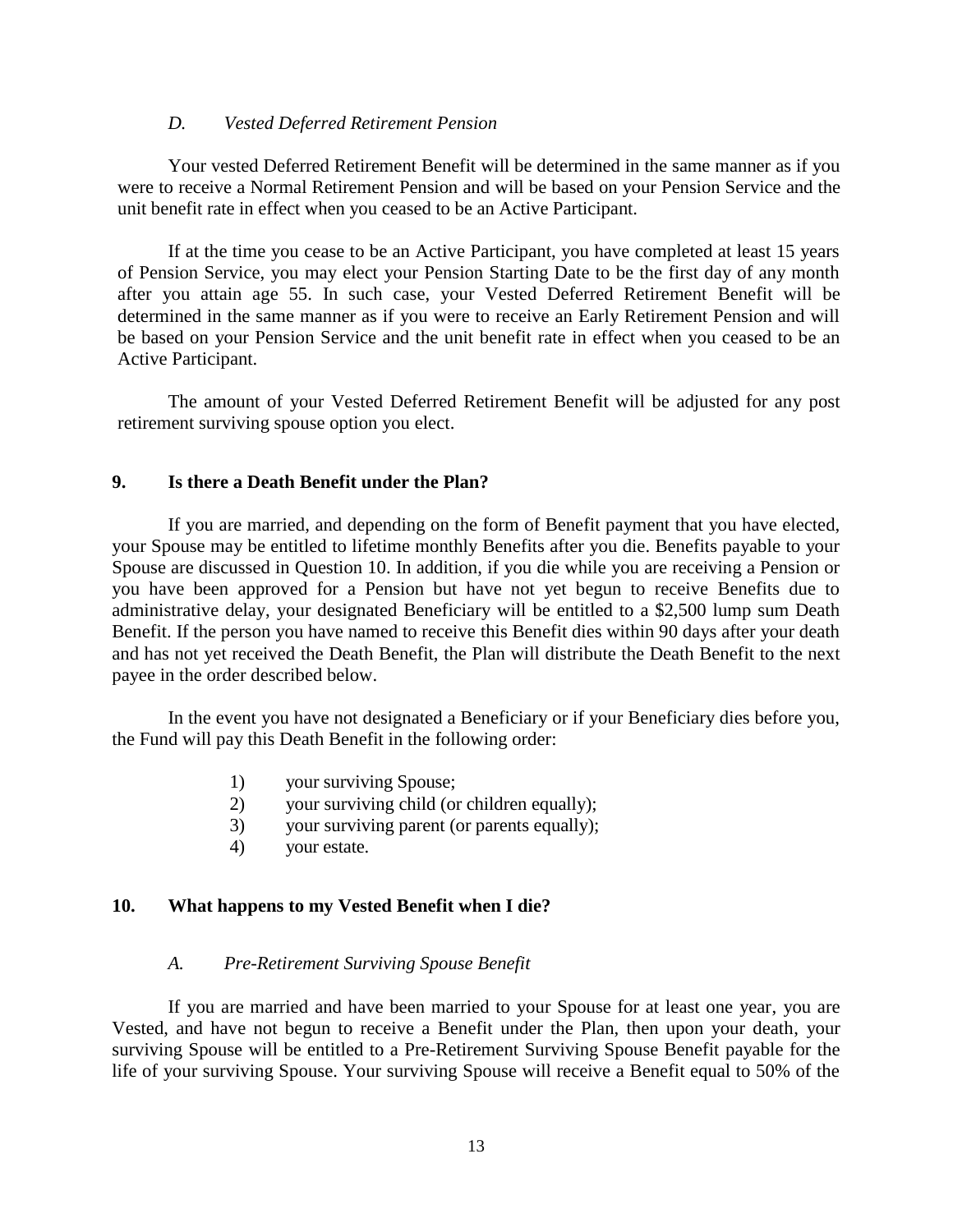monthly Benefit you would have received at your Normal Retirement Date, reduced by an Option Adjustment Factor based on the age of yourself and your surviving Spouse.

# Sample Option Adjustment Factorsfor the Pre-Retirement Survivor Annuity Your Spouse's Age 50 55 60 65 70 Your Age 50 0.959 0.970 0.979 0.986 0.991 55 0.933 0.949 0.963 0.974 0.983 60 0.896 0.916 0.936 0.954 0.969 65 0.845 0.869 0.896 0.922 0.945 70 0.781 0.809 0.840 0.874 0.907

Your surviving Spouse's monthly Benefit will begin on the earliest date that you would have been entitled to receive a Benefit under the Plan, or, if your surviving Spouse chooses, on some other later date.

If your surviving Spouse elects to receive a Benefit before your Normal Retirement Date, your surviving Spouse's Benefit will be further reduced by a factor equal to 2/3% for each month, or 8% per year, for each of the first 60 months that your surviving Spouse's Benefit commencement date precedes what would have been your Normal Retirement Date, plus 1/3% per month, or 4% per year, for each of the next 60 months by which your surviving Spouse's Benefit commencement date precedes what would have been your Normal Retirement Date. Benefits end on your Spouse's death.

If your surviving Spouse dies before Benefit payments commence, there are no further Benefits payable from the Fund.

## *B. 50% Qualified Joint and Survivor Annuity*

If you are married on your Pension Starting Date, the normal form of your pension will be the 50% Qualified Joint and Survivor Annuity. The 50% Qualified Joint and Survivor Annuityprovides you with a Benefit for your life, and a survivor's Benefit for your surviving Spouse, for the life of your surviving Spouse. Your surviving Spouse's Benefit will be 50% of your Benefit. To be eligible for this benefit, you and your Spouse must be married for at least one year on your Pension Starting Date, except that if you are married on your Pension Starting Date for less than one-year, the 50% Qualified Joint and Survivor Annuity will be the normal form of payment provided you remain married for a year. The 50% Qualified Joint and Survivor Annuityis explained in greater detail in Question 11 below.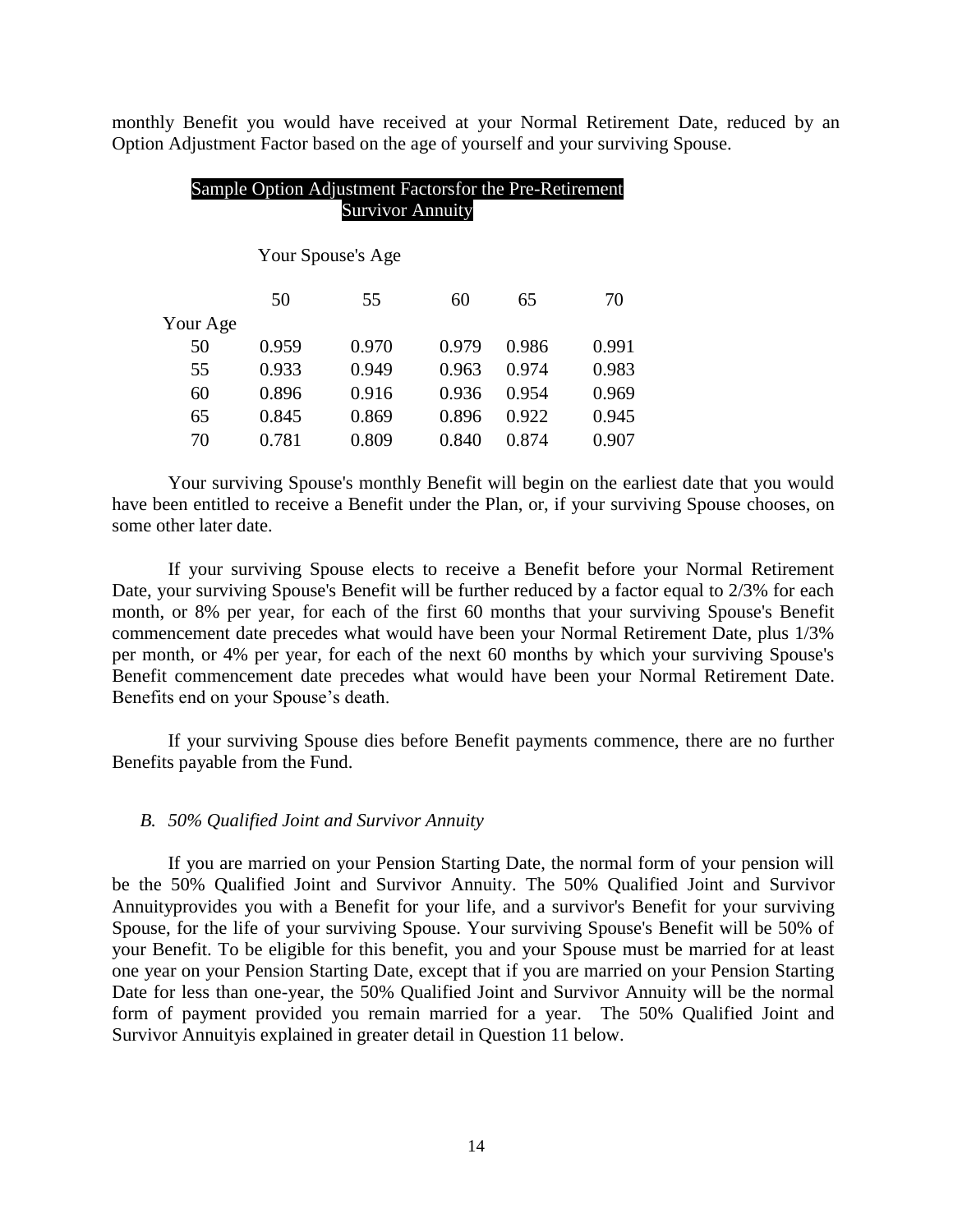# **11. In what form may Benefits be distributed?**

When an event occurs that entitles you to Benefits, you may receive Benefits in any one of the forms listed below. Remember, however, that the pre-retirement Death Benefit described in Question 9 will be paid to your Beneficiary in a lump sum, and the Pre-Retirement Surviving Spouse Benefit and the 50% Qualified Joint and Survivor Annuitydescribed in Question 10 will be paid to your surviving Spouse in monthlypayments. In addition, if the value of any Benefit is not greater than \$5,000, it will be paid in a lump sum (see Question 15).

#### *A. 50% Qualified Joint and Survivor Annuity*

The 50% Qualified Joint and Survivor Annuityform is payable automatically to you if you are married at the time your Benefits commence. You may elect to receive a Single Life Annuity only if your Spouse properly agrees to waive the 50% Qualified Joint and Survivor Annuity as described in Question 12. A 50% Qualified Joint and Survivor Annuitymeans that you will receive reduced monthly benefitduring your lifetime so that after your death your surviving Spouse will receive a monthly payment, equal to 50% of the amount of your reduced monthly benefit, for your surviving Spouse's life. If your Spouse dies before you but after your Benefits have commenced, no survivor payments will be made after your death, and your Benefit will not increase to reflect the fact that no survivor's Benefits will be paid.

If your Spouse dies before you and your Benefits have not yet commenced, you will receive your Benefits in the form of a Single Life Annuity, discussed below.

The monthly Benefit payable to you under the 50% Qualified Joint and Survivor Annuityis equal to your Normal Retirement Benefit multiplied by the Option Adjustment Factor. The Option Adjustment Factor reflects the age of yourself and your Spouse.

# Sample Option Adjustment Factors for the 50% Qualified Joint and Survivor Annuity

Your Spouse's Age

|          | 50    | 55    | 60    | 65    | 70    |
|----------|-------|-------|-------|-------|-------|
| Your Age |       |       |       |       |       |
| 50       | 0.959 | 0.970 | 0.979 | 0.986 | 0.991 |
| 55       | 0.933 | 0.949 | 0.963 | 0.974 | 0.983 |
| 60       | 0.896 | 0.916 | 0.936 | 0.954 | 0.969 |
| 65       | 0.845 | 0.869 | 0.896 | 0.922 | 0.945 |
| 70       | 0.781 | 0.809 | 0.840 | 0.874 | 0.907 |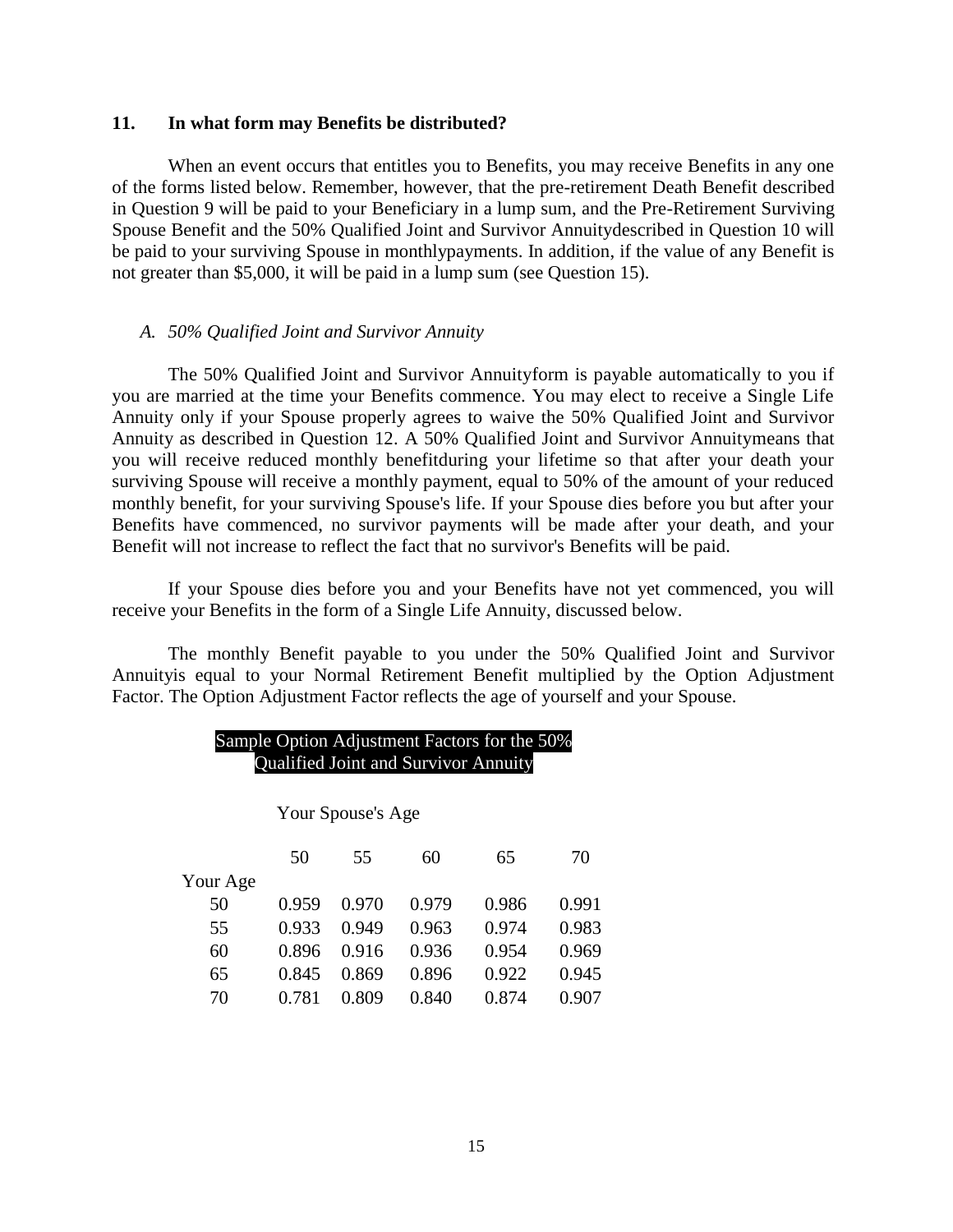# *B. Single Life Annuity*

A Single Life Annuity is a monthly payment to you for your lifetime. Because no survivor payments will be made after your death, the amount of the monthly payment may be greater than your monthly payment will be if you choose a 50% Qualified Joint and Survivor Annuity. If you are not married, your Benefit will be paid to you as a Single Life Annuity. If you are married and you choose to receive your Benefit in the form of a Single Life Annuity, your Spouse must consent to this form of Benefit payment in the form required by the Fund.

You will be provided with an election form on which you designate the form of Benefit you would like to receive. Your election may be changed at any time prior to the date on which you begin to receive payments. However, once you begin to receive payments, you may not change your Benefit option.

# C. *75% Joint and Survivor Annuity*

If your Pension Starting Date is on or after January 1, 2009, you are married and your Spouse has properly waived the 50% Qualified Joint and Survivor Annuity, you may elect to receive your Benefit in the form of a 75% Joint and Survivor Annuity. Under this form of payment, you will receive a monthly Benefit for your life and upon your death, 75% of your monthly Benefit will be paid to your Spouse for your Spouse's lifetime. Since this form of payment provides a monthly benefit to your Spouse after your death, the monthly payments you receive during your lifetime will be less than you would have received as a Single Life Annuity.

# **12. How can I elect a Single Life Annuity or a 75% Joint and Survivor Annuity if I am Married?**

If you are married and you wish to receive your Benefits in a form other than a 50% Qualified Joint and Survivor Annuity, your Spouse must consent in writing to waive his or her rights to the 50% Qualified Joint and Survivor Annuity. This written waiver must be witnessed by a notary public or signed before a Plan representative and must be submitted to the Trustees no more than 90 days prior to the date your Benefits are to begin. If you do not provide a written waiver, then you must establish to the satisfaction of the Trustees that your Spouse cannot be located or that you cannot obtain your Spouse's consent because yourSpouse is legally incompetent, you are legally separated, or you have been abandoned, and have a court order so stating. Without your Spouse's consent, your election of a Benefit payable in any form other than a 50% Qualified Joint and Survivor Annuitywill be invalid and you will receive your Benefit in the form of a 50% Qualified Joint and Survivor Annuity. The Plan will also pay Benefits as a 50% Qualified Joint and Survivor Annuity to the extent required in a Qualified Domestic Relations Order (see Question 16).

# **13. When will Benefit payments begin?**

Payments will begin no later than the later of 60 days after the end of the Plan Year in which: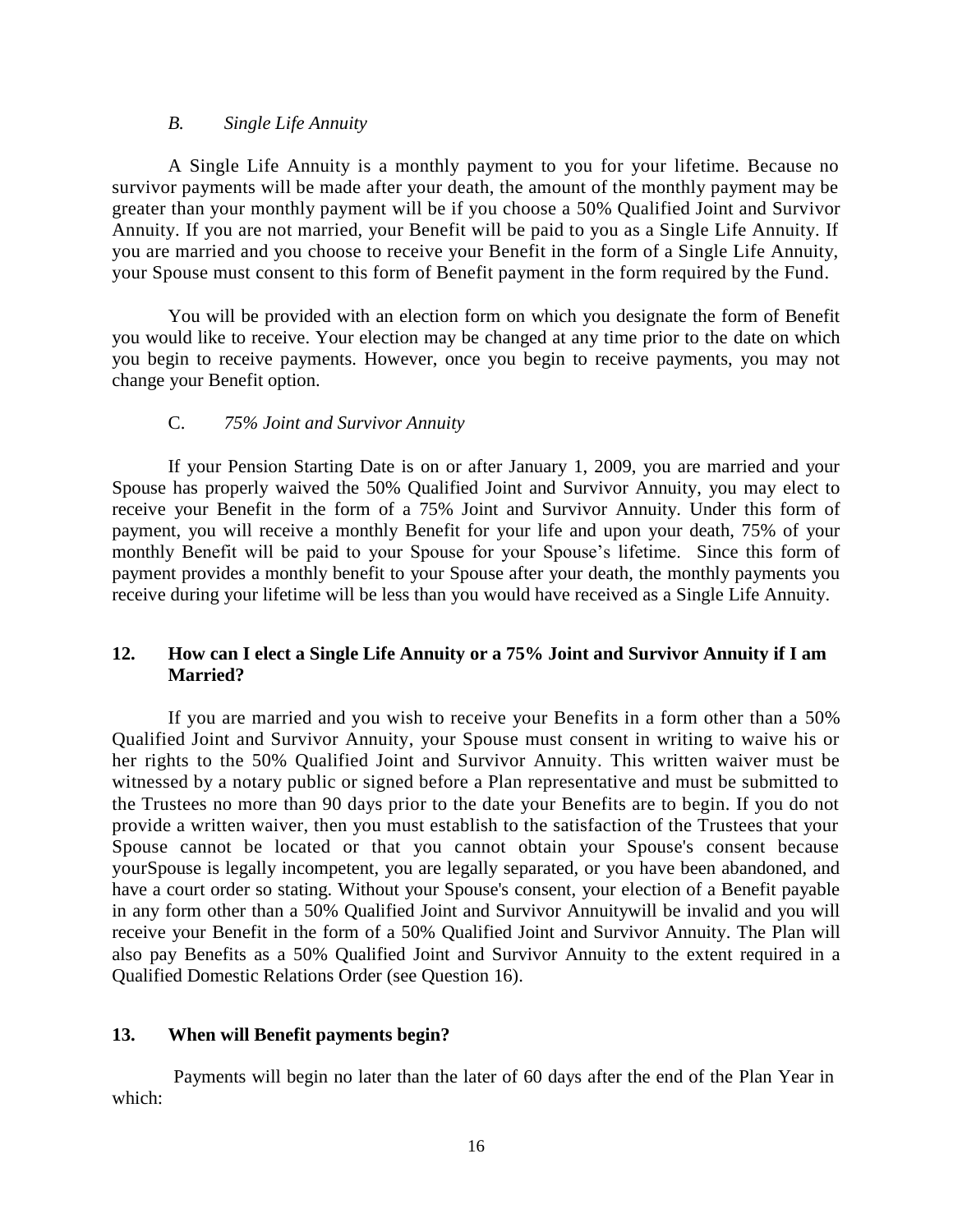- 1) you reach your Normal Retirement Age;
- 2) you are last credited with an Hour of Service;
- 3) you are no longer an Employee; or
- 4) the date you have specified as your Pension Starting Date occurs.

Pursuant to the terms of the Plan, Benefits must be paid to you no later than April  $1<sup>st</sup>$  of the calendar year following the calendar year in which you attain age 70½ , even if you do not apply for Benefits. Your Benefit will be recalculated as of the beginning of each Plan Year thereafter (until you retire) to take into account additional Benefits earned during the prior year.

If you die before your Benefits begin, Benefits payable to a Beneficiary must be paid no later than one year after your death, or, if the Beneficiary is your surviving Spouse, payments must commence no later than the later of (1) December 31st of the calendar year following the year in which you die, or (2) December 31st of the year you would have attained age 70-1/2.

# **14. What are the consequences of not deferring my Benefit?**

You may choose to receive your Benefits immediately or defer your Benefits to a later date (but not later than your Normal Retirement Date). Federal law requires that we inform you of the consequences of electing to receive your Benefits now instead of later. Here are a few things to think about when you make your decision.

A. Monthly pension payments are taxable in the year received. You should consider if in your case,there are tax advantages for deferring your Benefit payments to a later tax year.

B. If you are eligible for an Early Retirement Benefit (i.e., you have attained age 55 and been credited with 15 years of Pension Service), your Benefits will be reduced if you elect to start payments before your Normal Retirement Date. The reduction is 2/3% for each of the first 60 months (8% per year) and 1/3% (4% per year) for each of the next 60 months that your Benefit commencement date precedes your Normal Retirement Date (Question 8C.).

C. If you defer your Benefits and die before your Benefits begin to be paid toyou, your Beneficiary will receive a death benefit that is probably less valuable than the Benefit you would have received (see Questions 9 and 10).

Please review this information carefully before you make your choice. Your election cannot be changed after payments begin.

# **15. What special rules apply to a lump sum payment?**

When a lump sum distribution is made to you from the Fund, the Fund is required by the IRS to withhold 20% for federal income taxes, unless you roll over the lump sum amount directly to a traditional IRA or other eligible retirement plan, including an inherited IRA or a Roth IRA, that accepts these "rollover" payments.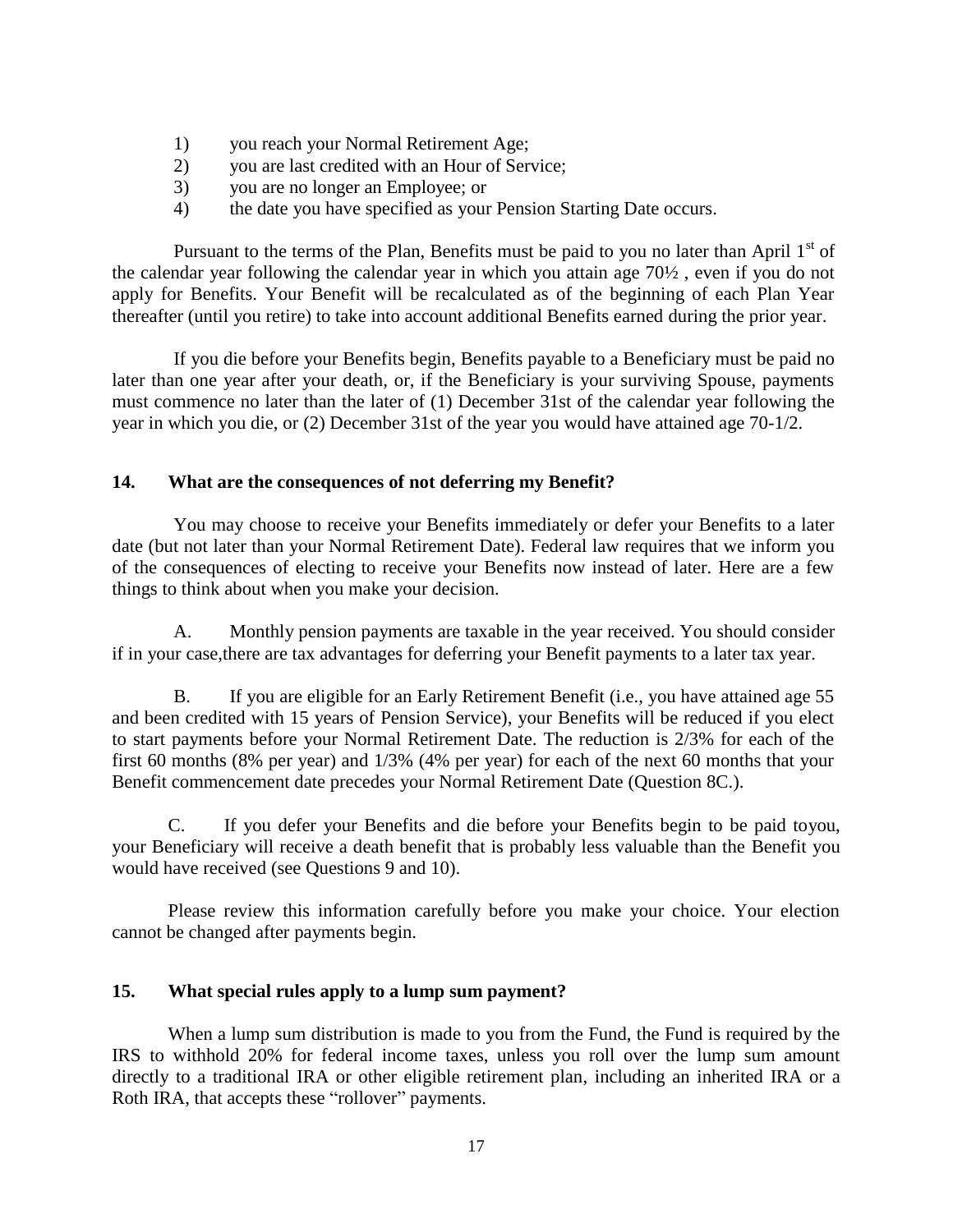If the value of your retirement Benefit, converted to a single lump sum payment, is \$1,000 or less, your Benefits will be paid in a lump sum as soon as possible. If the value of your Benefits, converted to a single payment, is more than \$1,000 but does not exceed \$5,000, then upon receipt of your application, Benefits will be paid in a lump sum. Spousal consent is not required. A lump sum is the only available form of payment if the value of your Benefits, converted to a single payment, is more than \$1,000 but does not exceed \$5,000.

Your Spouse,former Spouse, or non-Spouse beneficiary has the same rollover distribution rights as you. Your Beneficiary cannot roll over the distribution himself or herself. Your Beneficiary must instruct the Fund to make a direct rollover to an "inherited IRA" that he or shehas established on his or her behalf. Your Beneficiary will be required to receive payments from the IRA in accordance with the applicable required minimum distribution rules. If your Beneficiary does not choose a direct rollover to a traditional IRA, his or her payment will be taxed in the current year and federal income tax will be withheld unless he or she elects otherwise.

At the time of your distribution, the Administrative Manager will provide you with additional information regarding your rollover options. Please contact the Administrative Manager for more information on rollover options.

# **16. May my Benefits be paid to individuals other than me or my Beneficiaries?**

Generally only you or your designated Beneficiary may receive your Benefits from the Plan. However, if a Qualified Domestic Relations Order ("QDRO") is issued (usually in connection with a divorce or child custody proceeding), the Plan will pay Benefits in accordance with the QDRO. Further, in the event that the Trustees find that you are incompetent, the Trustees may direct that your Benefit be paid to the person with custody over you, or as directed by a court.

#### **17. What happens to my Benefits if I work after Retirement?**

If you retire from the Plan and begin to receive Benefits, you may not be employed by an employer for 40 or more hours per monthin the same industry,same trade or craft and in the same geographic area as covered by the Plan, at the time your Benefits commenced. This type of employment is referred to "suspendable employment." If you work in suspendable employment, your Benefits will be suspended.

The Plan will not suspend any Benefit payments without first notifying you of the specific reasons for the suspension. You may appeal any suspension decision in accordance with the Plan's rules on appeals, discussed in Question 19. You are also required to notify the Plan of any employment once pension payments to you have begun.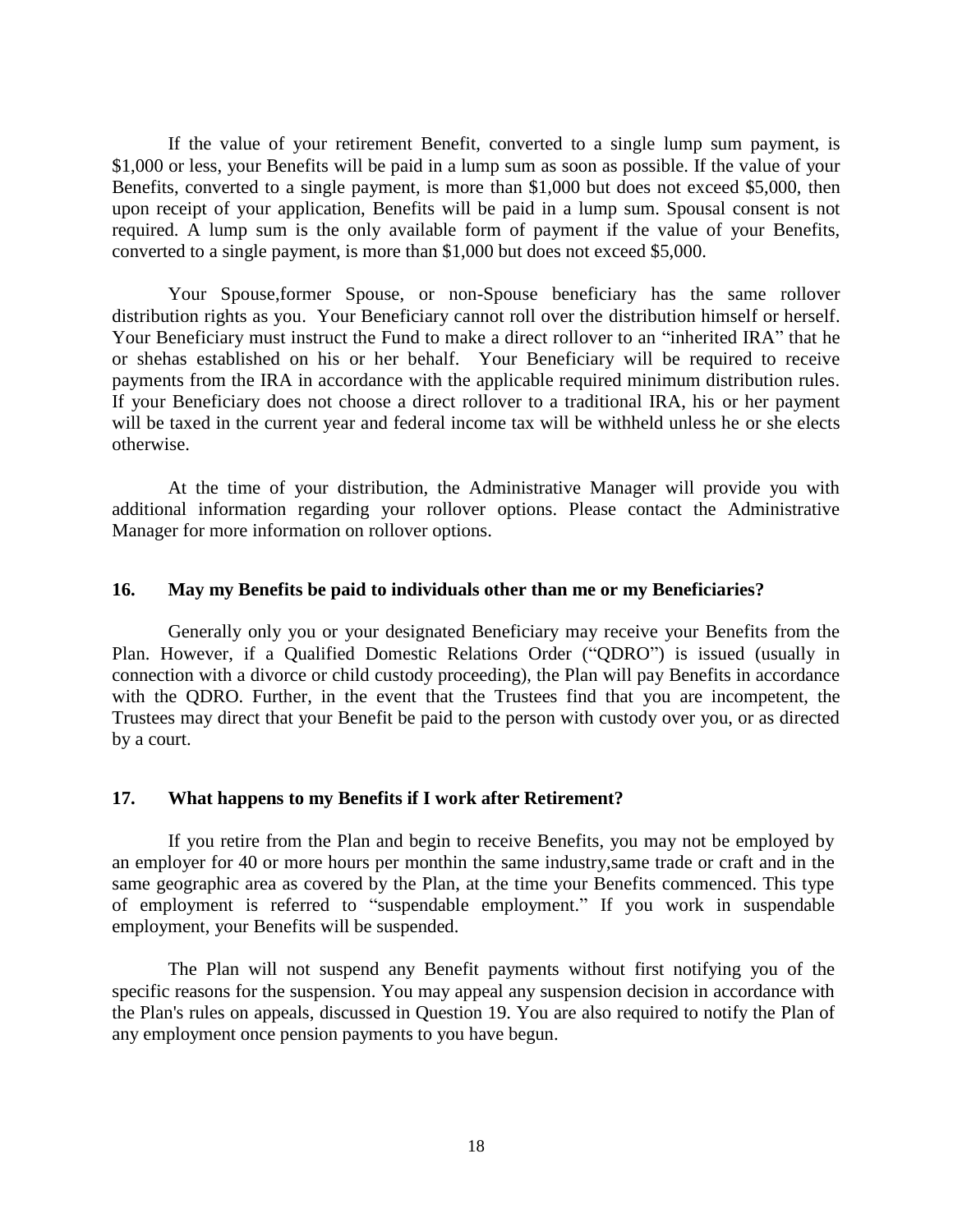If you engage in suspendable employment after you begin receiving Benefits, the Trustees may require you to certify that you are not employed as a condition to receiving future Benefits.

Retirement Benefits will be suspended until you certify that you are not employed. Payments will resume no later than the first day of the third calendar month after you have left suspendable employment as defined above, provided, however, that you notify the Plan that the suspendable employment has terminated.

The first payment made after Benefits resume will include Benefits normally due for that month and any other amounts withheld during the period after suspendable employment ceased but before your payments resumed, less any amounts deducted for Benefits paid to you during the time you were engaged in suspendable employment. The first payment upon resumption of Benefits may be reduced by up to 100% of the amount due. Thereafter, your Benefit may not be reduced by more than 25% each month.

If you are unsure whether your employment would be "suspendable employment," you may request a prior determination from the Board of Trustees by sending a written request to the Administrative Manager.

# **18. What Happens if the Fund Overpays My Benefit?**

The Fund has a right to recover any overpayment it makes to you, your Spouse, Alternate Payee or Beneficiary for any reason, including administrative error, mistake of fact or law, reliance on false or fraudulent statement or information, or the payment of benefits after the death of a Participant or Beneficiary to a person who is not entitled to payments. An "overpayment" is any payment either  $(1)$  to a person who is not entitled to benefits, or  $(2)$ payment in an amount greater than the benefits to which that person is entitled. The Fund has a constructive trust, lien and/or an equitable lien by agreement in favor of the Fund on any overpayment, including amounts held by a third party, and by accepting benefits from the Fund, you, your Spouse, Alternate Payee or Beneficiary agree to cooperate with the Fund by reimbursing all amounts due.

The Fund may recover overpayments, with interest by offsetting future benefits owed to you, your Spouse or Beneficiary, including death benefits, or by pursuing legal action against you, your Spouse, Beneficiary, or estate. The party to whom the benefits were paid shall be liable for all costs and expenses, including attorneys' fees and costs, incurred by the Fund in connection with the collection of any overpayment.

#### **19. What are the procedures for appealing a denial of a claim for Benefits?**

If your application for Benefits is denied or partially denied, the Trustees will notify you within 30 days in writing of the following: the reason for the denial, the section of the Plan on which the denial is based, a description of any further information necessary to perfect your claim for Benefits, and an explanation of the right to appeal the decision.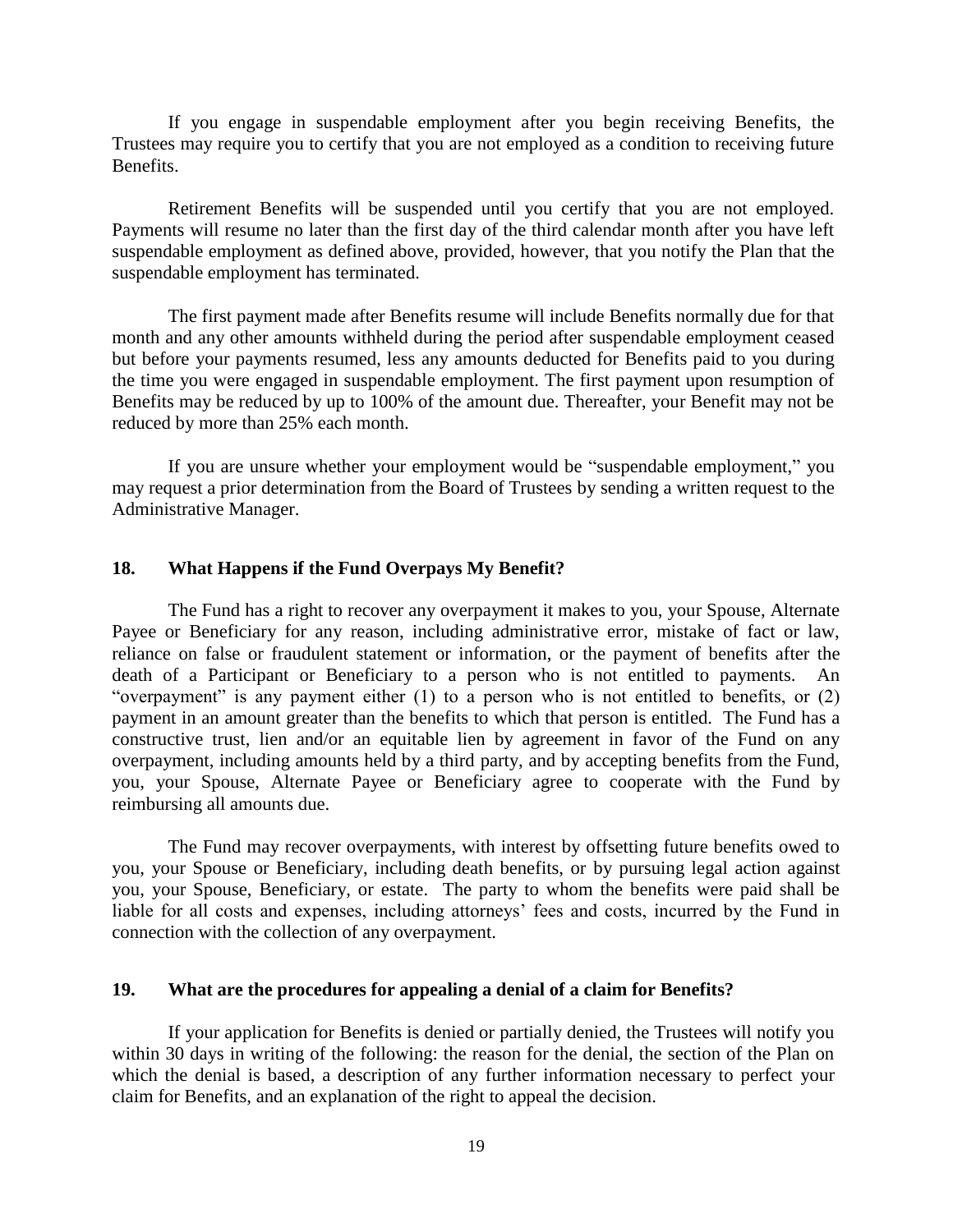If you disagree with the Trustees' decision, you may file an appeal in writing. The appeal must be filed with the Trustees no later than 60 days after you receive the initial notice of denial. If you do not file an appeal within the 60 days, you will waive your right to appeal and the denial will be final and binding. Your appeal must be in writing, and it must state the reasons you believe the denial was erroneous. If you wish, you may examine any Plan documents you think are necessary to perfect your appeal.The Board of Trustees will make its decision regarding your appeal no later than its next regularly scheduled meeting that immediately follows its receipt of your appeal. If the appeal of the denied claim is received within 30 days of the date of the next regularly scheduled Board of Trustees meeting, the decision may be made no later than the date of the second meeting following this receipt of the appeal. If special circumstances require an extension of time, written notification will be provided of such extension and the Board of Trustees will make their decision at the following meeting but in no event later than the third regularly scheduled meeting. Written notice of the decision will be provided as soon as possible but no later than five days after a final decision is made, and will include specific reasons for the decision and cite the Plan provisions on which the Board of Trustees relied in making its decision. The Board of Trustees will also give you a statement indicating that you or your authorized representative is entitled to receive, upon request and free of charge, reasonable access to and copies of all documents, records, and other information relevant to your claim for Benefits and a statement explaining your right to bring a civil lawsuit under ERISA following an adverse benefit determination on your appeal.

You may not file a lawsuit to obtain benefits until after you have exhausted your administrative remedies. Exhausting your administrative remedies requires that you appeal any denial of your claim for Benefits and that a final decision has been reached on your appeal (unless you have not received, within the time allowed by law, a final decision or notice that an extension will be necessary to reach a final decision). Failure to exhaust these administrative remedies may result in the loss of your right to file suit.

The Trustees have the sole power and discretion to construe the provisions of the Plan and the terms used therein. Any construction adopted by the Trustees in good faith will be binding on the Contributing Employers and all Plan Participants.

If you wish to file a lawsuit regarding the denial of a claim of Benefits, you must do so within three (3) years of the date the Trustees denied your appeal. For all other actions against the Fund or Trustees, you must file a lawsuit within three (3) years of the date on which the violation of Plan terms or law is alleged to have occurred. Additionally, any lawsuit against the Fund or the Trustees must be filed in either the Eastern District or Southern District Courts in the State of New York. These rules apply to all claimants, including you, your spouse, Beneficiary or an alternate payee under a QDRO. This Section applies to all litigation against the Fund or Trustees, including litigation in which the Fund is named as a third party defendant.

#### **20. Are there any limitations on my Benefit amount?**

There are statutory limitations that may affect the total amount of Benefits you may receive from the Plan. The Administrative Manager will advise you if these limits apply to you.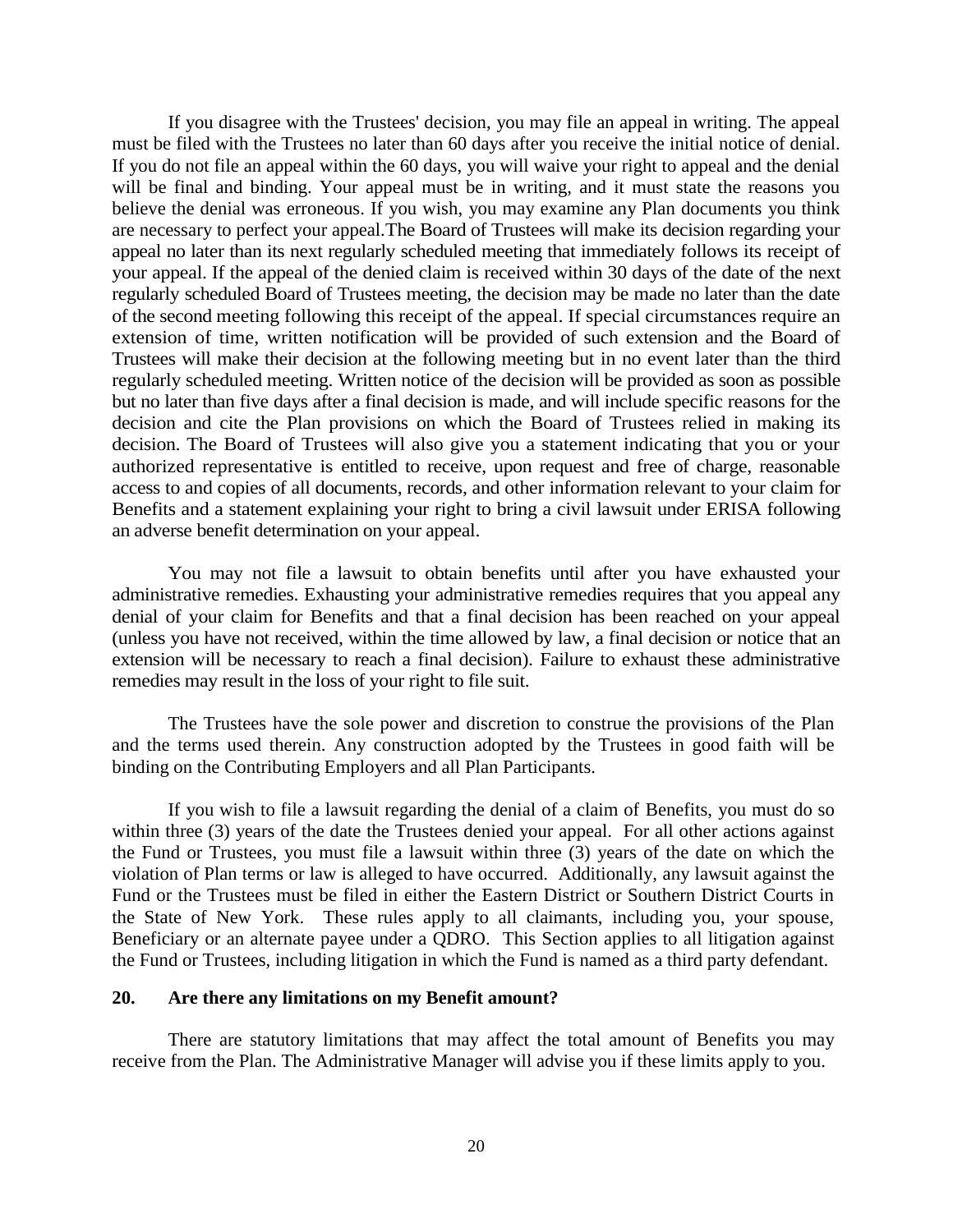# **21. What happens if I am in military service?**

The Uniformed Services Employment and Reemployment Rights Act ("USERRA") provides reemployment rights, benefits and protection from discrimination to individuals who, either by induction or as a volunteer, have entered military service in any branch of the uniformed forces of the United States. If you satisfy the conditions for protection under USERRA, your period of military service will be treated as Hours of Service for all purposes under the Plan, including vesting, benefit accrual and eligibility. The credit provided each week to a Participant on qualified military leave will be equal to hisor her average weekly Hours of Service for the 3-year period immediately preceding his or hermilitary leave. To be entitled to reemployment rights and pension benefits under USERRA, you generally must:

- Leave employment covered by the Fund for military service;
- Give advance notice of your military service to your Contributing Employer, unless notice is prevented by military necessity or is otherwise impossible or unreasonable under the circumstances;
- Be absent from employment covered by the Fund for military service for 5 years or less, unless extended service is required as part of your initial period of obligation or your service is involuntarily extended, such as during war;
- Apply for a job as required by law within the requisite period of time after your military service ends; and
- Receive an honorable discharge or satisfactorily complete military service.
- Return to covered employment within the time periods required by law.

If you otherwise would qualify for reemployment rights under the law, but you are not reemployed because you die while in military service, you will be treated as having returned to employment on the day before your death, and terminated such employment on the date of your death for the purpose of granting Vesting Service for your period of military leave, to the maximum required by law.

Effective March 1, 2009, if you otherwise would qualify for reemployment rights under the law, but you are not reemployed because you die or become disabled on or after March 1, 2009 while in military service, you will be treated as having returned to employment covered by the Fund on the day before your death or disability, and terminated such employment on the date of your death or disability, for the purpose of granting pension Benefit service during your period of military leave, to the maximum extent permitted by law.

# **YOUR RIGHTS UNDER ERISA**

As a Participant in the Electrician's Retirement Fund, you are entitled to certain rights and protection under the Employee Retirement Income Security Act of 1974, as amended ("ERISA"). ERISA provides that all Plan Participants are entitled to: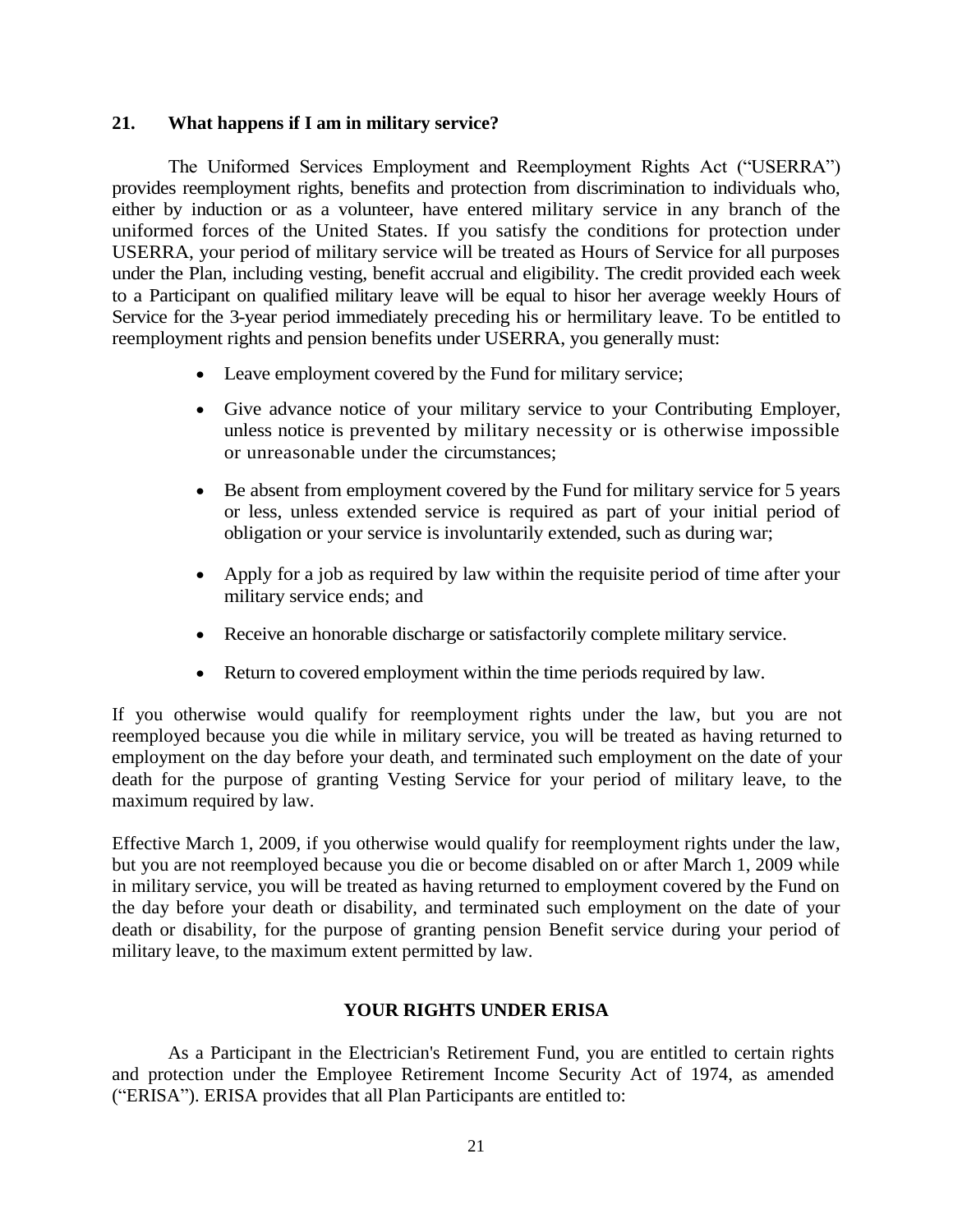Examine, without charge, at the Plan's administrative office and at other specified locations, such as work sites, all Plan documents, including a copy of the latest annual report (Form 5500 series) filed by the Plan with the U.S. Department of Labor and available at the Public Disclosure Room of the Employee Benefits Security Administration.

Obtain copies of all Plan documents governing the operation of the Plan, including the latest summary annual report (Form 5500 series) and updated summary plan description upon written request to the Plan Administrator. The Administrative Manager may make a reasonable charge for the copies.

Receive a summary of the Plan's annual financial report. The Plan Administrator is required by law to furnish each Participant with a copy of this summary annual report.

Obtain a statement telling you whether you have a right to receive a Benefit at normal retirement age and if so, what your Benefits would be at a normal retirement age if you stop working under the Plan now. If you do not have a right to a Benefit, the statement will tell you how many more years you have to work to earn a right to a Benefit. This statement must be requested in writing and is not required to be given more than once a year. The Plan must provide the statement free of charge.

In addition to creating rights for Plan Participants, ERISA imposes duties upon the people who are responsible for the operation of the employee benefit plan. The people who operate your Plan, called "fiduciaries" of the Plan, have a duty to do so prudently and in the interest of you and other Plan Participants and beneficiaries. No one, including your employer, or any other person, may fire you or otherwise discriminate against you in any way to prevent you from obtaining a Benefit or exercising your rights under ERISA.

If your claim for a Benefit is denied or ignored, in whole or in part, you have the right to know why this was done, to obtain copies of all documents relating to the decision without charge, and to appeal any denial, all within certain time schedules.

Under ERISA, there are steps you can take to enforce the above rights. For instance, if you request a copy of Plan documents or the latest annual report from the Plan and do not receive the materials within 30 days, you may file suit in a federal court. In such a case, the court may require the Plan Administrator to provide the materials and pay you up to \$110 a day until you receive the materials, unless the materials were not sent because of reasons beyond the control of the Plan Administrator.

If you have a claim for benefits which is denied or ignored, in whole or in part, you may file suit in a state or federal court. In addition, if you disagree with the Plan's decision or lack thereof concerning the qualified status of a domestic relations order, you may file suit in federal court. If it should happen that Plan fiduciaries misuse the Plan's money, or if you are discriminated against for asserting your rights, you may seek assistance from the U.S. Department of Labor, or you may file suit in a federal court. The court will decide who should pay court costs and legal fees. If you are successful the court may order the person you have